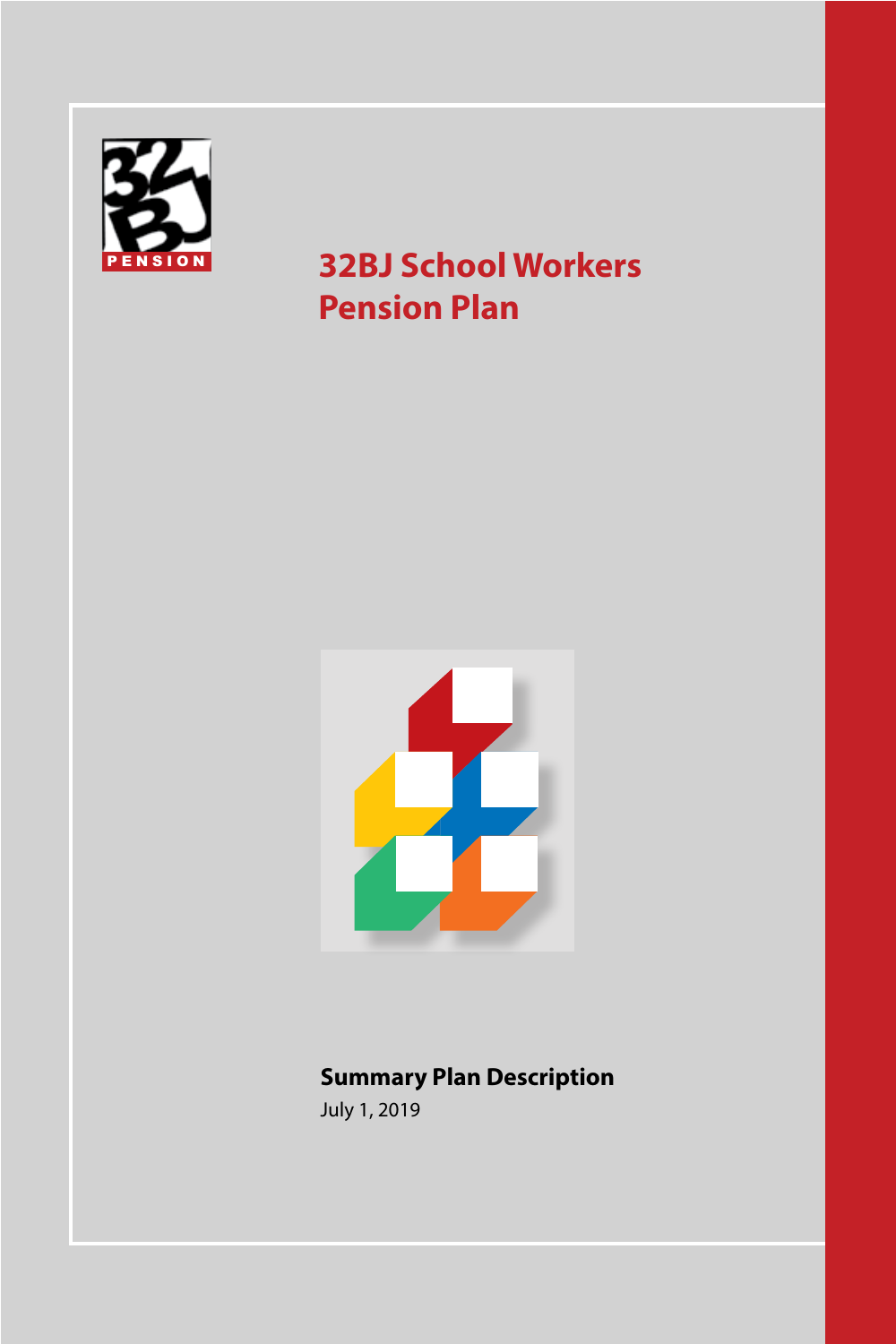## **Translation Notice**

This booklet contains a summary in English of your rights and benefits under the 32BJ School Workers Pension Plan. If you have difficulty understanding any part of this booklet, contact Member Services at 1-800-551-3225 for assistance or write to:

Member Services 32BJ School Workers Pension Plan 25 West 18th Street New York, NY 10011-4676 The office hours are from 8:30 a.m. to 5:00 p.m., Monday through Friday. You may also visit www.32bjfunds.org.

Este folleto contiene un resumen en inglés de sus derechos y beneficios con el 32BJ School Workers Pension Plan. Si tiene alguna dificultad para entender cualquier parte de este folleto, llame al Centro de servicios para afiliados al 1-800-551-3225, o escriba a la dirección siguiente:

Member Services 32BJ School Workers Pension Plan 25 West 18th Street New York, NY 10011-4676 El horario de atención es de 8:30 a.m. a 5:00 p.m. de lunes a viernes. También puede visitor www.32bjfunds.org.

Niniejsza broszura zawiera opis, w języku angielskim, Twoich praw i świadczeń w ramach Planu 32BJ School Workers Pension Plan. W przypadku jakichkolwiek trudności ze zrozumieniem dowolnej części broszury, prosimy skontaktować się z Centrum obsługi członków pod numerem telefonu 1-800-551-3225 lub pisemnie na adres:

Member Services 32BJ School Workers Pension Plan 25 West 18th Street New York, NY 10011-4676 Biuro czynne jest w godzinach od 8:30 do 17:00 od poniedziałku do piątku. Można również odwiedzić naszą stronę pod adresem www.32bjfunds.org.

Kjo broshurë përmban një përmbledhje në anglisht, në lidhje me të drejtat dhe përfitimet tuaja të Planit nën 32BJ School Workers Pension Plan. Nëse keni vështirësi për të kuptuar ndonjë pjesë të kësaj broshure, kontaktoni Shërbimin e Anëtarit në numrin 1-800-551-3225 për ndihmë ose mund të shkruani tek: Member Services 32BJ School Workers Pension Plan 25 West 18th Street New York, NY 10011-4676 Orari zyrtar është nga ora 8:30 deri më 17:00, nga e hëna deri të premten. Gjithashtu, ju mund të vizitoni faqen e Internetit www.32bjfunds.org.

## **32BJ School Workers Contact Information \_ Member Services Pension Plan**

25 West 18th Street, New York, NY 10011-4676  $\frac{25}{25}$  West four street, New York, NY Your Tool of Members.

32BJ School Workers Pension Plan is administered by a **joint Board of Trustees consisting of Union Trustees and Employer Trustees** with equal voting power. found Doard of Trustees consisting of

#### **Union Trustees New York, NY 10011-4676**

Ms. Shirley Aldebol SEIU Local 32BJ 25 West 18th Street New York, NY 10011

Ms. Elizabeth Baker SEIU Local 32BJ 25 West 18th Street New York, NY 10011

#### **Actuary**

The Segal Company 333 West 34th Street New York, NY 10001

#### **Investment Consultant**

Gallagher Fiduciary Advisors, LLC 1667 K Street, NW Suite 1270 Washington, DC 20006

#### **Employer Trustees**

Mr. Stephen J. Brennan NYC School Support Services, Inc. 321 W. 44th Street Suite 601 New York, NY 10036

Mr. Jeffrey J. Bilek Local 891 International Union of Operating Engineers Brooklyn Navy Yard 63 Flushing Avenue Building 292, Suite 401 (Unit 358) Brooklyn, NY 11205

#### **Auditor**

Withum Smith + Brown, PC 4600 East-West Highway Suite 900 Bethesda, MD 20814

#### **Attorneys**

Bredhoff & Kaiser, P.L.L.C. 805 15th Street, NW Washington, DC 20005

Proskauer Rose LLP 11 Times Square New York, NY 10036

#### **Fund Administrator**

Building Service 32BJ Health Plan 25 West 18th Street New York, NY 10011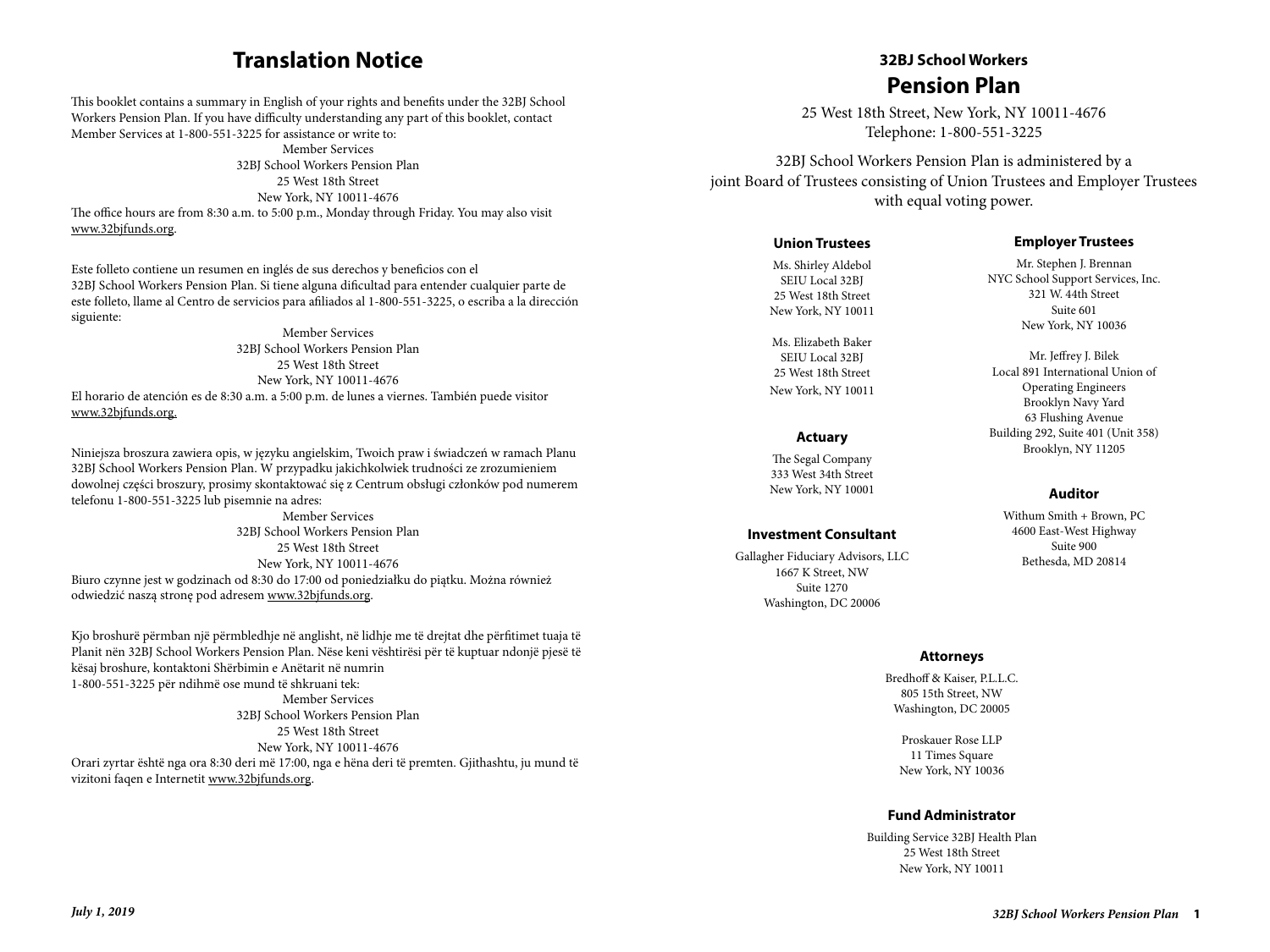# **Contents Page**

| Jewelry Manufacturers Association Pension Plan Participants  10 |  |
|-----------------------------------------------------------------|--|
|                                                                 |  |
|                                                                 |  |
|                                                                 |  |
|                                                                 |  |
|                                                                 |  |
|                                                                 |  |
|                                                                 |  |
|                                                                 |  |
|                                                                 |  |
|                                                                 |  |
|                                                                 |  |
|                                                                 |  |
|                                                                 |  |
|                                                                 |  |
|                                                                 |  |
|                                                                 |  |
|                                                                 |  |
|                                                                 |  |
|                                                                 |  |
|                                                                 |  |
|                                                                 |  |
|                                                                 |  |
|                                                                 |  |
|                                                                 |  |
|                                                                 |  |
|                                                                 |  |
|                                                                 |  |
|                                                                 |  |
|                                                                 |  |
|                                                                 |  |
|                                                                 |  |
|                                                                 |  |
|                                                                 |  |
|                                                                 |  |
|                                                                 |  |

| 50% Joint and Survivor Pension (Normal Form of                          |  |
|-------------------------------------------------------------------------|--|
|                                                                         |  |
|                                                                         |  |
| Your Spouse Must Also Waive Normal Form of Payment 31                   |  |
| 36-Month Certain and Life Pension (Normal Form of                       |  |
|                                                                         |  |
|                                                                         |  |
| 100% Joint and Survivor Pension (Available for                          |  |
|                                                                         |  |
| 50% Joint and Survivor Pop-Up Pension                                   |  |
|                                                                         |  |
| 100% Joint and Survivor Pop-Up Pension (Available                       |  |
|                                                                         |  |
| Comparison Between the Joint and Survivor Benefit Forms  34             |  |
|                                                                         |  |
| 10-Year Certain and Life Pension (Available for                         |  |
|                                                                         |  |
| 36-Month Certain and Life Pension (Available as an Optional Form        |  |
|                                                                         |  |
| JMA Participants Who Terminated Covered Employment                      |  |
|                                                                         |  |
| JMA Participants Who Terminated Covered Employment before 1999 36       |  |
| 75% Joint and Survivor Pension (Available only for JMA Participants Who |  |
| Terminated Covered Employment before December 31, 1998)  37             |  |
|                                                                         |  |
| When You Must Start Collecting Your Pension39                           |  |
|                                                                         |  |
|                                                                         |  |
|                                                                         |  |

#### **Page**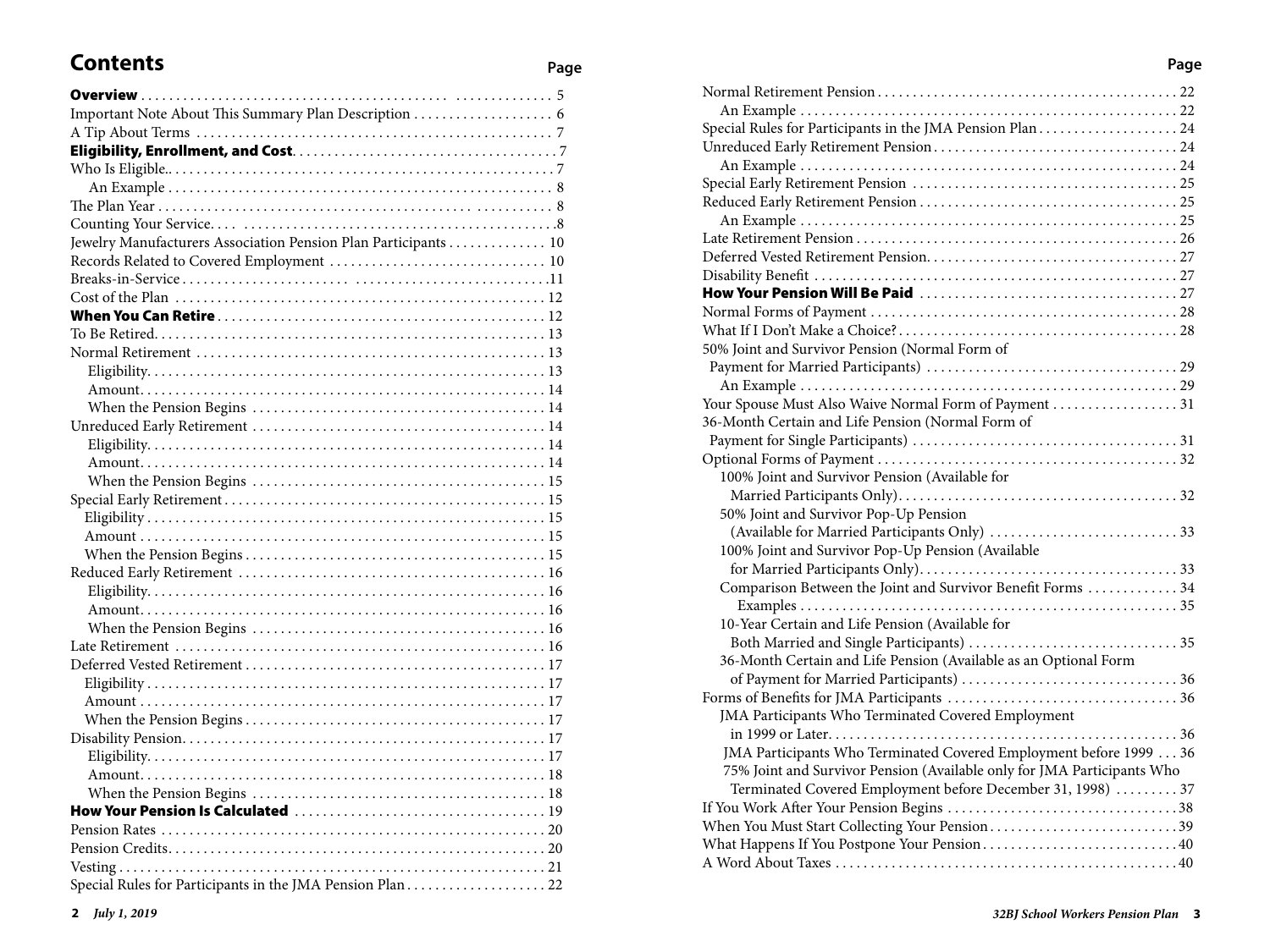| Qualified Domestic Relations Orders (QDROs) 42                  |
|-----------------------------------------------------------------|
|                                                                 |
|                                                                 |
|                                                                 |
|                                                                 |
|                                                                 |
|                                                                 |
|                                                                 |
|                                                                 |
| Plan Document(s) and Collective Bargaining Agreement(s). 48     |
|                                                                 |
|                                                                 |
|                                                                 |
|                                                                 |
|                                                                 |
|                                                                 |
| Amending, Modifying, or Terminating the Plan 51                 |
|                                                                 |
|                                                                 |
| Exclusive Procedure for Correcting Plan Records Relating to     |
|                                                                 |
|                                                                 |
|                                                                 |
|                                                                 |
|                                                                 |
|                                                                 |
|                                                                 |
|                                                                 |
|                                                                 |
| Receive Information About Your Plan Benefits 56                 |
|                                                                 |
|                                                                 |
|                                                                 |
| Important Names, Numbers, and Other Information58               |
| Important Reminder on Keeping Plan Records Up to Date  60       |
|                                                                 |
| <b>Contact Information - Member Services </b> Inside Back Cover |

## **Overview**

The Board of Trustees of the 32BJ School Workers Pension Plan (the "Plan" or the "Fund") retained the Building Service 32BJ Health Plan as the independent third party administrator ("Fund Administrator"), to assist with the daily administrative functions for the Plan. The Fund Administrator has Member Service representatives available to assist you with questions you may have about your eligibility for and the benefits described in this booklet. You can either call a representative Monday through Friday between the hours of 8:30 am to 5:00 pm at 1-800-551-3225 or visit the Welcome Center, which is located at 25 West 18th Street, New York, NY 10011, Monday through Friday between the hours of 8:30 am to 6:00 pm.

The primary purpose of this Summary Plan Description ("SPD" or "booklet") is to provide you with a general explanation, in non-technical terms, of the most important features of the Plan. It's important that you understand how the Plan works. Therefore, we urge you to read this booklet carefully.

Please understand that no general explanation can give you all the details of the Plan, and your full rights can be determined only by referring to the full text of the Plan. Since the provisions of this Plan may also apply to members of your immediate family, we encourage you to read this booklet with them so that they are aware of your pension benefit, as well as any survivor benefit to which they may be entitled. If you lose this booklet, you may request another copy from the Fund Administrator.

Every effort has been made to provide you with a clear description of the Plan in plain, everyday language. However, certain words and phrases may seem technical to you. If you still have questions after reading this booklet, please contact Member Services.

On the following page is a brief overview of the Plan's key features: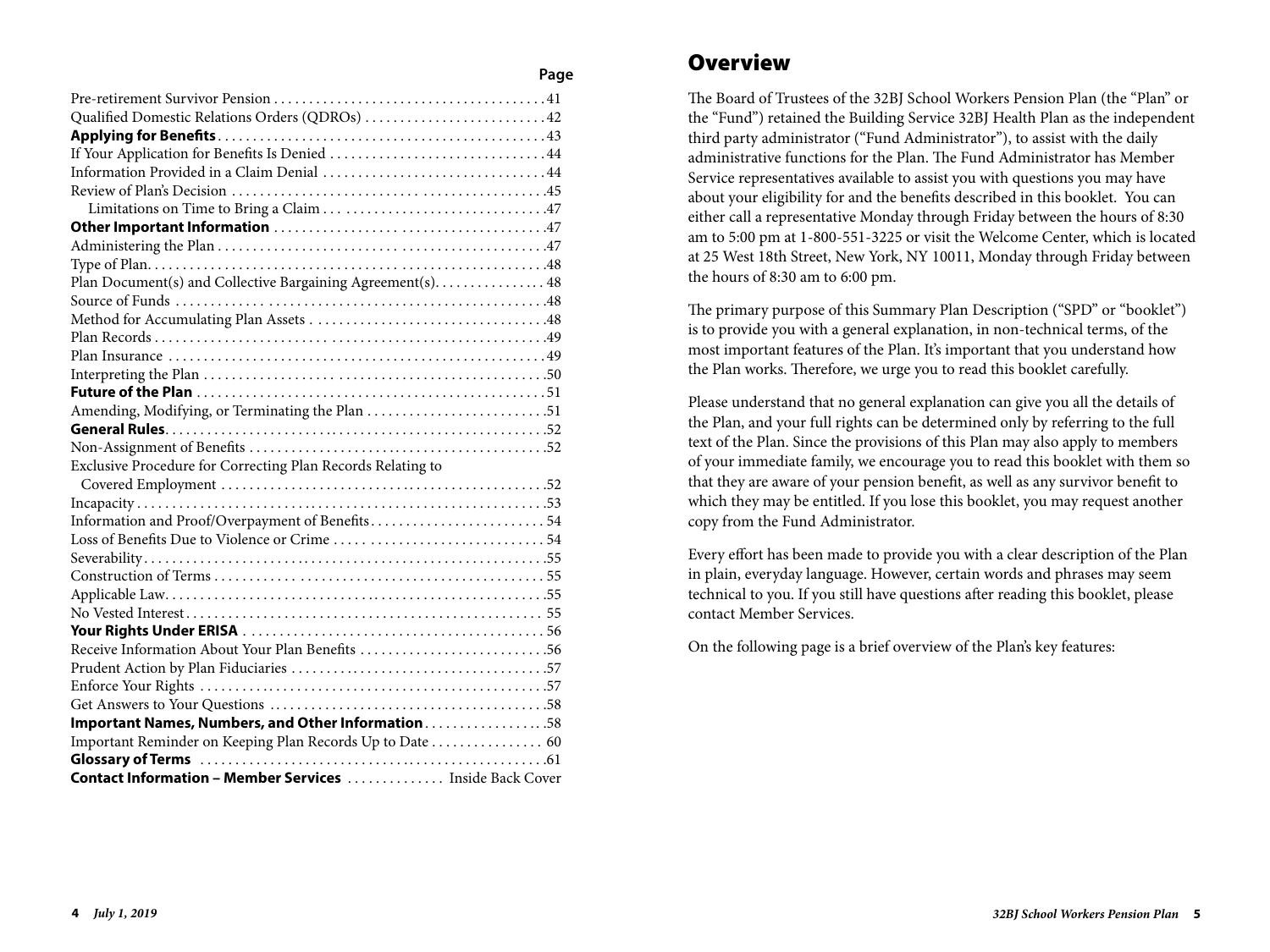| <b>Brief Overview of Key Features of the Plan</b> |                                                                                                                                                                                                                                                            |  |  |  |  |  |  |  |
|---------------------------------------------------|------------------------------------------------------------------------------------------------------------------------------------------------------------------------------------------------------------------------------------------------------------|--|--|--|--|--|--|--|
| <b>Employer-Paid</b><br><b>Contributions</b>      | The Contributing Employers pay the entire cost of your<br>participation in the Plan and have agreed in a Collective<br>Bargaining Agreement to make contributions to the Plan on<br>behalf of their covered employees who perform bargaining<br>unit work. |  |  |  |  |  |  |  |
| <b>Your Pension</b><br><b>Benefit</b>             | The amount of your monthly pension benefit is determined<br>upon your retirement by multiplying the number of Pension<br>Credits you earn over your career by a specific dollar amount.                                                                    |  |  |  |  |  |  |  |
| <b>Eligibility</b>                                | You become eligible to participate in the Plan after completing<br>the required Hours of Service during a 12-month Eligibility<br>Period working for a Contributing Employer.                                                                              |  |  |  |  |  |  |  |
| <b>Vesting</b>                                    | You vest in your pension benefit all at once after completing<br>five years of Vesting Service.                                                                                                                                                            |  |  |  |  |  |  |  |
| <b>Benefit</b><br><b>Payments</b>                 | You may choose from an assortment of monthly annuities at<br>the time you retire.                                                                                                                                                                          |  |  |  |  |  |  |  |

The Plan is provided to you under a Collective Bargaining Agreement.

The Plan is operated by the Board of Trustees (sometimes referred to as the "Trustees"), which is composed of Union Trustees and Employer Trustees, whose names may be found in "Important Names, Numbers and Other Information" on pages 58–59. The Fund Administrator is responsible for managing the day-to-day operations of the Plan. The Board of Trustees may amend or terminate the Plan (in whole or in part) at any time and for any reason.

## Important Note About This Summary Plan Description

Because no general explanation can give you all of the details of the Plan, this SPD does not change, interpret, or take the place of the Plan documents (including the Trust Agreement and the Collective Bargaining Agreement(s), or other applicable agreement(s)). The Plan documents provide all of the rules and regulations of the Plan. This SPD itself has no legal effect and, in the event that there is a conflict between this SPD and the Plan documents, the Plan documents will govern. Accordingly, nothing in this SPD will modify or change the Plan documents.

Please be aware that neither this booklet nor the Plan is a contract of employment; they neither guarantee employment with a Contributing Employer nor

diminish in any way the right of a Contributing Employer to terminate an employee's employment in any *Covered Job* or *Non-Covered Job*.

This SPD generally describes the provisions of the Plan as of July 1, 2019, and thereafter, and it is applicable to benefits that had not yet begun to be paid by that date. We note that future amendments to the Plan are possible. Generally speaking, the pension benefits to which you are entitled are determined under the terms of the Plan in effect when you retire (or otherwise terminate *Covered Employment*), unless otherwise required by law.

Please contact the Fund Administrator to request copies of the SPD, the Plan document, the Trust Agreement, or your Collective Bargaining Agreement, or if you have any questions regarding your Plan benefits.

## A Tip About Terms

A Glossary of Terms appears at the end of this SPD. The terms defined in the Glossary are capitalized and *italicized* the first time they appear in the text of this document and, thereafter, capitalized throughout the remainder of this document.

# Eligibility, Enrollment, and Cost

## Who Is Eligible

You are covered under the Plan if you work in a Covered Job for an employer that contributes to the Plan according to the terms of its Collective Bargaining Agreement, and you meet the eligibility requirements to become a *Plan Participant*. However, you are not eligible under the Plan if you are a selfemployed person or sole proprietor, or are classified by an employer as an independent contractor.

You will become a Plan Participant on the January 1 or July 1 next following the date on which you have one *Year of Service*. You will have one Year of Service when you work 1,000 Hours of Service during an Eligibility Period (See "Counting Your Service" on pages 8–10.) The first Eligibility Period is the 12-month period after you begin work. Your subsequent Eligibility Periods are the *Plan Years* (beginning with the first Plan Year containing the anniversary of the date you began work). However, if you haven't yet become a Participant and you don't complete at least 400 Hours of Service in an Eligibility Period, you will be treated as a new employee and your new Eligibility Period will begin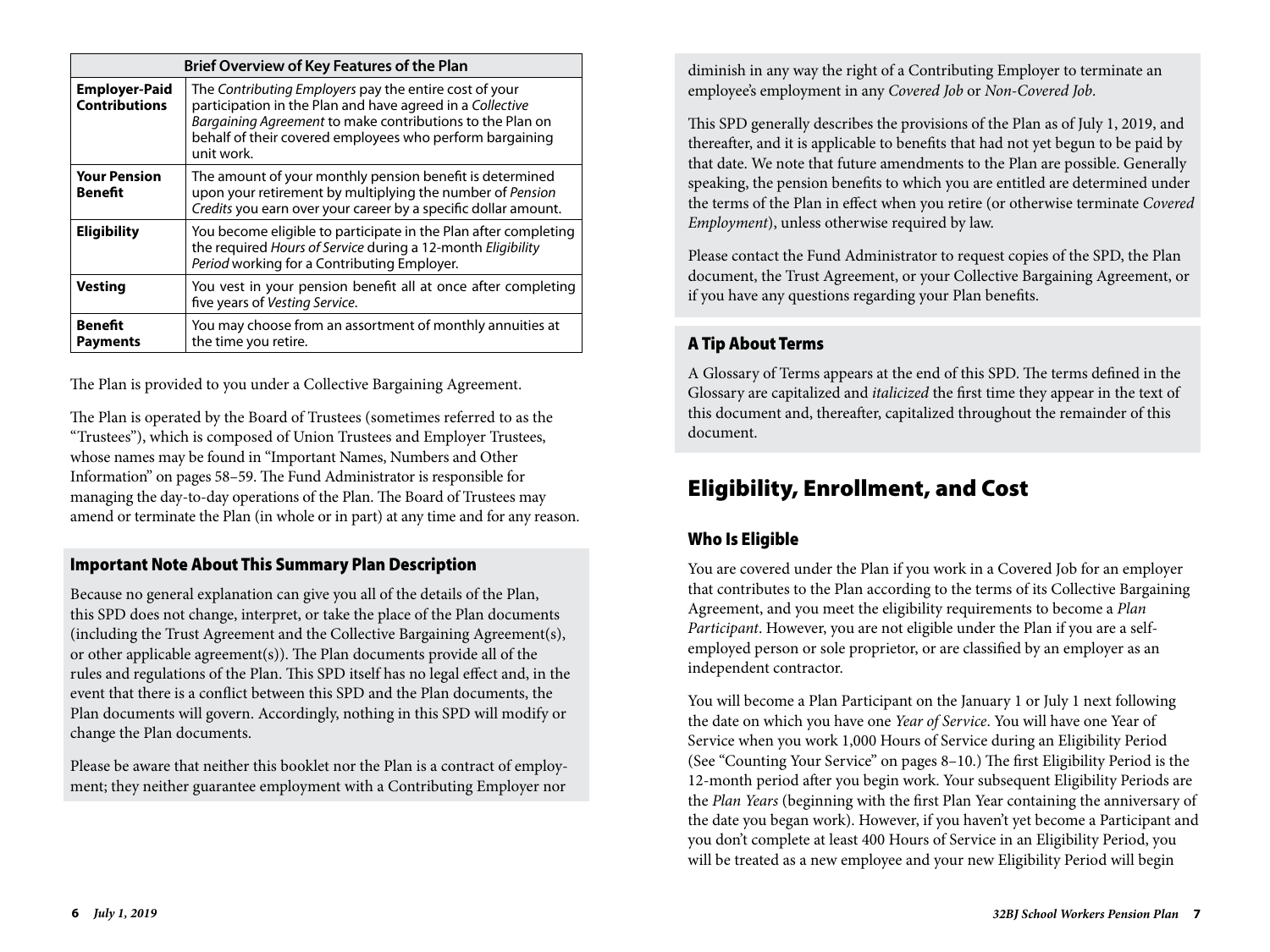on the first day you next complete an Hour of Service. A Plan Year begins July 1 and ends June 30.

The 1,000 Hours of Service includes any time you've worked for a Contributing Employer in a Covered Job, including the time you work during any probationary period. Your Hours of Service begin on your first day of employment in a Covered Job, not after satisfying any probationary period. In addition, the 1,000 Hours of Service can include time that you worked on a Non-Covered Job for a Contributing Employer, if you worked those hours in a Non-Covered Job immediately before you worked on a Covered Job. A Non-Covered Job is a job that is not covered under a Collective Bargaining Agreement requiring contributions to the Plan.

#### **An Example**

Let's say you started work at a Non-Covered Job in April 2019. Then, in November, you transfer to a Covered Job. By April 2020, after 12 months of work, you have worked 1,100 hours—600 hours on the Non-Covered Job and 500 hours on the Covered Job.

Since you have worked more than 1,000 hours in your first 12 months at work, you will join the Plan (as a Participant) on July 1, 2020.

#### The Plan Year

The Plan Year is July 1 to June 30 of every year. So, July 1st marks the beginning of a Plan Year and June 30th marks the end.

### Counting Your Service

Under the Plan, the Hours of Service you earn on the job are used for three main purposes:

- 1. To determine when you are eligible to begin participating (as described on pages 7–8).
- 2. To determine the number of your Pension Credits. Pension Credits are used in determining when you are eligible to retire and in calculating the amount of your pension (see "How Your Pension Is Calculated" on pages 19–21 for more details about Pension Credits).

3. To determine the amount of your Vesting Service. Vesting Service is used in determining when you become *Vested* in your pension benefit (i.e., when your right to receive a pension becomes non-forfeitable). (See "Vesting" on pages 21–22 for more details.)

The amount of your Pension Credits and Vesting Service depends on your Hours of Service. You earn Hours of Service in several ways:

- You earn one Hour of Service for both Pension Credit and Vesting Service purposes for each hour you are paid or entitled to be paid for work on a Covered Job, including those hours for which you receive or are entitled to receive back pay. Hours of Service will be credited to the computation period (generally, the Plan Year) in which you receive payment for such work rather than the computation period in which you actually performed such work. Hours of Service for which you receive or are entitled to receive back pay are credited to the computation period to which the back pay relates.
- You can receive up to 501 Hours of Service for other time that you are paid (or entitled to be paid) but are unable to work, such as vacations, holidays, sick leave, illness, leave of absence, disability, layoff, military duty or jury duty. You don't receive Hours of Service for time that you are compensated under a workers' compensation, unemployment compensation, or mandatory disability benefits law. However, in certain cases, you may be eligible to receive Pension Credits for up to 26 weeks if you suffered a disability for which benefits were paid under the Workers' Compensation Law or the New York Disability Benefits Law.
- Under Federal law, you have additional rights (including the right to receive Vesting Service and Pension Credit) as a result of a period of uniformed services in the United States Armed Forces, provided you meet certain legal requirements, including the requirement that your discharge is honorable and that you return to Covered Employment within the time period required by law. Regardless of whether the law entitles you to this benefit, if you leave Covered Employment to enter active service in the United States Armed Forces, your period of military service (up to five years) will not count toward a *Break-in-Service* (described on pages 11–12).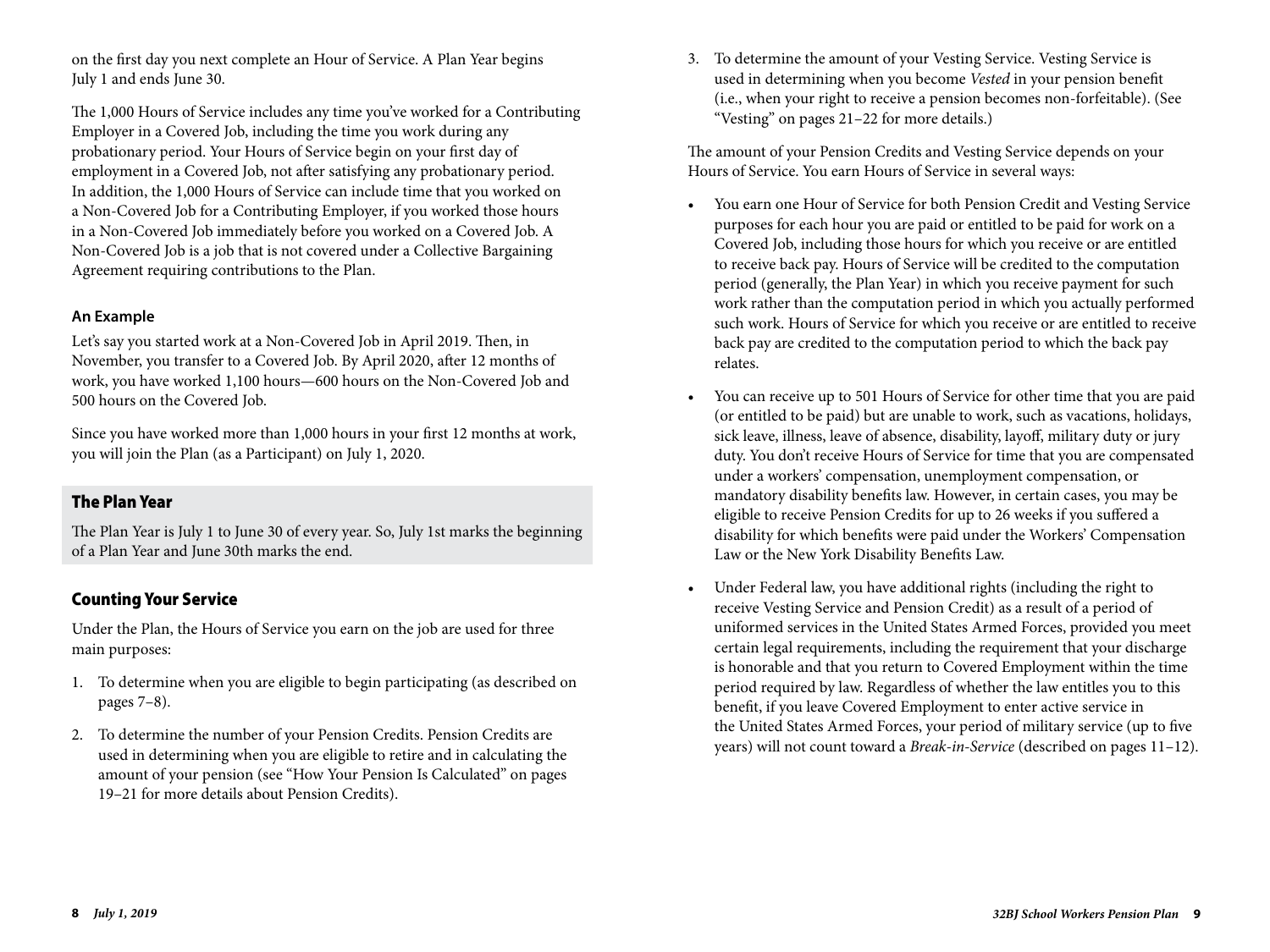If you return to (or make yourself available for) Covered Employment within 90 days after your discharge from military service, you will be credited with up to five years of Vesting Service. You may also be entitled to additional benefits if you die while in military service. Please contact the Fund Administrator before starting your military service so that you can better understand your rights under Federal law. You should also be sure to contact the Fund Administrator right away upon your return from military service.

- The following time worked counts as an Hour of Service only for your Vesting Service and for determining your eligibility for participation, but not towards Pension Credit:
	- Each hour you work in a Non-Covered Job for a Contributing Employer just before starting in a Covered Job.
	- Each hour you work in a Covered Job before you become a Participant.

#### Jewelry Manufacturers Association Pension Plan Participants

If you were a Participant in the Jewelry Manufacturers Association ("JMA") Pension Plan, the rules for Vesting Service are described on page 22 and the rules used to calculate the amount of your pension are described on page 24.

#### Records Related to Covered Employment

**The Fund Administrator will send you an individual benefit statement every year listing the Covered Employment that has been reported to the Plan on your behalf. If you believe that you have not received credit for all of your Covered Employment, you must contact the Fund Administrator and submit a written request for correction of the Plan's records. The Fund Administrator must receive your request no later than the December 31st that is three years after the end of the Plan Year for which you are requesting additional credit. For example, if you want to request credit for Covered Employment in the Plan Year ending June 30, 2018, the Fund Administrator must receive your request on or before December 31, 2021.**

**No requests received after the deadline described above will be considered or granted by the Fund Administrator.** For a complete description of the rules and procedures for requesting a correction of Plan records please see "Exclusive Procedure for Correcting Plan Records Relating to Covered Employment" on pages 52–53.

#### Breaks-in-Service

You will have a one-year Break-in-Service for each Plan Year in which you earn less than 400 Hours of Service in Covered Employment. When you have a Break-in-Service, you are no longer an active Participant in the Plan.

If you are not Vested, you have a permanent Break-in-Service if the number of your consecutive one-year breaks equals or exceeds five years.

If you are rehired in Covered Employment, you will rejoin the Plan as an active Participant and begin earning new Pension Credits and Vesting Service as described below:

- *If you come back before you have a one-year Break-in-Service*, you will rejoin the Plan immediately.
- *If you have a one-year Break-in-Service, but return to employment before you have a permanent Break-in-Service*, you will rejoin the Plan immediately.
- *If you return to work after a permanent Break-in-Service*, you must meet the eligibility requirements all over again before you can rejoin the Plan. You begin participating in the Plan on your new Plan Entry Date (i.e., January 1 or July 1 following the date on which you complete one Year of Service).

You may be able to keep the Pension Credit and Vesting Service you had before the break, depending on how much Vesting Service you had before the break and how many one-year breaks you have had.

- *If you had five or more years of Vesting Service* before the Break-in-Service (and the break was after July 1, 1987), you will keep prior Vesting Service and Pension Credit.
- *If you had fewer than five years of Vesting Service* before the Break-in-Service (and the break was after July 1, 1987), you will have a permanent Break-in-Service if the number of consecutive one-year breaks equals or exceeds five years. If you have a permanent Break-in-Service, you will lose all of your prior Vesting Service and Pension Credit and will have to start earning benefits under the Plan all over again.

In some cases, you will get credit for enough Hours of Service to avoid a Breakin-Service even when you are not working.

• *If you leave a Covered Job for qualified U.S. active military service*, the period of such military service for up to five years (or such longer period as required under applicable law) will not count toward a Break-in-Service.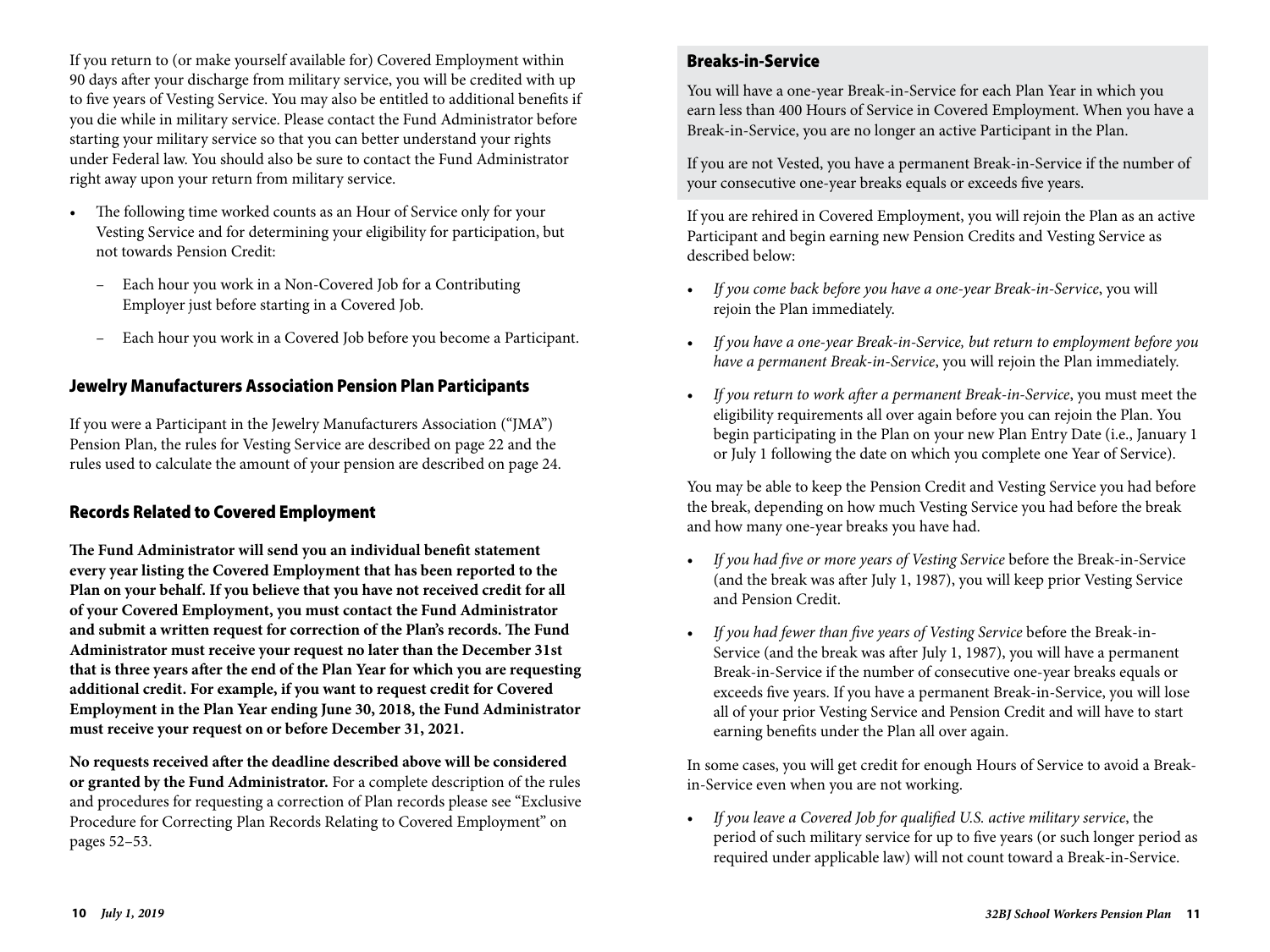• *If you are on leave for certain periods of time due to a pregnancy, giving birth to, or adopting, a child, or caring for your child immediately after the birth or adoption,* you will not have a Break-in-Service. In addition, periods during which you are absent from Covered Employment because of a period of leave required to be provided under the Family and Medical Leave Act of 1993 will not count toward a Break-in-Service, to the extent required by law. *In these special circumstances, you will get credit for the hours you would have normally received credit for if you were not on leave (or eight hours per day, if the actual hours can't be determined),* up to a maximum of 501 hours in the Plan Year of your leave or the next Plan Year. However, you will only be credited with the number of hours you need to prevent a Break-in-Service. These hours will not count towards your Vesting Service or Pension Credit.

## Cost of the Plan

Your employer pays the full cost of your pension benefit and makes all contributions to the Plan on your behalf. The amount your employer contributes is set by the terms of your Collective Bargaining Agreement. All contributions are held in a trust fund under the terms of the Trust Agreement.

Only your employer may make contributions to the Plan. You are not required (nor are you permitted) to make any contributions on your own. In addition, you may not roll over any amount from another qualified plan into the Plan.

## When You Can Retire

You can receive your pension benefit upon taking normal, early, or late retirement. The Plan also pays a benefit if you become totally and permanently disabled. In addition, you may be entitled to a deferred pension if you leave Covered Employment before you can retire but after you have Vested in your pension benefit.

## To Be Retired

- **Before Age 62:** You must terminate employment with your employer. If you are working in a New York City School, this means that you must terminate all employment with the New York City School System. In addition, after terminating your employment with your employer, you may not return to work in Disqualifying Employment, which means that you may not work more than 60 hours in Covered Employment during the payroll periods paid within a calendar month. You will not receive a pension for any calendar month in which you work more than 60 hours in Covered Employment during the payroll periods paid within a calendar month.
- **At Age 62 or after**: You do not have to terminate employment with your employer to be retired, but you will not receive a pension for any calendar month in which you work more than 60 hours in Covered Employment during the payroll periods paid within that month.

## Normal Retirement

#### **Eligibility**

You are eligible to receive an unreduced *Normal Retirement Pension* once you have reached your *Normal Retirement Age*. You may begin collecting this benefit on your *Normal Retirement Date*—the first day of the month coinciding with or next following the month in which you reach your Normal Retirement Age. (If you reach Normal Retirement Age on the first day of a month, you may begin collecting your pension that very day.) You must apply for your Normal Retirement Pension. You can request a pension application from Member Services at 1-800-551-3225.

Your Normal Retirement Age under the Plan is the later of age 65 or, for those who began participating in the Plan after reaching age 60, the fifth anniversary of the date you became a Participant. Every Participant who retires on or after reaching Normal Retirement Age will receive a Normal Retirement Pension.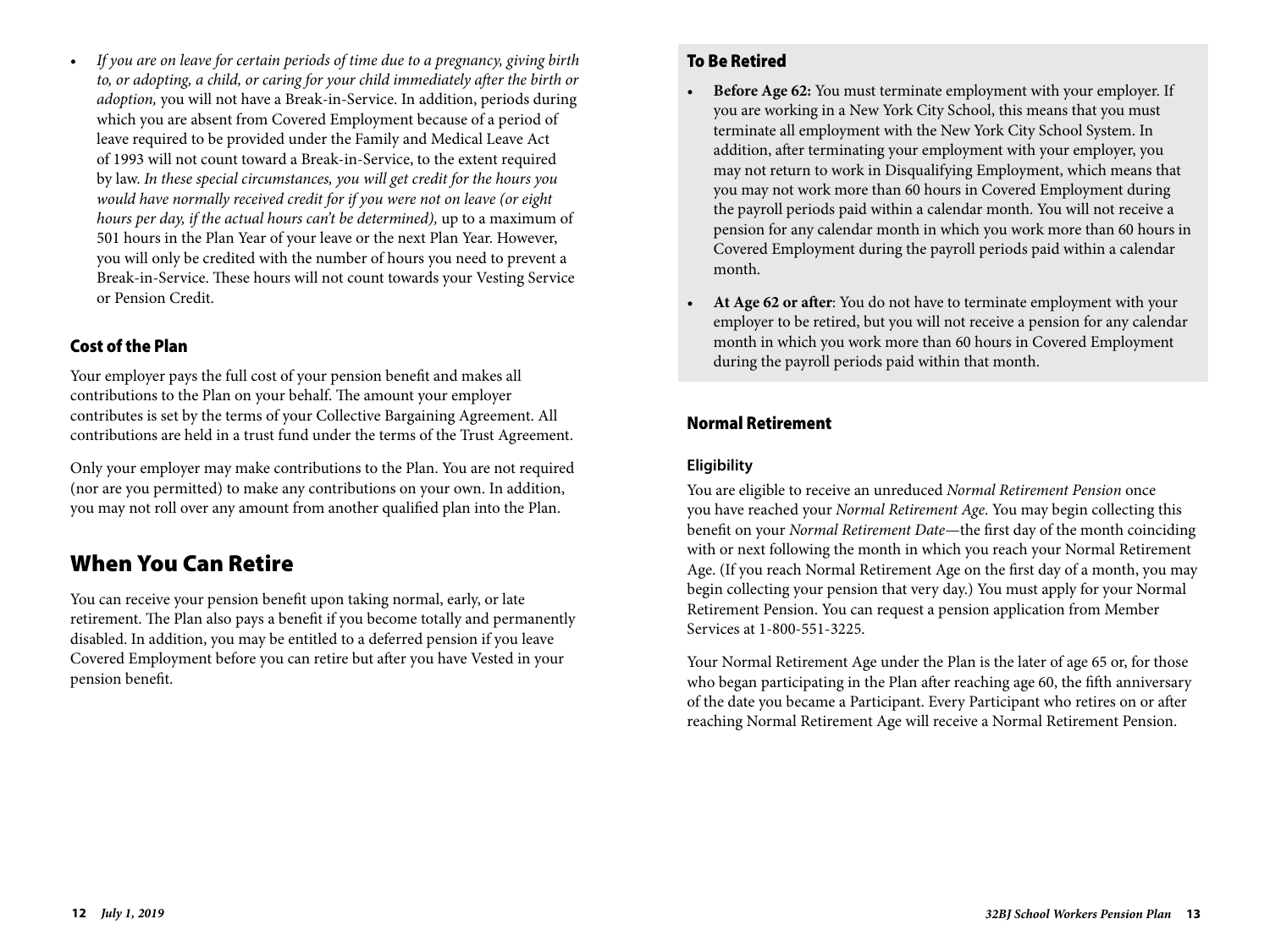#### **Amount**

If you qualify, the amount of your pension benefit is determined as described under "How Your Pension Is Calculated" on pages 19–27 and more specifically, the example on pages 22–23.

#### **When the Pension Begins**

Your Normal Retirement Pension is payable on the first day of the month following the Fund Administrator's receipt of your completed pension application.

#### Unreduced Early Retirement

#### **Eligibility**

If you have a Plan Entry Date before July 1, 2018, you are eligible for an *Unreduced Early Retirement Pension* after reaching age 55 if you have been credited with at least five Pension Credits and have completed at least five years of Vesting Service. You may begin collecting this benefit on the first day of any month after termination from employment with your employer (if you terminate on or after age 55). Alternatively, you may begin collecting your pension on or after reaching age 62 without terminating your employment, if you are not working more than 60 hours in Covered Employment during the payroll periods paid within a calendar month.

You should keep in mind that if you leave service after satisfying the service requirements but not the age requirements for this benefit, you cannot receive an Unreduced Early Retirement Pension unless you return to a Covered Job and complete another 1,000 Hours of Service (a Year of Service) and reach age 55 before ceasing Covered Employment again. Otherwise, unless you are eligible for a *Disability Pension*, you will have to apply for a *Reduced Early Retirement Pension* if you want to begin your pension before reaching your Normal Retirement Age.

#### **Amount**

If you qualify for an Unreduced Early Retirement Pension, the amount of your pension benefit is determined as described under "How Your Pension Is Calculated" on pages 19–27, and more specifically the example on pages 24–25.

#### **When the Pension Begins**

If you became a Participant before July 1, 2011, and you satisfy all of the rules above, you may elect a Retroactive Annuity Starting Date for your Unreduced Early Retirement Pension.

If you first became a Participant on or after July 1, 2011, and you become eligible for an Unreduced Early Retirement Pension, you may not elect a Retroactive Annuity Starting Date. Unreduced Early Retirement Pension benefits will begin only after you submit a completed pension application for those benefits; no amounts will be payable for periods before the Plan receives your completed pension application, even if you were eligible for those benefits earlier.

## Special Early Retirement

### **Eligibility**

If you are not eligible for an Unreduced Early Retirement Pension as described above, you may elect a *Special Early Retirement Pension* after attaining age 62 and earning at least 25 Pension Credits, provided that you retire directly from Covered Employment, after becoming eligible for the Special Early Retirement Pension. To retire directly from Covered Employment you must have been credited with at least 1,000 Hours of Service in the 12 months immediately before Retirement.

#### **Amount**

If you qualify for the Special Early Retirement Pension, the monthly amount of your pension benefit is the same as your monthly Normal Retirement Pension amount, determined as described under "How Your Pension Is Calculated" on pages 19–27, and more specifically the example on pages 22–23.

#### **When the Pension Begins**

Your Special Early Retirement Pension can begin on the first day of the month after the Fund Administrator receives your completed pension application. No Retroactive Annuity Starting Date is available for the Special Early Retirement Pension.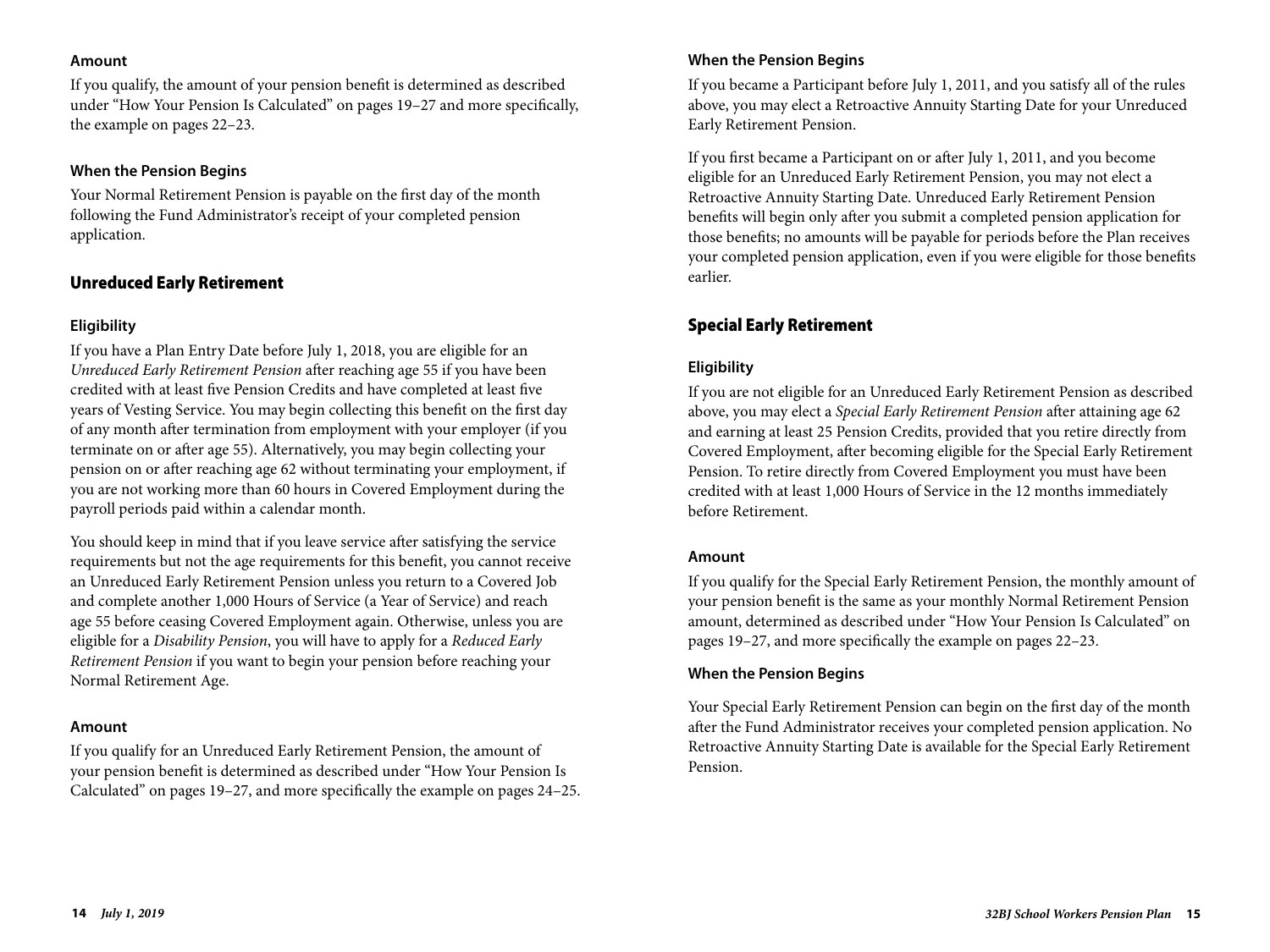## Reduced Early Retirement

#### **Eligibility**

If you do not meet the requirements for an Unreduced Early Retirement Pension but you have attained age 55 and you have been credited with at least five Pension Credits and have completed at least five years of Vesting Service, you are eligible for a Reduced Early Retirement Pension. You may begin collecting this benefit on the first day of any month after meeting the eligibility requirements, terminating employment with your employer, and applying for benefits. Alternatively, you may begin collecting your pension on or after reaching age 62 without terminating your employment if you are not working more than 60 hours in Covered Employment during the payroll periods paid within each calendar month.

#### **Amount**

If you qualify for a Reduced Early Retirement Pension, the amount of your pension benefit is determined as described under "How Your Pension Is Calculated" on pages 19–27, and more specifically the examples on pages  $25 - 26.$ 

#### **When the Pension Begins**

Your Reduced Early Retirement Pension can begin on the first day of the month after the Fund Administrator receives your completed pension application. No Retroactive Annuity Starting Date is available for the Reduced Early Retirement Pension.

### Late Retirement

You can keep working after age 65 (Normal Retirement Age) and retire the first day of any month after that. You can keep earning Pension Credits until you reach the maximum number of Pension Credits allowed under the Plan. The maximum number of Pension Credits is 25 for those Participants terminating employment on or after January 1, 2003. You can find out more about maximum Pension Credits under "How Your Pension Is Calculated" on pages 20–21.

If you keep working after Normal Retirement Age, your benefit as of the end of each Plan Year following your Normal Retirement Age will be the greater of (1) your Normal Retirement Pension, taking into account service credited after your Normal Retirement Age; or (2) your Normal Retirement Pension determined as of your Normal Retirement Age actuarially adjusted for late retirement.

### Deferred Vested Retirement

#### **Eligibility**

If you leave Covered Employment before your Normal Retirement Date for any reason other than death, you will be entitled to a Deferred Vested Pension if you have at least five Pension Credits or five years of Vesting Service. You must reach Normal Retirement Age before your Deferred Vested Pension can begin.

#### **Amount**

The amount of your Deferred Vested Pension is determined as described in the Pension Formula table under "How Your Pension Is Calculated" on page 19.

#### **When the Pension Begins**

Your Deferred Vested Pension can begin on the first day of the month after the Fund Administrator receives your completed pension application. No Retroactive Annuity Starting Date is available for the Deferred Vested Pension.

If you do not start your pension until after your Normal Retirement Age, your benefit will be actuarially increased for your late retirement.

## Disability Pension

You are eligible for a Disability Pension if you become totally and permanently disabled while employed in a Covered Job, provided you have been credited with at least five Pension Credits and have completed at least five years of Vesting Service.

#### **Eligibility**

You may be eligible for a disability benefit under the Plan if the Social Security Administration has determined that you are disabled and has awarded you Social Security disability benefits. You must become totally and permanently disabled while in Covered Employment. If the date that the Social Security Administration designates in its disability award letter as the date that you first became disabled is on or before your last day worked in Covered Employment (Last Day Worked), you will be considered to have become totally and permanently disabled while working in Covered Employment. If your Social Security Administration disability award letter does not state the date that you became disabled and only states the date that your Social Security disability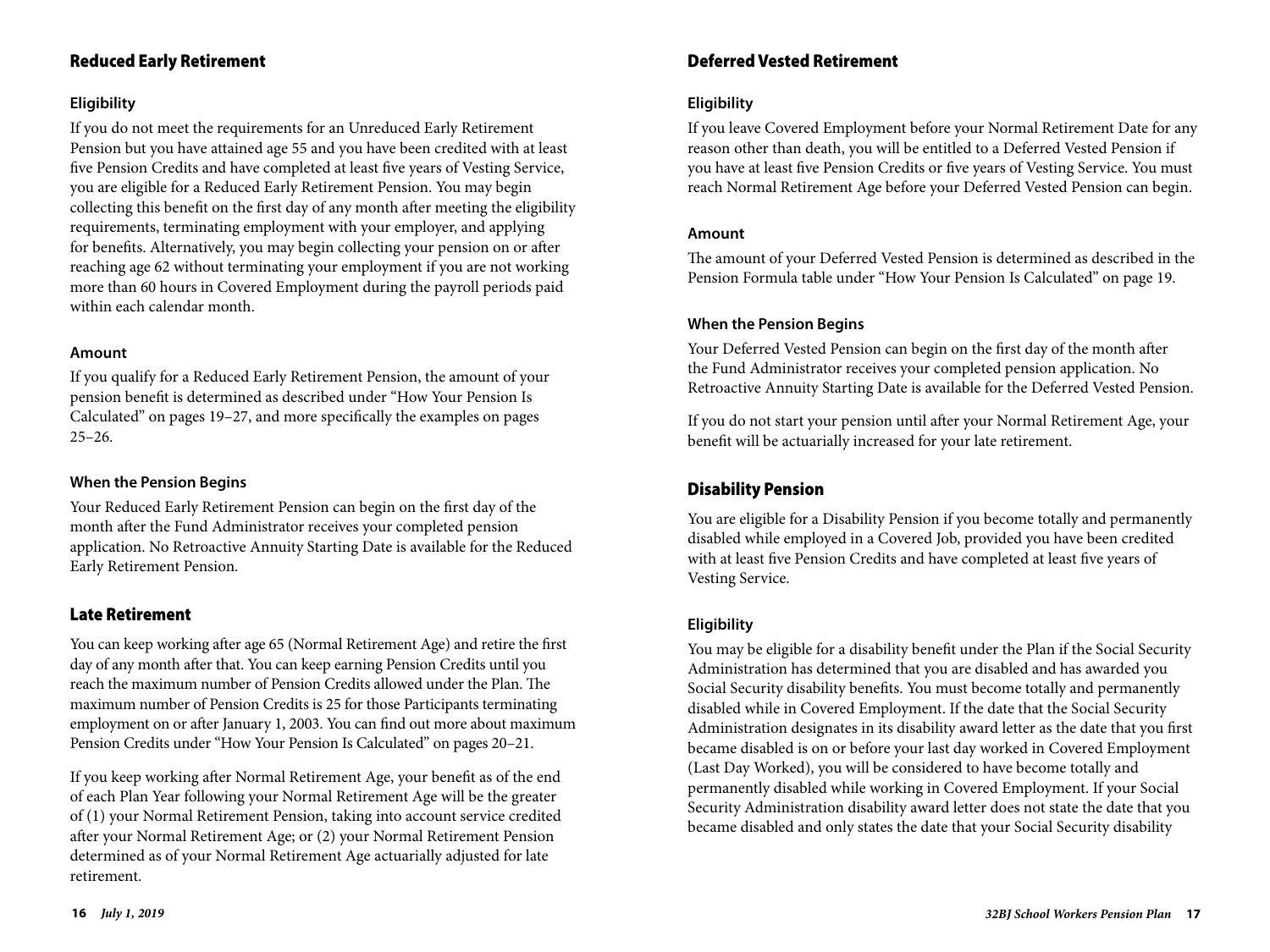payments will commence, you will be considered to have become totally and permanently disabled while working in Covered Employment if the date that your Social Security disability payments began is no more than six months after your Last Day Worked. If it is more than six months after your Last Day Worked, you will not be considered to have become disabled while working in Covered Employment and, therefore, will not be eligible for a Disability Pension from the Plan.

If you are eligible for both a Disability Pension and/or some other form of pension from this Plan, you may choose to receive one of these two pensions, but not both.

From time-to-time, you may be asked to submit evidence of your continued total and permanent disability. If the Social Security Administration determines that you are no longer eligible for Social Security disability payments, you must notify the Fund Administrator immediately. You will stop receiving Disability Pension payments from the Plan at that point unless you have reached age 65. If you fail to notify the Fund Administrator that you no longer are eligible for Social Security disability benefits, when you later retire under the Plan, your pension will be reduced to take into account the Disability Pension payments that you received from the Plan after the Social Security Administration notified you that you were no longer eligible for Social Security disability benefits.

#### **Amount**

Your Disability Pension benefit is equal to the amount that you would receive as a Normal Retirement Pension, determined as described under "How Your Pension Is Calculated" on pages 19–27, and more specifically the example on pages 22–23.

#### **When the Pension Begins**

If your last day worked is on or after November 1, 2018, your Disability Pension begins as of the first day of the seventh month following your Last Day Worked as long as the Fund Administrator receives your application within nine months after your Last Day Worked. If the Fund Administrator receives your application more than nine months after your Last Day Worked, your Disability Pension will begin as of the first day of the month following receipt of your application. You should apply for a Disability Pension and for Social Security disability as soon as you think your disability is total and permanent. Contact Member Services for more information.

If your Last Day Worked was before November 1, 2018, your Disability Pension generally will be paid retroactive to the later of the date that you became totally and permanently disabled (as determined by the Social Security Administration as described in the section "Eligibility" on pages 17–18) and the last day for which hours were reported on your behalf. Special rules apply if you became totally and permanently disabled before July 1, 2004, filed for a Disability Pension before July 1, 2004 and were denied, and refiled for Disability Pension on or after July 1, 2004. In that circumstance, your Disability Pension will be paid retroactive to the first day of the seventh month following your date of disability as stated in your Social Security Administration disability award letter, or July 1, 2004, if that date is later.

## How Your Pension Is Calculated

Your monthly pension benefit is determined by multiplying the applicable *Pension Rate* by the number of Pension Credits you earn during your career.

| <b>Pension Formula</b>                                                                          |  |  |  |  |  |
|-------------------------------------------------------------------------------------------------|--|--|--|--|--|
| Your Monthly Pension Benefit $\vert$ = Your Pension Rate $\vert$ X $\vert$ Your Pension Credits |  |  |  |  |  |

The pension benefit calculated using this formula is the amount you will receive each month beginning on your Normal Retirement Date. Unless you choose an *Optional Form of Payment*, your monthly pension benefit will be calculated based on the *Normal Form of Payment* depending upon your marital status at your Normal Retirement Date. If you are not married as of your Normal Retirement Date, your Normal Form of Payment will be a 36-Month Certain and Life Pension. If you are married as of your Normal Retirement Date, your Normal Form of Payment will be a 50% Joint and Survivor Pension, and your monthly payment will be reduced accordingly. The Normal and Optional Forms of Payment are described on pages 28–36.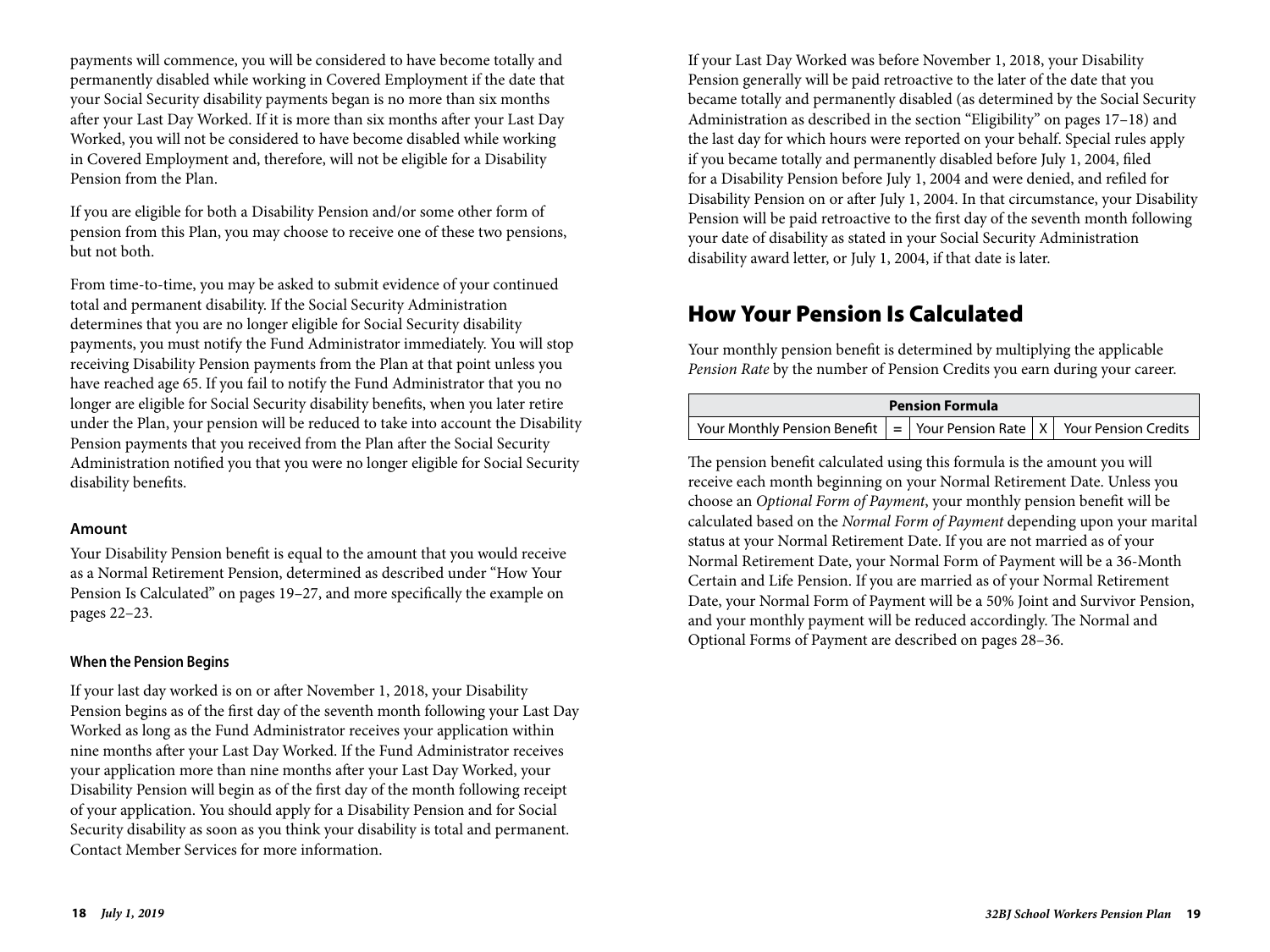#### Pension Rates

Pension Rates are one of the factors used in calculating your monthly pension benefit. The specific Pension Rate used in computing your benefit will depend on when you earn your last partial Pension Credit.

| If You Earned Your Last Partial Pension Credit | Your Pension Rate is |
|------------------------------------------------|----------------------|
| On or after July 1, 2019                       | \$49.00              |
| Between January 1, 2003 and June 30, 2019      | \$44.00              |
| In 2001 or 2002                                | \$42.30              |
| In 1999 or 2000                                | \$40.74              |
| Between July 1, 1994 and December 31, 1998     | \$36.42              |
| Between January 1, 1992 and June 30, 1994      | \$35.17              |
| In 1990 or 1991                                | \$34.00              |
| In 1989                                        | \$30.00              |
| In 1988                                        | \$26.00              |
| In 1987                                        | \$22.00              |
| In 1986                                        | \$18.00              |
| Before 1986                                    | \$14.00              |

### Pension Credits

Each Plan Year, you earn a whole or fraction of a Pension Credit based on the number of Hours of Service you complete in that Plan Year. Pension Credits are earned according to the following schedule:

| <b>Hours of Service</b><br>You Complete in a Plan Year | <b>Percentage of a Pension Credit</b><br><b>You Earn</b> |
|--------------------------------------------------------|----------------------------------------------------------|
| 1,800 or more                                          | 100%                                                     |
| $1,600 - 1,799$                                        | 90%                                                      |
| $1,400 - 1,599$                                        | 80%                                                      |
| $1,200 - 1,399$                                        | 70%                                                      |
| $1,000 - 1,199$                                        | 60%                                                      |
| $700 - 999$                                            | 50%                                                      |
| $400 - 699$                                            | 25%                                                      |
| Less than 400                                          | $0\%$                                                    |

The Plan also limits the total number of Pension Credits that can be used in the Pension Formula described on page 19. The limit that applies to you will depend on the year that you terminate Covered Employment.

| If You Terminate(d) Covered Employment     | <b>Your Pension Credits May</b><br>Not Exceed |
|--------------------------------------------|-----------------------------------------------|
| On or after January 1, 2003                | 25                                            |
| In 2001 or 2002                            | 26                                            |
| In 1999 or 2000                            | 27                                            |
| Between July 1, 1994 and December 31, 1998 | 28                                            |
| Between January 1, 1992 and June 30, 1994  | 29                                            |
| Between July 1, 1988 and December 31, 1991 | 30                                            |
| Before July 1, 1988                        | 25                                            |

However, if you begin receiving your pension on or after January 1, 2006 with 30 or more Pension Credits, your monthly pension benefit beginning on your Normal Retirement Date (as calculated using the Pension Formula described on page 19 under "How Your Pension Is Calculated") will be increased by an additional \$100.

#### Vesting

Vesting refers to your right to collect your pension benefit.

Generally speaking, you become Vested in a pension benefit after completing five years of Vesting Service. If your Covered Employment ends before you are Vested, you will lose or forfeit all the benefits you accrued to date. However, if you are Vested, you have a non-forfeitable right to receive a benefit from the Plan upon your future retirement even if you leave Covered Employment before you are eligible to start a pension.

You earn a year of Vesting Service for any Plan Year in which you complete at least 1,000 Hours of Service with your employer. Vesting Service includes all Years of Service with a Contributing Employer, even any years you may have completed before becoming a Plan Participant. You also earn Vesting Service for any years you spend working for a Contributing Employer in a job for which contributions are generally not made to the Plan, provided that your non-Covered Employment is continuous with your Covered Employment.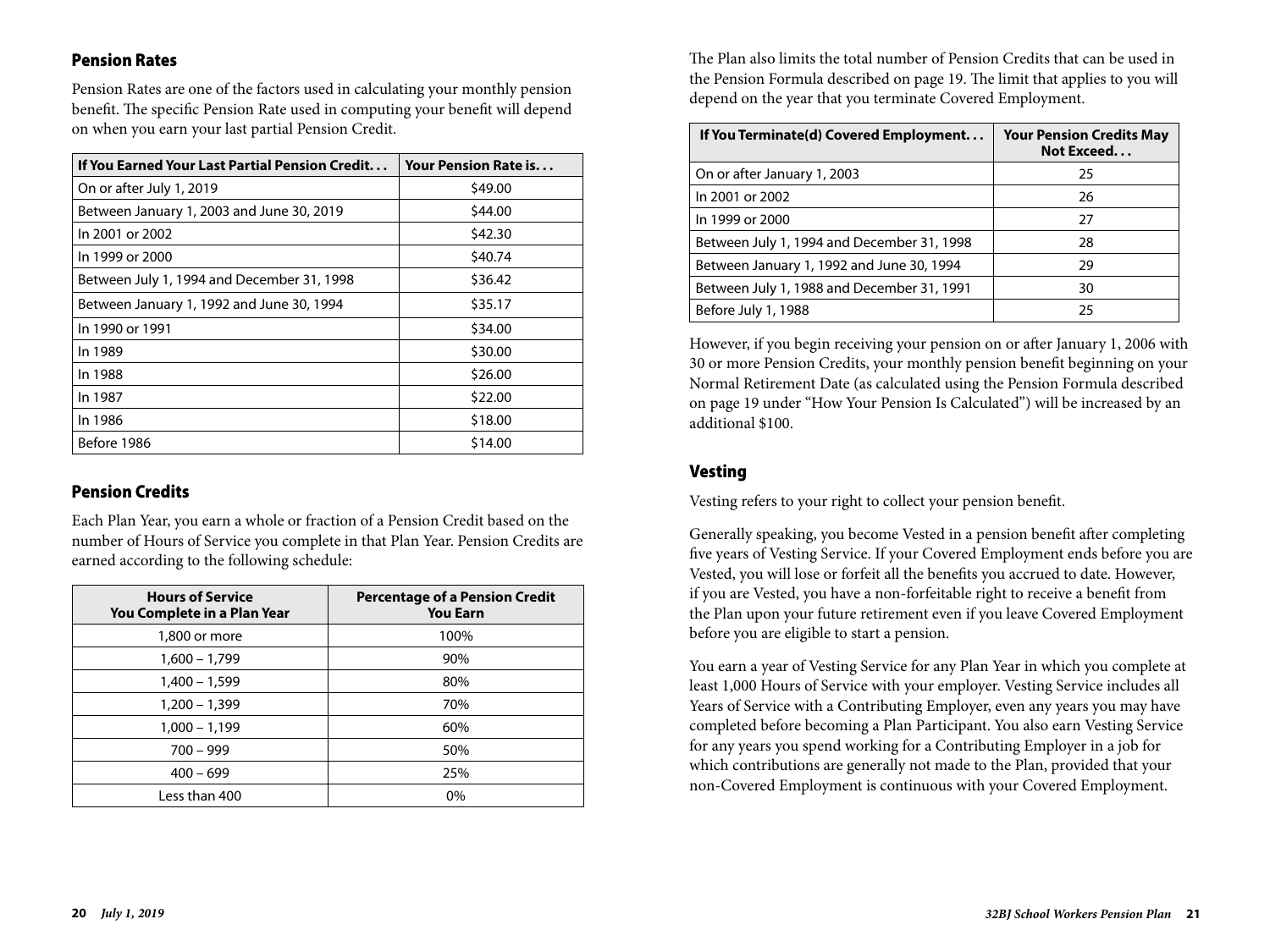You do not earn Vesting Service for any time that you suffered a disability for which you were compensated under a workers' compensation, unemployment compensation, or mandatory disability benefits law.

See pages 11–12 under "Breaks-in-Service" for more information on whether service before a Break-in-Service is counted for vesting purposes.

### Special Rules for Participants in the JMA Pension Plan

Years of Vesting Service for a Participant in the JMA Pension Plan will include:

- The years of Vesting Service earned under the JMA Pension Plan as of January 1, 1999, plus
- One year of Vesting Service if one Hour of Service was credited between January 1, 1999 and June 30, 1999, plus
- The years of Vesting Service earned after June 30, 1999 under this Plan.

The vesting schedule of the old JMA Pension Plan will apply to any JMA Participant who terminated employment before the merger.

## Normal Retirement Pension

When you retire on a Normal Retirement Pension, you will be paid a set dollar amount for each Pension Credit you earned up to the maximum number of Pension Credits allowed as described under "How Your Pension Is Calculated" on pages 20–21. The dollar amount is calculated by multiplying the applicable Pension Rate by the number of Pension Credits you earned during your career up to the maximum number of Pension Credits. In addition, if you begin receiving benefits on or after January 1, 2006 with 30 or more Pension Credits, the monthly dollar amount will be increased by an additional \$100. Your Pension Rate and permissible Pension Credits are determined at the time that you earn your last partial Pension Credit.

#### **An Example**

Juan is retiring on December 31, 2020, after a career in which he earned 25 Pension Credits—the maximum allowed for those employees retiring on or after January 1, 2003. Juan is age 65, so he is eligible for a full, unreduced Normal Retirement Pension.

| <b>Juan's Pension Calculation</b> |     |                        |   |                           |  |  |
|-----------------------------------|-----|------------------------|---|---------------------------|--|--|
| Juan's Monthly Pension<br>Benefit | $=$ | Juan's Pension<br>Rate | Χ | Juan's Pension<br>Credits |  |  |
| \$1,225.00                        |     | \$49.00                |   | 25                        |  |  |

If, by the time Juan retired, he worked enough years to earn 28 Pension Credits, he would still receive a maximum pension benefit based on the 25 Pension Credit limit that applies to him. If, by the time Juan retired, he worked enough years to earn 30 Pension Credits, he would be eligible to receive an additional \$100 a month for a total of \$1,325.00 a month.

The following table shows the highest monthly pension benefit available depending on when you retire:

| If you Retire<br>having earned your last<br>partial Pension Credit | The<br><b>Pension</b><br>Rate is | <b>The Maximum</b><br>Number of<br><b>Pension Credits is</b> | <b>The Highest</b><br><b>Monthly Pension</b><br>Benefit* is |
|--------------------------------------------------------------------|----------------------------------|--------------------------------------------------------------|-------------------------------------------------------------|
| 7/1/19 or later                                                    | \$49.00                          | 25                                                           | \$1,225                                                     |
| 1/1/03 to 6/30/19                                                  | \$44.00                          | 25                                                           | \$1,100                                                     |
| 2001 or 2002                                                       | \$42.30                          | 26                                                           | \$1,100                                                     |
| 1999 or 2000                                                       | \$40.74                          | 27                                                           | \$1,100                                                     |
| 7/1/94 to 12/31/98                                                 | \$36.42                          | 28                                                           | \$1,020                                                     |
| 1/1/92 to 6/30/94                                                  | \$35.17                          | 29                                                           | \$1,020                                                     |
| 1990                                                               | \$34.00                          | 30                                                           | \$1,020                                                     |
| 1989                                                               | \$30.00                          | 30                                                           | \$900                                                       |
| 7/1/88 to 12/31/88                                                 | \$26.00                          | 30                                                           | \$780                                                       |
| 1/1/88 to 6/30/88                                                  | \$26.00                          | 25                                                           | \$650                                                       |
| 1987                                                               | \$22.00                          | 25                                                           | \$550                                                       |
| 1986                                                               | \$18.00                          | 25                                                           | \$450                                                       |
| 1985 or before                                                     | \$14.00                          | 25                                                           | \$350                                                       |

Keep in mind that these examples and tables are based on taking benefits in the form of a 36-Month Certain and Life Pension. Amounts will differ if you receive a different form of benefit. See "How Your Pension Will Be Paid" on pages 27–44.

\* For retirements after January 1, 2006, the highest monthly pension benefit is increased by \$100 if you retire with at least 30 Pension Credits.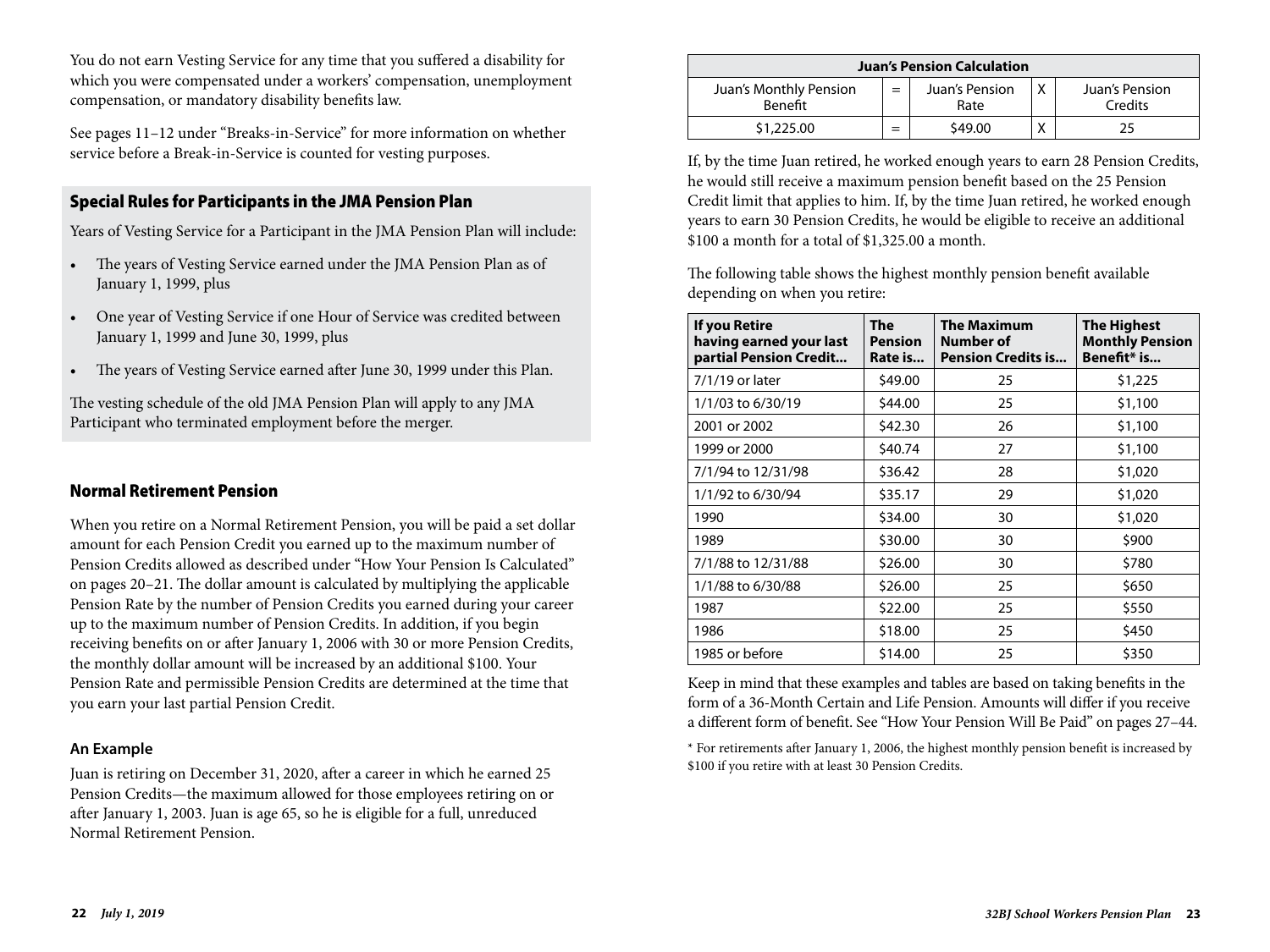## Special Rules for Participants in the JMA Pension Plan

If you were a Participant in the JMA Pension Plan, your Normal Retirement Pension will include:

- The benefit you earned under the JMA Pension Plan before January 1, 1999, plus
- Your applicable Pension Rate under this Plan multiplied by the number of Pension Credits you've earned under the Plan since the merger.
- In addition, if you participated in the JMA Pension Plan, you will receive one full Pension Credit and year of Vesting Service if you were credited with one Hour of Service during the period of January 1, 1999 through June 30, 1999.

However, your total monthly pension benefit may not exceed the applicable Pension Rate multiplied by the maximum number of Pension Credits, according to your retirement date.

## Unreduced Early Retirement Pension

If you became a Participant before July 1, 2018, and you have at least five Pension Credits and five years of Vesting Service, you can retire and begin receiving benefits from the Plan as early as age 55, provided that you are working in Covered Employment on your 55th birthday or you return later to a Covered Job and complete another 1,000 Hours of Service (a Year of Service) and reach age 55 before leaving Covered Employment again. Your Unreduced Early Retirement Pension is calculated in the same way as a Normal Retirement Pension using the Pension Rate and Pension Credits you have when you leave your Covered Job, up to the maximum number of Pension Credits allowable for that year.

### **An Example**

Robert became a Participant in 2000 and is retiring on December 31, 2020. Robert earned a total of 20 Pension Credits, with his last partial Pension Credit earned in December 2020. Robert is only age 60 and is retiring early, but his Unreduced Early Retirement Pension benefit is calculated in the same way as if he were retiring at his Normal Retirement Date.

| <b>Robert's Pension Calculation</b>        |     |                          |   |                              |  |  |  |  |
|--------------------------------------------|-----|--------------------------|---|------------------------------|--|--|--|--|
| Robert's Monthly<br><b>Pension Benefit</b> | $=$ | Robert's Pension<br>Rate |   | X   Robert's Pension Credits |  |  |  |  |
| \$980.00                                   |     | \$49.00                  | v | 20                           |  |  |  |  |

If Robert receives a 50% Joint and Survivor Pension or an Optional Form of Payment, see pages 29–37, the monthly pension payment he receives during his lifetime will be reduced.

## Special Early Retirement Pension

If you are not eligible for an Unreduced Early Retirement Pension as described above, you can retire and begin receiving benefits from the Plan after attaining age 62 and earning at least 25 Pension Credits, provided that you retire directly from Covered Employment after becoming eligible for the Special Early Retirement Pension. To retire directly from Covered Employment, you must have been credited with at least 1,000 Hours of Service in the 12 months immediately before Retirement. Your Special Early Retirement Pension is calculated in the same way as a Normal Retirement Pension using the Pension Rate and Pension Credits that you have when you leave your Covered Job, up to the maximum number of Pension Credits allowable for that year.

### Reduced Early Retirement Pension

If you have at least five Pension Credits and five years of Vesting Service, you can retire and begin receiving benefits from the Plan as early as age 55. Your Reduced Early Retirement Pension is calculated in the same way as a Normal Retirement Pension using the Pension Rate and Pension Credits you have when you leave your Covered Job, up to the maximum number of Pension Credits allowable for that year. And, then, it is reduced by ½ of 1% for each calendar month between the date that you actually begin receiving your pension and the date that you reach Normal Retirement Age.

#### **An Example**

Janet left Covered Employment at age 44 in 2003 after becoming Vested in her pension and earning 23 Pension Credits. But because Janet was not yet age 55 when she left Covered Employment, she was not eligible for an Unreduced Early Retirement Pension. However, she is still eligible for a Reduced Early Retirement Pension. If she decides to start taking her pension in 2020 at age 61, her monthly pension benefit will be determined as follows: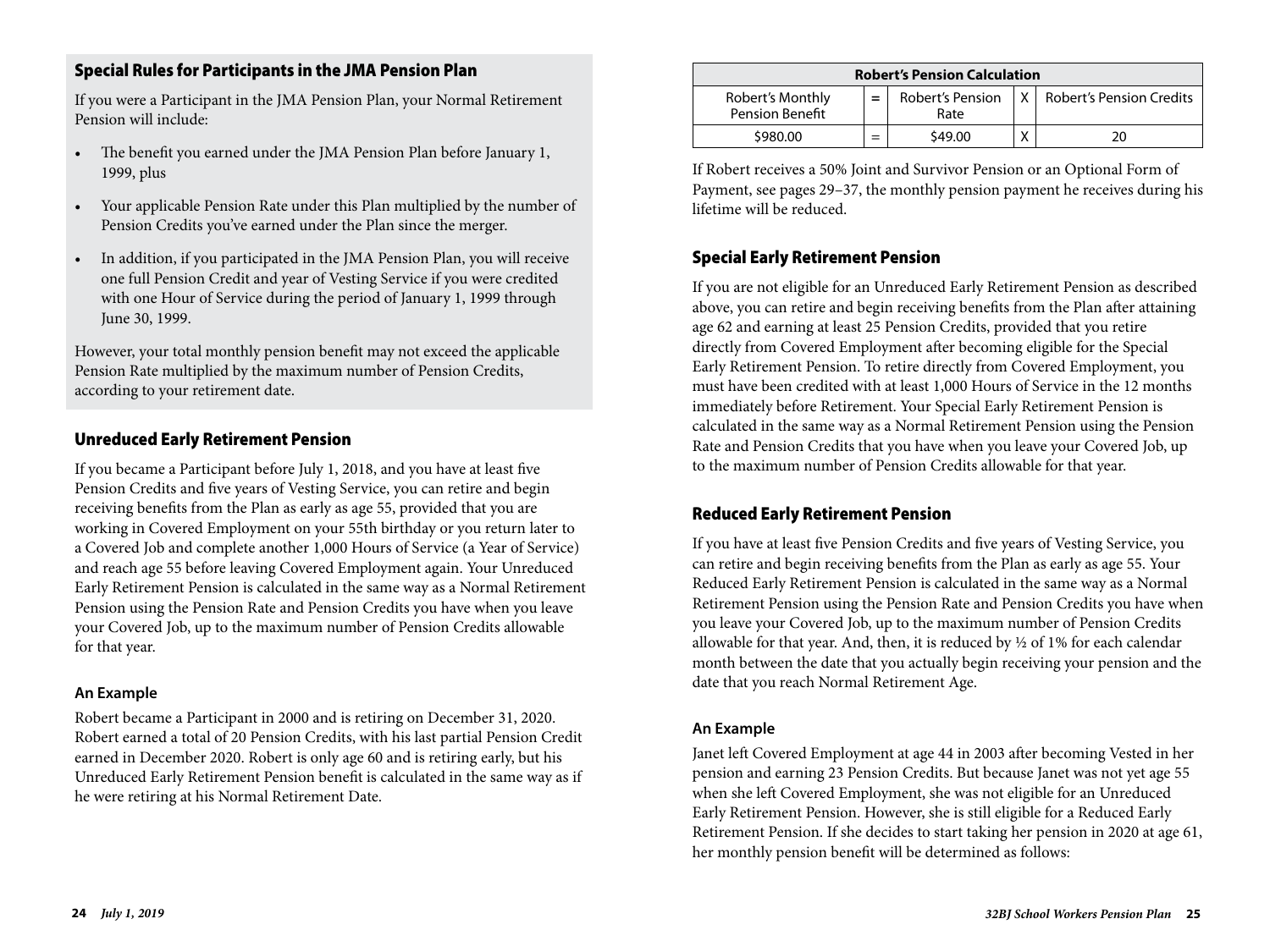#### **Step 1 –** *Calculate Janet's pension benefit at normal retirement*

| <b>Pension Rate (at</b><br>termination in 2003) | <b>Pension Credits (at</b><br>termination in 2003) |     | <b>Monthly Pension at</b><br>Age 65 |
|-------------------------------------------------|----------------------------------------------------|-----|-------------------------------------|
| \$44.00                                         | 23                                                 | $=$ | \$1,012.00                          |

**Step 2 –** *Calculate Janet's Pension Reduction Factor for 48 extra monthly payments (age 61 to 65)*

| <b>Extra Monthly</b><br><b>Payments</b> | <b>Reduction Per</b><br>Month |                               | <b>Pension Reduction</b><br><b>Factor</b> |
|-----------------------------------------|-------------------------------|-------------------------------|-------------------------------------------|
| 48                                      | 0.005                         | $\overline{\phantom{0}}$<br>= | 0.24(24%)                                 |

**Step 3 –** *Calculate the amount by which each of Janet's monthly payments will be reduced*

| <b>Monthly Pension at</b><br>Age 65 | <b>Pension Reduction</b><br><b>Factor</b> |     | <b>Reduction Amount</b><br>from Each Payment |
|-------------------------------------|-------------------------------------------|-----|----------------------------------------------|
| \$1,012.00                          | 0.24                                      | $=$ | \$242.88                                     |

**Step 4 –** *Calculate the amount of Janet's Reduced Early Retirement Pension monthly payments*

| <b>Monthly Pension at</b> |                          | <b>Reduction Amount</b> |   | <b>Monthly Pension at</b> |
|---------------------------|--------------------------|-------------------------|---|---------------------------|
| Age 65                    |                          | from Each Payment       |   | Age 61                    |
| \$1,012.00                | $\overline{\phantom{0}}$ | \$242.88                | - | \$769.12                  |

If Janet receives a 50% Joint and Survivor Pension or an Optional Form of Payment, see pages 29–37, the monthly pension payment she receives during her lifetime will be further reduced.

### Late Retirement Pension

If you retire after age 65, your pension will be calculated the same way that it is for Normal Retirement Pension. Your accrued benefit as of the end of each Plan Year following your Normal Retirement Age is the greater of 1) your Normal Retirement Pension taking into consideration service credited after your Normal Retirement Age; or 2) your Normal Retirement Pension determined as of your Normal Retirement Age actuarially adjusted for late retirement. It will be based on the number of Pension Credits you have when you terminate employment, up to the maximum number of Pension Credits allowable for Participants terminating employment in that year.

If you receive a 50% Joint and Survivor Pension or an Optional Form of Payment, see pages 29–37, the monthly pension payment you receive during your lifetime will be reduced.

#### Deferred Vested Retirement Pension

If you earn at least five Pension Credits or five years of Vesting Service before you terminate Covered Employment, you can begin receiving benefits when you reach your Normal Retirement Age. The amount of your Deferred Vested Pension is calculated by multiplying your Pension Rate by the Pension Credits you had when you left your job, up to the maximum credits allowable. If you receive a 50% Joint and Survivor Pension or an Optional Form of Payment, see pages 29–37, the monthly pension payment you receive during your lifetime will be reduced.

## Disability Pension

If you are entitled to a Disability Pension, your pension benefit will be determined the same way as a Normal Retirement Pension. It will be based on the Pension Credits you earned and the Pension Rate in effect at the time you became disabled. If you receive a 50% Joint and Survivor Pension or an Optional Form of Payment, see pages 29–37, the monthly pension payment you receive during your lifetime will be reduced.

## How Your Pension Will Be Paid

Once you retire, you may choose to begin receiving your pension as soon as possible following your retirement date, or on the first day of any subsequent month. The Plan has two automatic, or "normal" forms of payments—one for single Participants and one for married Participants. Several additional Optional Forms of Payment are also available. If you're married, you and your *Spouse* must both agree to the choice of certain Optional Forms of Payment.

If you have a *Qualified Domestic Relations Order* ("QDRO") that applies to your benefits, you may be required by the QDRO to choose a specific Form of Payment. The Plan must comply with the terms of a QDRO. See page 42 for information on QDROs.

Since the form of payment in which you collect your pension affects the amount of your monthly benefit, you will need to think carefully about which option is right for you. After the Plan issues your first pension check, you will not be permitted to change the form of payment that you selected.

The forms of payment available to JMA Participants are described on pages 36–37.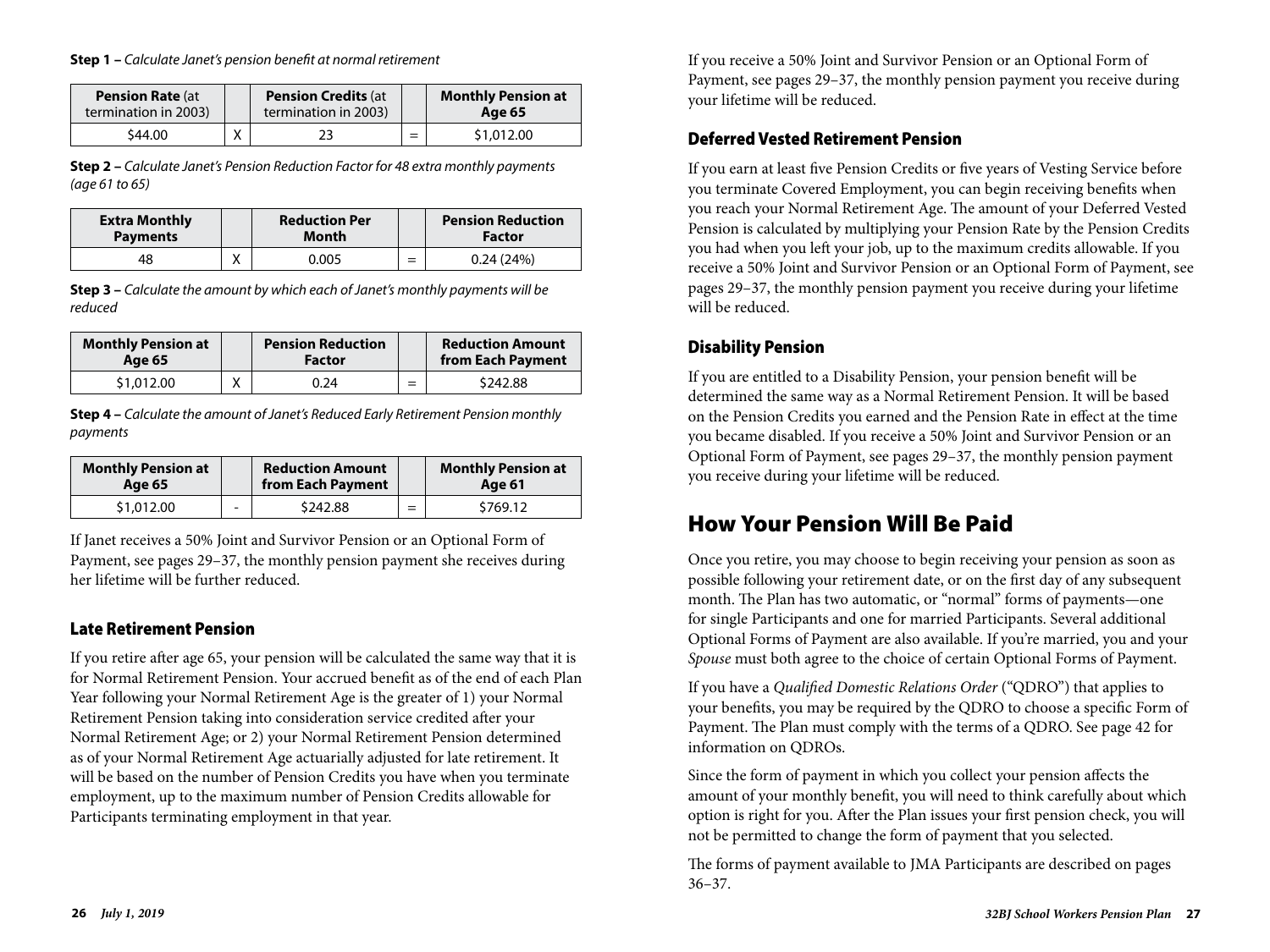## Normal Forms of Payment

Unless you choose otherwise within the 180 days before you start collecting your pension, you will receive your pension payments in one of two Normal Forms of Payment. If you are married on the day your pension payments are scheduled to begin, you will automatically receive a pension benefit in the form of a 50% Joint and Survivor Pension (which is the Normal Form of Payment for married Participants), unless you elect an Optional Form of Payment as described on pages 32–36. If you are single on the date your pension payments are scheduled to begin, you will automatically receive your benefit in the form of a 36-Month Certain and Life Pension, which is the Normal Form of Payment for single Participants.

Sometime between 30 and 180 days before your first pension payment, you will receive a written notice of the terms and conditions of your Normal Form of Payment under the Plan. Included in that notice will be a description of:

- Your right to choose an Optional Form of Payment,
- The process for waiving your Normal Form of Payment, and your Spouse's legally protected role in that process (see "Your Spouse Must Also Waive Normal Form of Payment" on page 31),
- Your right to make changes to your Form of Payment election any time before payments actually begin, and
- The consequences of delaying the commencement of your pension benefits to a later date.

#### What If I Don't Make a Choice?

If you are eligible to begin collecting your pension but fail to choose when and how to collect, you will begin receiving monthly pension payments in the applicable Normal Form of Payment (determined in accordance with your marital status on file in the Plan's records) no later than April 1 following the calendar year in which you reach age 70½—your Required Beginning Date. See "When You Must Start Collecting Your Pension" on page 39. You are encouraged, however, to apply for your pension rather than relying on the Plan to start your benefits. Applying for your benefits will allow you to choose a Form of Payment (with the agreement of your Spouse, as applicable) and make other choices, such as direct deposit of your benefit payments.

#### 50% Joint and Survivor Pension (Normal Form of Payment for Married Participants)

If you are married, this is the Normal Form of Payment.

This option provides you with a monthly payment for your lifetime, reduced to reflect the cost of providing a survivor benefit to the Spouse to whom you are married on the day your payments begin. After your death, that Spouse will receive a monthly pension for his or her lifetime equal to 50% of the amount of the monthly pension you received during your lifetime.

During your lifetime, you receive a monthly pension benefit that has been reduced by a factor based on the difference between your age and your Spouse's age. You will receive a monthly pension benefit equal to 94% of your full retirement benefit if you and your Spouse are the same age and your Covered Employment terminated after July 1, 2008. If you and your Spouse are different ages, this 94% age factor will be:

- Increased by 1/2% for each year your Spouse is *older* than you, or
- Decreased by 1/2% for each year your Spouse is *younger* than you.

Age differences are calculated by rounding six months or more up to the nearest whole year but rounding differences of less than six months down to the nearest whole year. For example, if your Spouse is two years eight months younger than you, the calculation will be based on a three-year difference. If your Spouse is two years three months younger than you, the calculation will be based on a two-year difference. In no event will the pension benefit you receive exceed the full monthly retirement benefit you would be entitled to receive if you were not married.

#### **An Example**

Juan is retiring on December 31, 2020, after a career in which he earned 25 Pension Credits—the maximum allowed for those employees retiring on or after January 1, 2003. Juan is age 65, so he is eligible for a full, unreduced Normal Retirement Pension. Juan's monthly pension benefit as a single Participant will be \$1,225.00.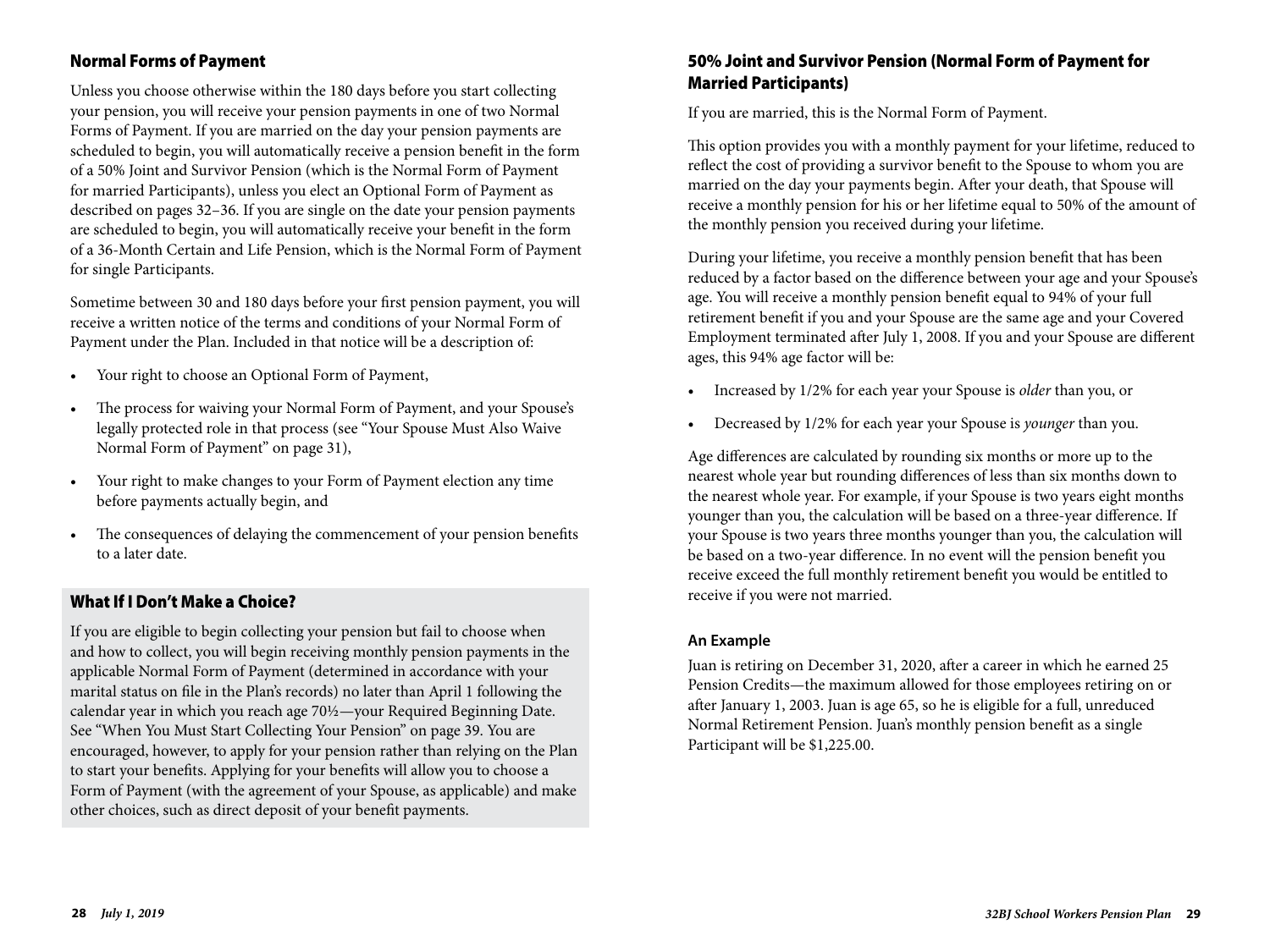| <b>Juan's Pension Calculation</b> |     |                     |  |                        |
|-----------------------------------|-----|---------------------|--|------------------------|
| Juan's Monthly<br>Pension Benefit | $=$ | Juan's Pension Rate |  | Juan's Pension Credits |
| \$1,225.00                        | $=$ | \$49.00             |  |                        |

If Juan is married to a Spouse of the same age and receives a 50% Joint and Survivor Pension:

- Juan would receive a monthly benefit of **\$1,151.50** (94% of \$1,225.00) for his lifetime.
- After Juan's death, his Spouse would receive a monthly benefit of **\$575.75** (50% of \$1,151.50) for the remainder of the Spouse's lifetime.

If Juan's Spouse is four years younger than he is, the 94% age adjustment factor is decreased by  $2\%$  (1/2% x 4), and:

- Juan would receive a monthly benefit of **\$1,127.00** (92% of \$1,225.00) for his lifetime.
- After Juan's death, his Spouse would receive a monthly benefit of **\$563.50** (50% of \$1,127.00) for the remainder of the Spouse's lifetime.

If Juan's Spouse is four years older than he is, the 94% age adjustment factor is increased by 2% (1/2% x 4), and:

- Juan would receive a monthly benefit of **\$1,176.00** (96% of \$1,225.00) for his lifetime.
- After Juan's death, his Spouse would receive a monthly benefit of **\$588.00** (50% of \$1,176.00) for the remainder of the Spouse's lifetime.

If you and your Spouse divorce, or your Spouse dies, before the Plan issues your first pension check, and you notify the Fund Administrator, payments will be made under the 36-Month Certain and Life Pension, unless you are remarried and/or choose an Optional Form of Payment before your benefit payments start. (If you have a QDRO that applies to your benefits, you may be required by the QDRO to choose a specific Form of Payment. See page 42 for information on QDROs.) Please note that once the Plan issues your first check, you cannot change the form or amount of your payments. If you are receiving a 50% Joint and Survivor Pension and you get a divorce or your Spouse dies while you are still alive, your monthly pension benefit will continue to be paid at the reduced amount.

## Your Spouse Must Also Waive Normal Form of Payment

If you are married when you begin collecting your pension, you are required to take your pension benefit in the Normal Form of Payment, a 50% Joint and Survivor Pension, unless you choose an Optional Form of Payment. However, certain Optional Forms of Payment require that your Spouse must waive his or her right to a survivor benefit under the Normal Form of Payment (using the waiver forms included in your Pension Application package provided by the Fund Administrator).

You must provide the Fund Administrator with a completed waiver form no less than 30 days (but no more than 180 days) before your pension payments are scheduled to begin. If you are married, your Spouse must sign the waiver form in the presence of a notary public. You may revoke a waiver without the consent of your Spouse at any time before the Plan issues your first pension check.

You can change your beneficiary designation at any time. However, if you want to name someone other than your Spouse as your beneficiary, your Spouse must consent in writing to the new beneficiary that you name.

Spousal consent will not be required if you establish to the satisfaction of the Trustees that you do not have a Spouse, your Spouse cannot be located (after a comprehensive attempt to do so), or you have been abandoned and you have a court order to that effect.

## 36–Month Certain and Life Pension (Normal Form of Payment for Single Participants)

If you are single this is your Normal Form of Payment.

This form of payment provides you with a monthly payment for your lifetime, and guarantees payment for 36 months. If you die before receiving 36 monthly payments, the remainder of the 36 payments will be paid to the beneficiary you named. If the beneficiary that you named did not survive you or if you did not name a beneficiary, the remaining payments will be made to your surviving Spouse, if any, or if you have no surviving Spouse, to your surviving children in equal shares. If you have neither a surviving Spouse nor surviving children, the remaining payments will be paid to your estate.

If you are married, you may select this Form of Payment only if your Spouse completes and signs the waiver form included in the Pension Application package in the presence of a notary public (see "Your Spouse Must Also Waive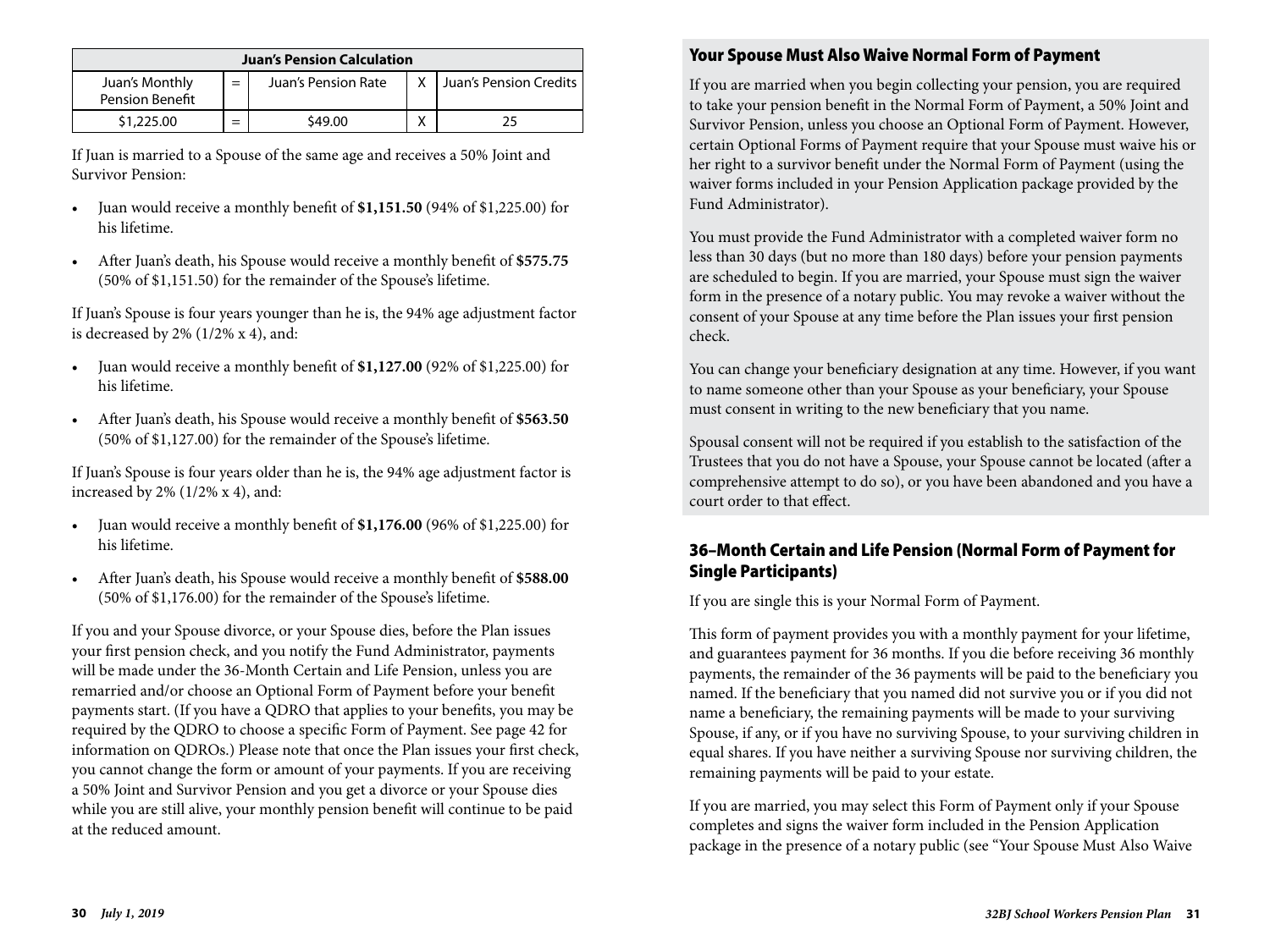Normal Form of Payment" on the preceding page). If you name a beneficiary other than your Spouse, your Spouse must also consent to your choice of beneficiary.

## Optional Forms of Payment

Instead of a Normal Form of Payment, you may choose to receive your pension under one of the available Optional Forms of Payment. If you are married when your pension begins, you may not choose certain Optional Forms of Payment, see pages 33–36, unless your Spouse also completes and signs the waiver form (included in the Pension Application package) in the presence of a notary public. (See "Your Spouse Must Also Waive Normal Form of Payment" on page 31.)

The details of the Joint and Survivor Pension forms of benefit are compared in a table on page 34, and calculation examples are given on page 35.

**If you have a QDRO that applies to your benefits, you may be required by the QDRO to choose a specific Form of Payment. See page 42 for information on QDROs.** 

#### **100% Joint and Survivor Pension (Available for Married Participants Only)**

This option provides you with a monthly payment for your lifetime, reduced to reflect the cost of providing a survivor benefit to the Spouse to whom you are married on the day your payments begin. After your death, your Spouse will receive a monthly pension for his or her lifetime equal to 100% of the amount of the monthly pension payable during your lifetime.

During your lifetime, you receive a monthly pension benefit that has been reduced to a certain percentage based upon the difference between your age and your Spouse's age. You will receive a monthly pension benefit equal to 84% of your full retirement benefit if you and your Spouse are the same age. If you and your Spouse are different ages, this 84% age factor will be:

- Increased by 1% for each year your Spouse is *older* than you, or
- Decreased by 1% for each year your Spouse is *younger* than you.

If you get a divorce or if your Spouse dies while you are still alive, your monthly pension benefit will continue to be paid at the reduced amount.

Your Spouse does not have to sign a waiver form for you to elect the 100% Joint and Survivor Pension.

## **50% Joint and Survivor Pop-Up Pension (Available for Married Participants Only)**

This option provides you with a monthly payment for your lifetime, reduced to reflect the cost of providing a survivor benefit to the Spouse to whom you are married on the day your payments began. After your death, your Spouse will receive a monthly pension for his or her lifetime equal to 50% of the amount of the pension payable during your lifetime. If your Spouse dies while you are still alive, the monthly pension payment you receive for the remainder of your lifetime will "pop up" and will no longer be reduced by the factor based on the difference between your age and your spouse's age, but if you get a divorce after the Plan issues your first pension check, your monthly pension benefit will continue to be paid at the reduced amount.

During your lifetime, you receive a monthly pension benefit that has been reduced to a certain percentage based upon the difference between your age and your Spouse's age. You will receive a monthly pension benefit equal to 87% of your full retirement benefit if you and your Spouse are the same age. If you and your Spouse are different ages, this 87% age factor will be:

- Increased by 1/2% for each year your Spouse is *older* than you, or
- Decreased by 1/2% for each year your Spouse is *younger* than you.

You must have your Spouse's written waiver in order to elect this Optional Form of Payment.

#### **100% Joint and Survivor Pop-Up Pension (Available for Married Participants Only)**

This option provides you with a monthly payment for your lifetime, reduced to reflect the cost of providing a survivor benefit to the Spouse to whom you are married on the day your payments began. After your death, your Spouse will receive a monthly pension for his or her lifetime equal to 100% of the amount of the pension payable during your lifetime. If after the Plan issues your first pension check your Spouse dies before you die, the monthly pension payment you receive for the remainder of your lifetime will "pop-up" and will no longer be reduced by the factor based on the difference between your age and your spouse's age, but if you get a divorce after the Plan issues your first pension check, your monthly pension benefit will continue to be paid at the reduced amount.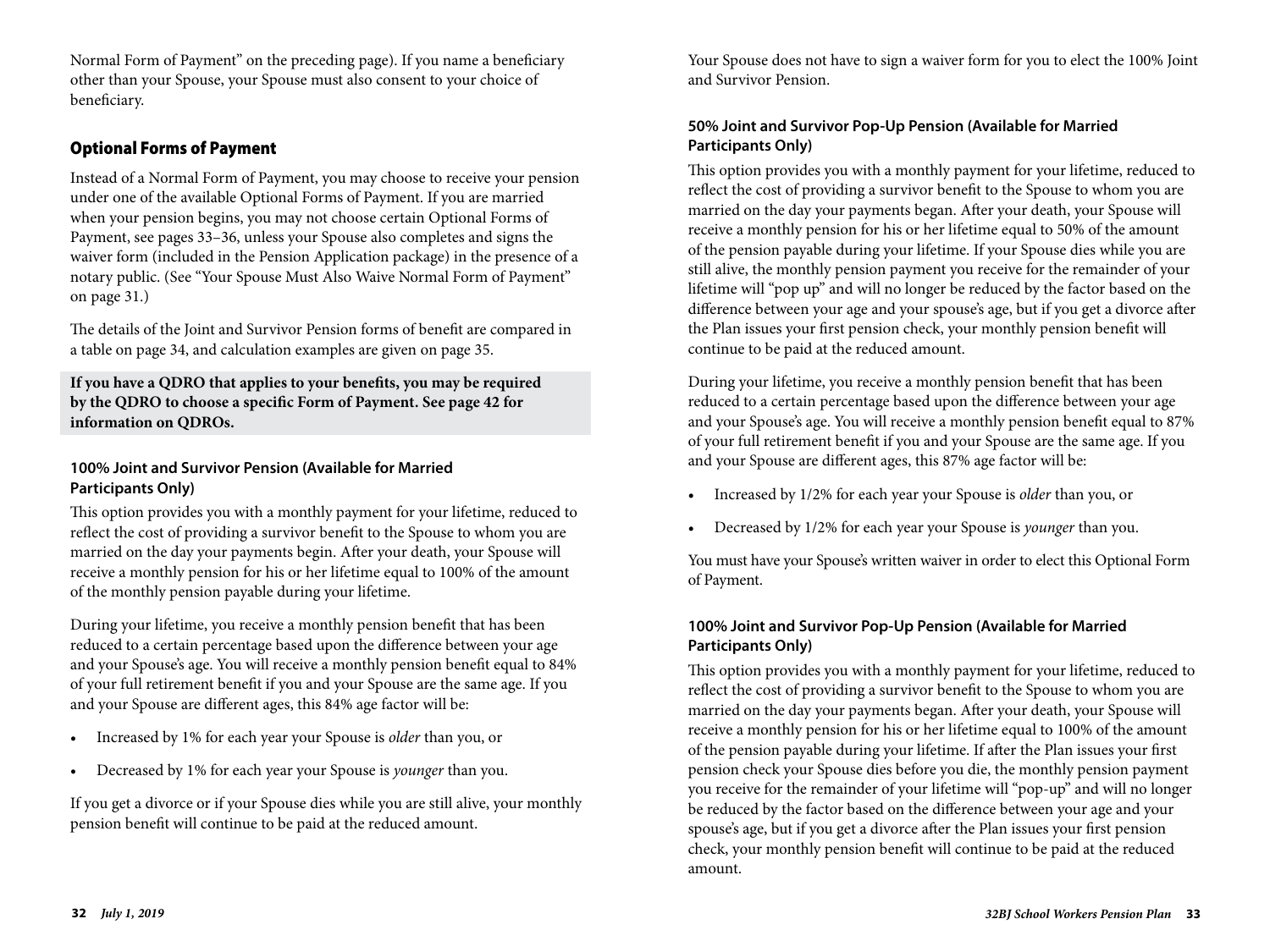During your lifetime, you receive a monthly pension benefit that has been reduced to a certain percentage based upon the difference between your age and your Spouse's age. You will receive a monthly pension benefit equal to 81% of your full retirement benefit if you and your Spouse are the same age. If you and your Spouse are different ages, this 81% age factor will be:

- Increased by 1% for each year your Spouse is *older* than you, or
- Decreased by 1% for each year your Spouse is *younger* than you.

You must have your Spouse's written waiver in order to elect this Optional Form of Payment.

#### **Comparison Between the Joint and Survivor Benefit Forms**

The following table shows the reduction factors that apply to each of the Joint and Survivor benefit forms:

| <b>Joint and</b><br><b>Survivor</b><br><b>Pension Form</b> | <b>Age Factor</b><br>if Ages are<br><b>Equal</b> | <b>Change in Factor</b><br>for Each Year that<br><b>Spouse is Older</b><br>than Participant | <b>Change in Factor</b><br>for Each Year that<br><b>Spouse is Younger</b><br>than Participant |
|------------------------------------------------------------|--------------------------------------------------|---------------------------------------------------------------------------------------------|-----------------------------------------------------------------------------------------------|
| 50% J&S                                                    | 94%                                              | $+ \frac{1}{2}\%$                                                                           | $-1/2\%$                                                                                      |
| 75% J&S                                                    | 89%                                              | $+3/4%$                                                                                     | $-3/4%$                                                                                       |
| 100% J&S                                                   | 84%                                              | $+1\%$                                                                                      | $-1\%$                                                                                        |
| 50% Pop-up                                                 | 87%                                              | $+ \frac{1}{2}\%$                                                                           | $-1/2%$                                                                                       |
| 100% Pop-up                                                | 81%                                              | $+1\%$                                                                                      | $-1\%$                                                                                        |

#### *Important notes:*

- 1. In calculating age differences, only whole years are used. Differences of six months or more are rounded up to the next whole year; differences less than six months are rounded down. For example, if your Spouse is two years eight months younger than you, the calculation will be based on a 3-year difference. If your Spouse is two years three months younger than you, the calculation will be based on a two-year difference.
- 2. The reduction factor will never be less than zero. No matter how much younger your Spouse is, the pension benefit you receive when you elect a Joint and Survivor benefit will never exceed the full monthly amount you would be entitled to receive if you were not married.

#### **Examples**

Using the examples that are detailed on pages 29–30, this is how the different factors would affect Juan's benefits in each of the Joint and Survivor forms:

If Juan's pension is \$1,225.00 and his Spouse is the same age as he is, his Joint and Survivor benefit choices are:

| <b>Benefit Form</b> | <b>Base Age Factor</b> | <b>Benefit for</b><br><b>Juan's Life</b> | <b>Benefit for Spouse</b><br>after Juan's Death |
|---------------------|------------------------|------------------------------------------|-------------------------------------------------|
| 50% J&S             | 94%                    | \$1,151.50                               | \$575.75                                        |
| 75% J&S             | 89%                    | \$1,090.25                               | \$817.69                                        |
| 100% J&S            | 84%                    | \$1,029.00                               | \$1,029.00                                      |
| 50% Pop-up          | 87%                    | \$1,065.75                               | \$532.88                                        |
| 100% Pop-up         | 81%                    | \$992.25                                 | \$992.25                                        |

If Juan's pension is \$1,225.00 and his Spouse is four years older than he is, his Joint and Survivor benefit choices are:

| <b>Benefit Form</b> | <b>Base Age</b><br><b>Factor</b> | <b>Change in</b><br><b>Factor for</b><br><b>Spouse's Age</b> | <b>Adjusted</b><br><b>Reduction</b><br><b>Factor</b> | <b>Benefit</b><br>for Juan's<br><b>Life</b> | <b>Benefit for</b><br><b>Spouse after</b><br><b>Juan's Death</b> |
|---------------------|----------------------------------|--------------------------------------------------------------|------------------------------------------------------|---------------------------------------------|------------------------------------------------------------------|
| 50% J&S             | 94%                              | $+4x\frac{1}{2}\% = 2\%$                                     | 96%                                                  | \$1,176.00                                  | \$588.00                                                         |
| 75% J&S             | 89%                              | $+4x\frac{3}{4}\% = 3\%$                                     | 92%                                                  | \$1,127.00                                  | \$845.25                                                         |
| 100% J&S            | 84%                              | $+4x1\% = 4\%$                                               | 88%                                                  | \$1,078.00                                  | \$1,078.00                                                       |
| 50% Pop-up          | 87%                              | $+4x\frac{1}{2}\% = 2\%$                                     | 89%                                                  | \$1,090.25                                  | \$545.13                                                         |
| 100% Pop-up         | 81%                              | $+4x1\% = 4\%$                                               | 85%                                                  | \$1,041.25                                  | \$1,041.25                                                       |

If Juan's pension is \$1,225.00 and his Spouse is four years younger than he is, his Joint and Survivor benefit choices are:

| <b>Benefit Form</b> | <b>Base Age</b><br><b>Factor</b> | <b>Change in</b><br><b>Factor for</b><br><b>Spouse's Age</b> | <b>Adjusted</b><br><b>Reduction</b><br><b>Factor</b> | <b>Benefit</b><br>for Juan's<br>Life | <b>Benefit for</b><br><b>Spouse after</b><br><b>Juan's Death</b> |
|---------------------|----------------------------------|--------------------------------------------------------------|------------------------------------------------------|--------------------------------------|------------------------------------------------------------------|
| 50% J&S             | 94%                              | $-4 \times \frac{1}{2}\% = 2\%$                              | 92%                                                  | \$1,127.00                           | \$563.50                                                         |
| 75% J&S             | 89%                              | $-4 \times \frac{3}{4}\% = 3\%$                              | 86%                                                  | \$1,053.50                           | \$790.13                                                         |
| 100% J&S            | 84%                              | $-4 \times 1\% = 4\%$                                        | 80%                                                  | \$980.00                             | \$980.00                                                         |
| 50% Pop-up          | 87%                              | $-4 \times \frac{1}{2}\% = 2\%$                              | 85%                                                  | \$1,041.25                           | \$520.63                                                         |
| 100% Pop-up         | 81%                              | $-4 \times 1\% = 4\%$                                        | 77%                                                  | \$943.25                             | \$943.25                                                         |

#### **10-Year Certain and Life Pension (Available for Both Married and Single Participants)**

This option provides you with a monthly payment for your lifetime, but guarantees payment for ten years (120 months). If you die before receiving 120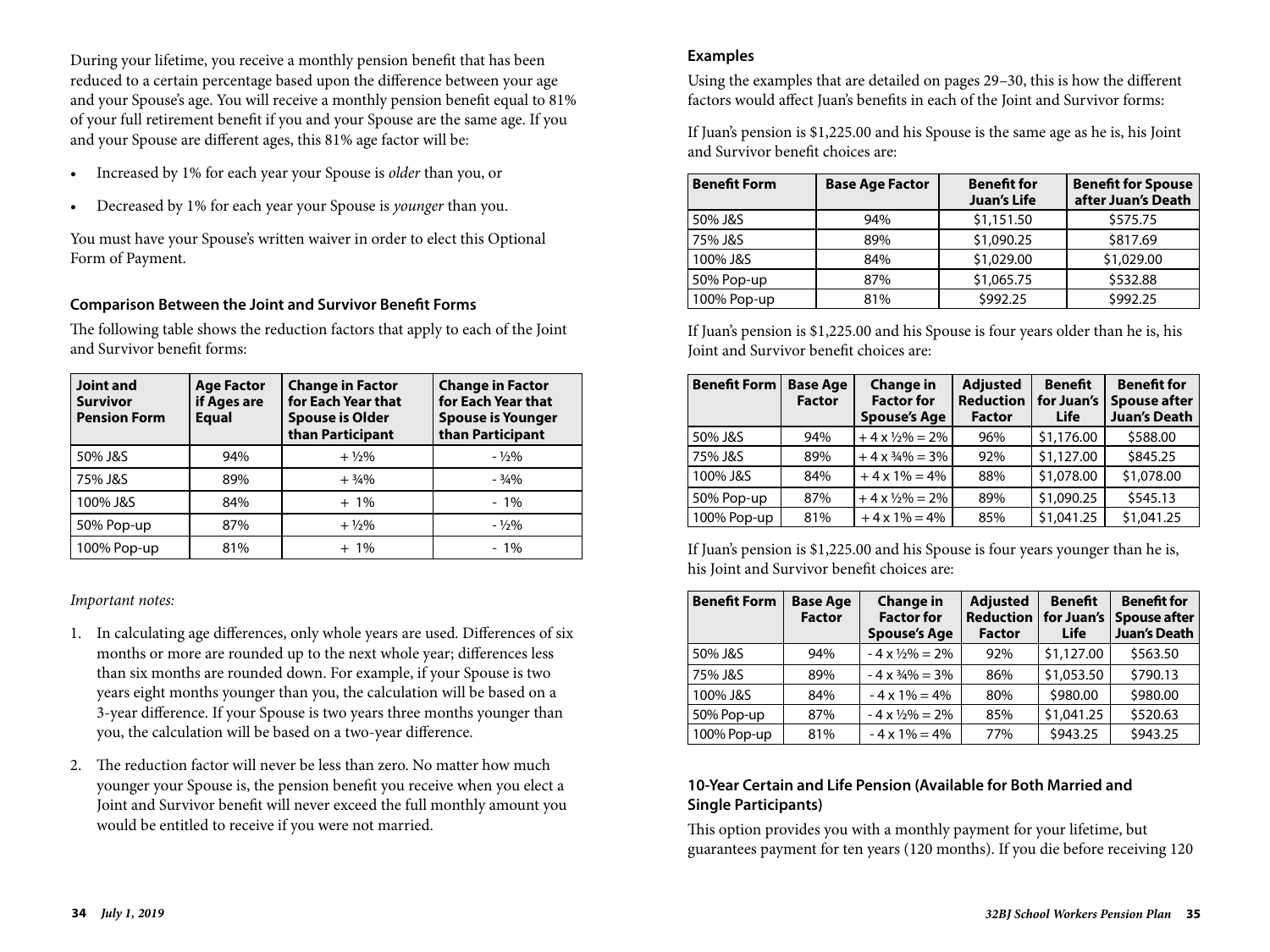monthly payments, the remainder of the 120 payments will be made to the beneficiary that you named while you were alive. If the beneficiary that you named did not survive you or if you did not name a beneficiary, the remaining payments will be made to your surviving Spouse, if any, or if you have no surviving Spouse, to your surviving children in equal shares. If you have neither a surviving Spouse nor surviving children, the remaining payments will be paid to your estate.

During your lifetime, you receive a monthly pension benefit that has been reduced to a certain percentage based on your age when your benefits begin. You will receive a monthly pension benefit equal to 93% of your full retirement benefit if you retire at age 65. That percentage will be:

- Decreased by 1/2% for each year after age 65 that you retire, or
- Increased by 1/2% for each year before age 65 that you retire.

In no event will the pension benefit you receive exceed the full monthly retirement benefit that you would have received from the 36-Month Certain and Life Pension.

If you are not married, this is the only Optional Form of Payment available to you. If you are married, you must have your Spouse's written waiver in order to elect this Optional Form of Payment.

#### **36-Month Certain and Life Pension (Available as an Optional Form of Payment for Married Participants)**

This is the Normal Form of Payment for single Participants. It is an Optional Form of Payment for married Participants, but is only payable with your Spouse's written waiver. It is described on pages 31–32.

### Forms of Benefits for JMA Participants

#### **JMA Participants Who Terminated Covered Employment in 1999 or Later**

JMA Participants who terminated Covered Employment in 1999 or later can choose any of the Forms of Payment that are described on pages 27–36, depending on whether they are married or single when they retire.

#### **JMA Participants Who Terminated Covered Employment Before 1999**

JMA Participants who terminated Covered Employment before 1999 have fewer choices as to Forms of Payment.

JMA Participants who terminated employment before 1999 and who are single when they retire have only one Form of Payment available, the Single-Life

Pension. A Single-Life Pension provides you with a monthly payment for your lifetime, with no payments to anyone after your death. During your lifetime, you receive a monthly pension benefit that depends upon your age when your benefits begin. You will receive a monthly pension benefit equal to 100% of your full retirement benefit that is:

- Decreased by 5/9 of 1% for each month that you are younger than age 65, if you retire between ages 62 and 65,
- Decreased by an additional 5/12 of 1% for each month that you are younger than age 62, if you retire between ages 60 and 62, and
- Increased, as described on page 26, if you are over age 65 when you retire.

JMA Participants who terminated employment before 1999 and who are married when they retire can receive either a 50% Joint and Survivor Pension (the Normal Form of Payment) described on pages 29–30, the Single-Life Pension described in the preceding paragraph, or a 75% Joint and Survivor Pension as follows:

#### **75% Joint and Survivor Pension (Available only for JMA Participants Who Terminated Covered Employment before December 31, 1998)**

This option provides you with a monthly payment for your lifetime, reduced to reflect the cost of providing a survivor benefit to the Spouse to whom you are married on the day your payments begin. After your death, your Spouse will receive a monthly pension for his or her lifetime equal to 75% of the amount of the monthly pension payable during your lifetime.

During your lifetime, you receive a reduced monthly pension benefit. The reduction is based upon the difference between your age and your Spouse's age. You will receive a monthly pension benefit equal to 89% of your full retirement benefit if you and your Spouse are the same age. If you and your Spouse are different ages, this 89% age factor will be:

- Increased by 3/4% for each year your Spouse is *older* than you, or
- Decreased by 3/4% for each year your Spouse is *younger* than you.

Age differences are calculated by rounding six months or more up to the nearest whole year but rounding differences of less than six months down to the nearest whole year.

If you get a divorce after the Plan issues your first pension check, or if your Spouse dies while you are still alive, your monthly pension benefit will continue to be paid at the reduced amount.

Your Spouse does not have to sign a waiver form for you to elect the 75% Joint and Survivor Pension.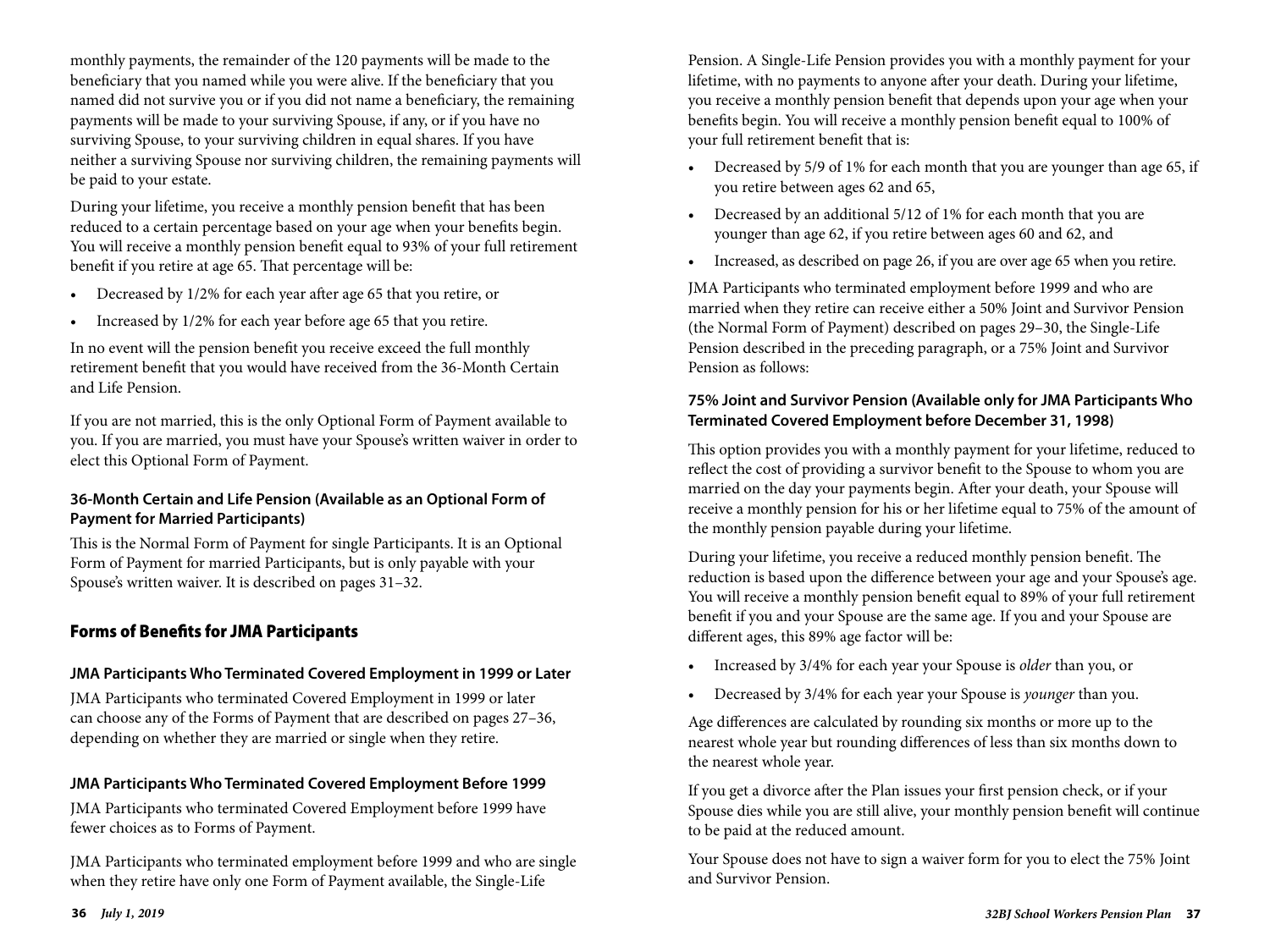## If You Work After Your Pension Begins

#### **Suspension of Benefits**

If you work in Covered Employment after you start collecting pension payments, you cannot receive a pension payment for any calendar month in which you have more than 60 hours in Covered Employment during the payroll periods paid within that month.

Your pension payments will be suspended during each month that you work in such employment. You will have no right to claim or receive (on any basis, including retroactive or otherwise) any pension benefits that were suspended for any month in which you engaged in such employment. In addition, you are not permitted to elect a Retroactive Annuity Start Date for benefits that would have been paid in any month for which your benefits were suspended. If the Fund Administrator becomes aware that you are working in the employment described above, and you have not previously notified the Fund Administrator, or you have not provided sufficient information to make a determination of whether your pension payments should be suspended, the Fund Administrator may withhold payment of your benefits until such a determination is made. Any overpayment attributable to a month in which your benefits should have been suspended, but were not suspended due to your failure to properly notify the Fund Administrator, must be repaid to the Plan. You may arrange for immediate voluntary repayment of the amount to the Plan, or the amount will be automatically deducted from future monthly payments. If you die before the Plan can recover these amounts, then they will be deducted from any benefits payable to your Spouse or beneficiary, or a claim will be made against your estate.

You may request an advance determination from the Fund Administrator as to whether a particular type of employment will cause your pension payments to be suspended. This request will be processed within the same time limits as a claim for benefits. See page 44 for those time limits.

In order to resume your pension payments, you must notify the Fund Administrator in writing within 15 days after you stop working more than 60 hours per month.

#### **Participating in the Plan Again**

If you return to work in a Covered Job after your benefits begin, you will start participating in the Plan again and earning additional Pension Credits (unless you already earned the maximum number of Pension Credits before you retired). However, you must complete a year of Vesting Service to qualify for any increase in your previously earned Pension Benefits.

#### When You Must Start Collecting Your Pension

Generally, even if you continue to work in a Covered Job beyond April 1 of the year following the end of the calendar year in which you reach age 70½, the Plan is legally required to begin distributing your pension benefit to you. That April 1 is your Required Beginning Date.

Once you reach age 70½, you must begin collecting pension payments—even if you are still working for a Contributing Employer—no later than your Required Beginning Date. The same is true even if you are no longer working. Similar minimum distribution rules apply to your beneficiary(ies). You may obtain further information from the Fund Administrator.

If you apply for a pension and furnish all the necessary information to the Plan, your pension will be paid in the form that you and your Spouse, if applicable, select. (The available forms of benefit and the rules for selecting them are on pages 27–37.) If the Fund Administrator does not receive your application before your Required Beginning Date, the Plan will begin paying your benefit as of that date in the form of a 50% Joint and Survivor Pension calculated on the assumption that you are married and you are three years older than your Spouse, unless the Plan has documentation to the contrary. After your pension starts, the Plan will change it to the Normal Form of Payment for a single Participant if you prove that you did not have an eligible Spouse (including an alternate payee under a QDRO, see page 42) when your pension started, or will adjust the amount of future benefits if you prove the actual age difference between yourself and your Spouse. No other changes will be permitted after the pension starts.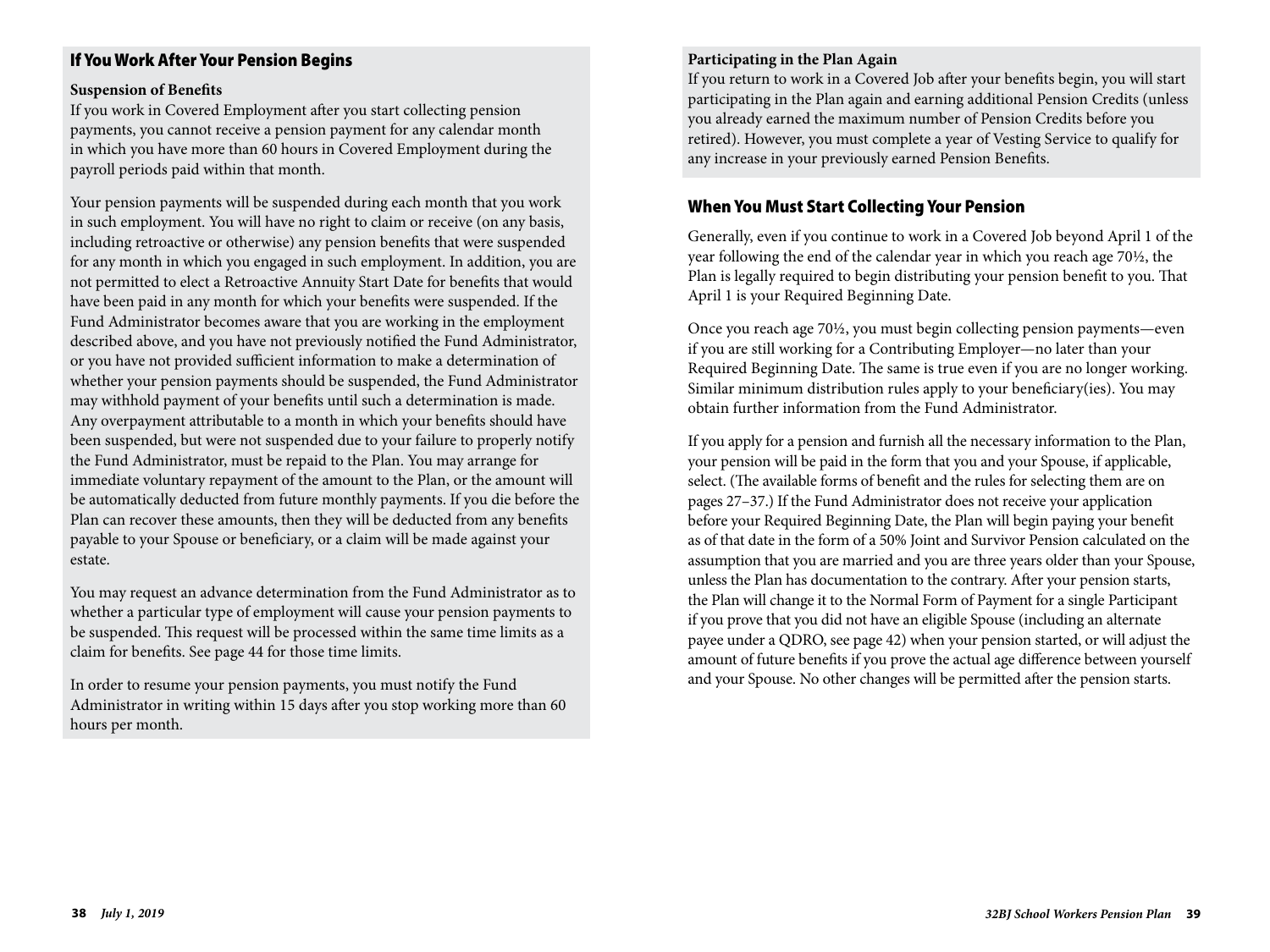## What Happens If You Postpone Your Pension

You may continue working past your Normal Retirement Date and retire on the first day of any subsequent month. However, at the latest, you must begin collecting your pension no later than your Required Beginning Date, even if you are still actively employed on that date in Covered Employment.

If you postpone your retirement, you will continue to earn benefits under the Plan, provided you have not already earned the maximum number of Pension Credits. Ultimately, you will be entitled to collect the same (or greater) amount of pension benefit, only over a shorter period of time. Your benefit will be calculated as described on page 26.

If you begin collecting a pension benefit after your Normal Retirement Age, and your benefits were not suspended as described on pages 38–39, you will receive an actuarial increase of 1.3% for each month between ages 65 and 70, and 2.8% for each month from age 70 to your Required Beginning Date. No actuarial adjustment will be made for benefits before your Normal Retirement Age or after your Required Beginning Date.

Please note that if you first became a Participant on or after July 1, 2011, and you later become eligible for any Early Retirement Pension, such benefits will begin only after you submit a completed pension application for those benefits; no amounts will be payable for periods before the Fund Administrator receives your completed pension application, even if you were eligible for those benefits at an earlier date. Accordingly, if you become a Participant on or after July 1, 2011, you will not be able to elect a Retroactive Annuity Starting Date with regard to any Early Retirement Pension benefit.

#### A Word About Taxes

All pension benefits are subject to federal (and possibly state and local) income taxes. An election form regarding federal income tax withholding is part of the pension application package that you will receive from the Fund Administrator. If you elect to have the Plan make tax withholdings with regard to your pension benefits, taxes will be withheld in the manner similar to tax withholdings on wages. You can adjust the amount of the withholding (or opt out of withholding altogether) by completing Form W-4P. If you do not submit a completed Form W-4P, the Plan will automatically withhold taxes from your pension benefits as required by law on the assumption that you are married with three (3) exemptions.

You will receive more information about the tax consequences of any distribution from the Plan upon your retirement or termination. To fully understand the tax consequences of any pension benefit that you receive from the Plan, you should consult with a tax advisor. The Plan cannot advise you about any legal or tax matters.

#### Pre-retirement Survivor Pension

If you are married, Vested in your pension benefit, and die before you begin collecting your pension, your Spouse will be entitled to a survivor benefit. Your Spouse is eligible for this benefit even if you are no longer working for a Contributing Employer at the time of your death. This pre-retirement survivor pension is based on the benefit you earned as of the time of your death. Your *Earliest Retirement Age* is the earliest date on which you could begin receiving your pension benefit if you were still alive.

- **If you die on or before reaching your Earliest Retirement Age,** your Spouse's monthly survivor benefit payments will equal 50% of the monthly Vested benefit you would have been entitled to receive had you (1) terminated employment on the date of your death (or, if earlier, your actual date of termination), (2) survived to your Earliest Retirement Age, and (3) retired with a 50% Joint and Survivor Pension. The Plan will begin paying a survivor benefit to your Spouse on the day that you would have reached your Earliest Retirement Age.
- **If you die after reaching your Earliest Retirement Age**, your Spouse's monthly survivor benefit payments will equal 50% of the monthly Vested benefit you would have been entitled to receive had you (1) retired on the day before your death and (2) chosen the 50% Joint and Survivor Pension. The Plan will begin paying a survivor benefit to your Spouse on the first day of the month following your death.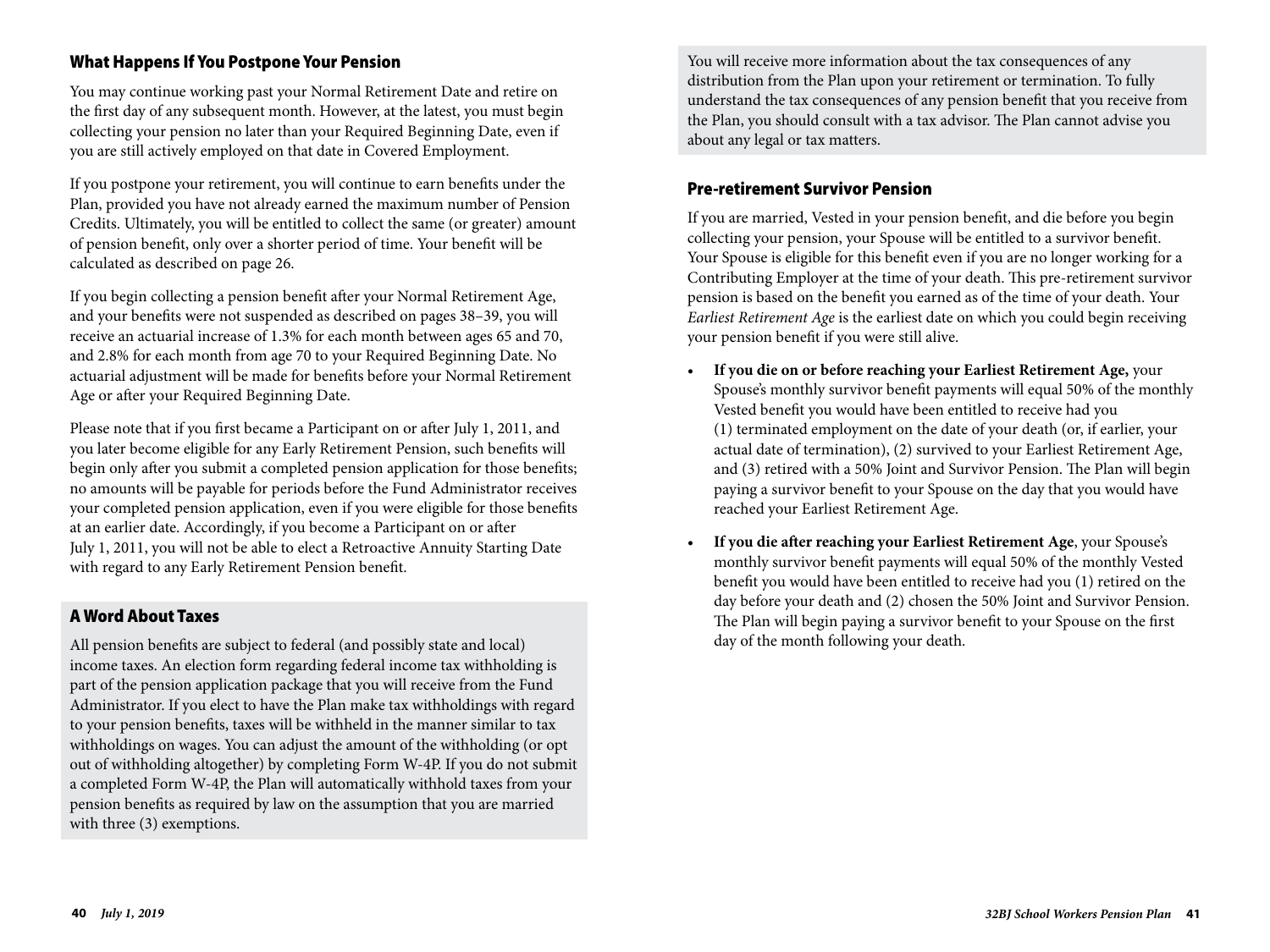Your surviving Spouse must provide appropriate documentation to the Fund Administrator, including, in all cases, a completed pension application in order to receive death benefits. Benefits will begin the first day of the month after the Fund Administrator approves the application.

Your surviving Spouse may elect to defer receiving benefits and, in some cases, deferring the benefit will mean that the amount of the benefit will be greater. The benefit must begin, at the latest, on the date when you would have reached Normal Retirement Age if you had still been alive.

No benefits will be payable if your surviving Spouse dies before the survivor benefit payments start.

## Qualified Domestic Relations Orders (QDROs)

A Qualified Domestic Relations Order ("QDRO") is a decree or order issued pursuant to state domestic relations law that requires distribution of all, or a portion of, your benefits under the Plan to provide child support, alimony, or spousal rights to a Spouse, former Spouse, child, or other dependent (each referred to as an "alternate payee"). If you are required by a QDRO to share all or part of your benefits with one of these persons, the Plan must comply with this order. This may require the Plan to begin distributing a portion of your pension benefits to the alternate payee named in the QDRO before your Normal Retirement Age, or processing another distribution preference, in order to comply with the QDRO. A QDRO also may require you to chose a specific Form of Payment.

A QDRO may not require the Plan to provide any type or form of benefit or any option not otherwise provided under the Plan. The Fund Administrator will determine the validity of any domestic relations order received in accordance with the Plan's procedures for determining whether an order constitutes a QDRO. Participants and beneficiaries can obtain a copy of these procedures from the Fund Administrator without charge upon request to the Fund Administrator at the address on page 1 or the inside back cover.

# Applying For Benefits

Before you (or your Spouse or beneficiary) can begin collecting your pension benefit, you must apply to the Fund Administrator to begin payment. Your pension benefits will not start automatically except as described on page 39.

To apply, you will need to:

• Complete a Pension Application, and return it to the Fund Administrator, along with any additional information required to process your application, as requested by the Plan.

Please note, if you are applying for a Disability pension, there is a different process. To apply for a disability pension you must first submit a Disability Eligibility Verification Form and proof of your disability (generally, a Social Security Administration Disability Notice of Award). To get a copy of the Disability Eligibility Verification Form, contact Member Services. **You should submit this form as soon as possible after your disability begins for the reasons explained on pages 18–19**. Your Disability Eligibility Verification Form will be reviewed by the Funds' Department of Eligibility to determine whether you meet the eligibility requirements for a Disability Pension as described on pages 17–18 under the section "Disability Pension". The Board of Trustees, or its designee(s) has the sole and absolute discretion to make all determinations of disability. If you are found to not meet the requirements for a Disability Pension, the Plan will provide you with a written denial notice that includes all of the information listed on pages 44–45 under the section "Information Provided in a Claim Denial."

If you are determined to be eligible for a Disability Pension, you will be asked to submit a Pension Application. The forms you need will be enclosed with the notice that you have been found eligible.

After your completed application has been reviewed and processed by the Plan, you will be notified of the amount and start date of your Disability Pension.

Normally, you may apply for benefits as early as 180 days before payments begin and as late as 30 days before payments begin. However, in some circumstances, you may be able to apply for benefits within the final 30 days before payments begin, provided:

- You have been informed of your right to have at least 30 days to decide whether or not to collect payment(s), and
- You (and your Spouse, if spousal consent is required) still decide to collect.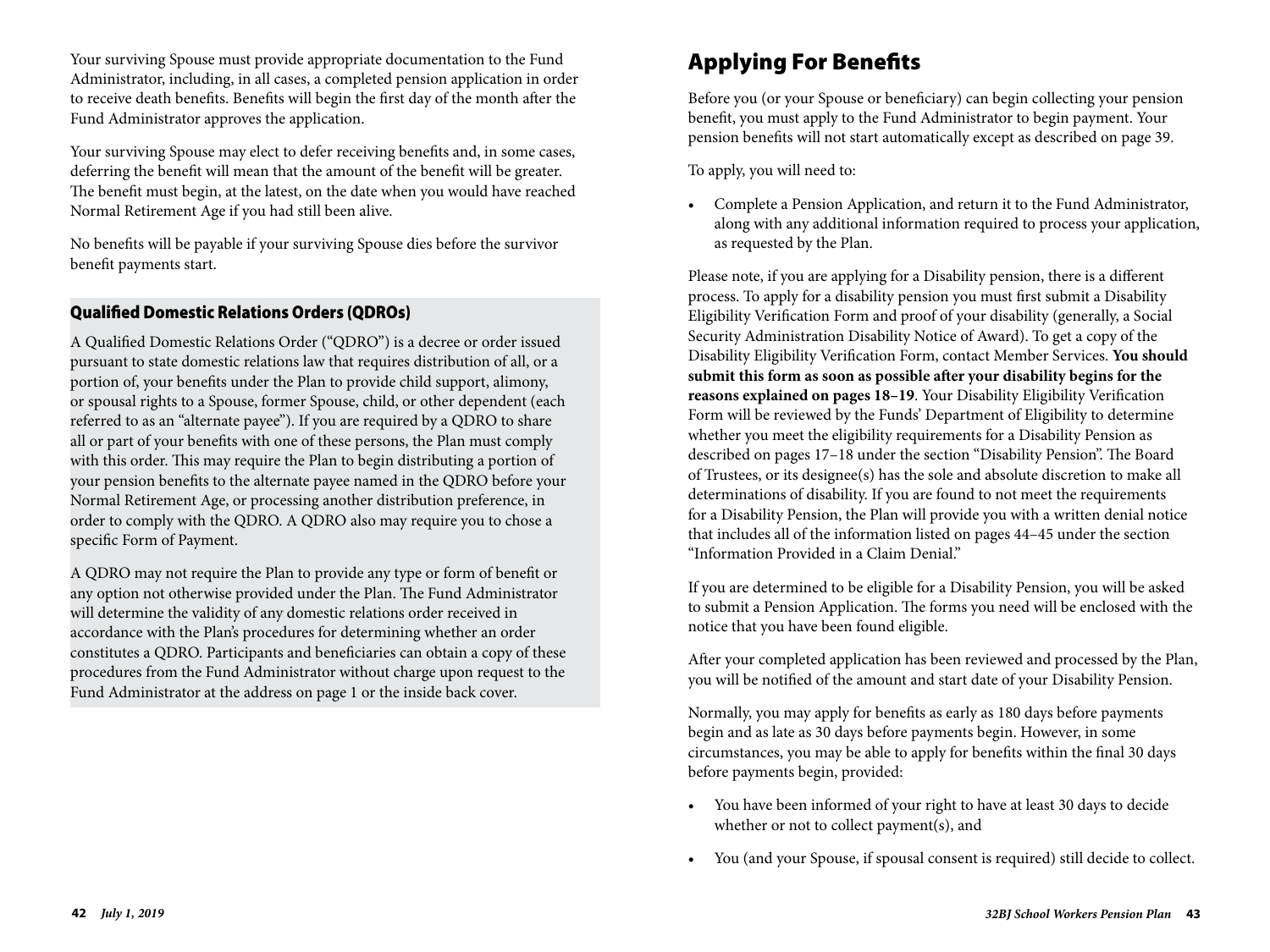Your benefit application will be processed as soon as administratively practicable. Generally, you will receive your first payment within 90 days after the Fund Administrator receives your complete application for benefits. There are no fees or charges for filing an application for a pension benefit under the Plan.

You may begin collecting your pension on or after reaching age 62 without terminating your employment, if you are not working more than 60 hours in Covered Employment during the payroll periods paid within a calendar month. For a detailed explanation see pages 38–39, "If You Work After Your Pension Begins."

## If Your Application for Benefits Is Denied

If your application (or "claim") for benefits is denied, in whole or in part, or if the benefit amount is less than what you believe you are entitled to receive under the Plan, or if any other adverse benefit determination is made, you will receive written notice no later than 90 days (or no later than 45 days if the claim is for Disability Pension benefits) of the date your claim was received by the Fund Administrator.

In special cases, it may take longer than 90 days (45 days in the case of a claim for a Disability Pension) to review your claim and make a determination, so an additional processing period of up to 90 days (or two extension periods of up to 30 days each in the case of a claim for a Disability Pension) may be required. In this event, you will receive written notice of the extension before the expiration of the initial 90-day period (45-day period in the case of a claim for a Disability Pension), which will describe the special circumstances requiring the extension and the date by which the Plan expects to make a determination on your claim. If your claim is ultimately denied, you will generally receive written notice of the denial no later than 180 days (105 days in the case of a claim for a Disability Pension) from the date your claim was initially received by the Plan.

### Information Provided in a Claim Denial

If you receive written notification that your claim has been denied (or any adverse benefit determination has been made), the following important pieces of information will be included in that notice:

• The specific reason(s) for the denial, with specific reference to the Plan provisions on which the denial was based,

- A description of any additional information that may be required for your claim to be processed (and an explanation of why the information is necessary), and
- A detailed explanation of the Plan's claim review procedures and the applicable time limits, as well as a statement of your right to bring a civil action under Section 502(a) of the Employee Retirement Income Security Act of 1974 ("ERISA") following an adverse benefit determination on review.
- With respect to a claim for disability benefits, a description of any specific rule, guideline, protocol, criterion or statement that the Plan relied upon in making the adverse determination.
- If a disability benefit determination is not based on a finding of disability made by the Social Security Administration, additional explanation of that decision will be provided as required by the Plan's claims procedures.

**Please note that you must file an appeal with the Plan and exhaust its claim and appeal procedures before filing an action in court with respect to a claim for benefits.**

## Review of Plan's Decision

Once you receive notice of the Plan's decision on your benefit application, you will have *60 days* from the date that you received that notice to submit a written request to the Board of Trustees for review of the decision on your claim. If your claim was for a Disability Pension, you will have *180 days* from the date that you received the notice to submit a written request to the Board of Trustees for review of the denial of your Disability Pension claim.

At this stage, you (or your representative(s)) have the right to submit to the Trustees written comments, documents, records, and other information relating to the claim. In addition, you (or your representative(s)) will be provided, upon written request and free of charge, with reasonable access to (and copies of) all documents, records, and other information relevant to your claim. The review by the Trustees will take into account all comments, documents, records, and other information submitted relating to the claim, without regard to whether such information was submitted or considered in the initial decision on your claim.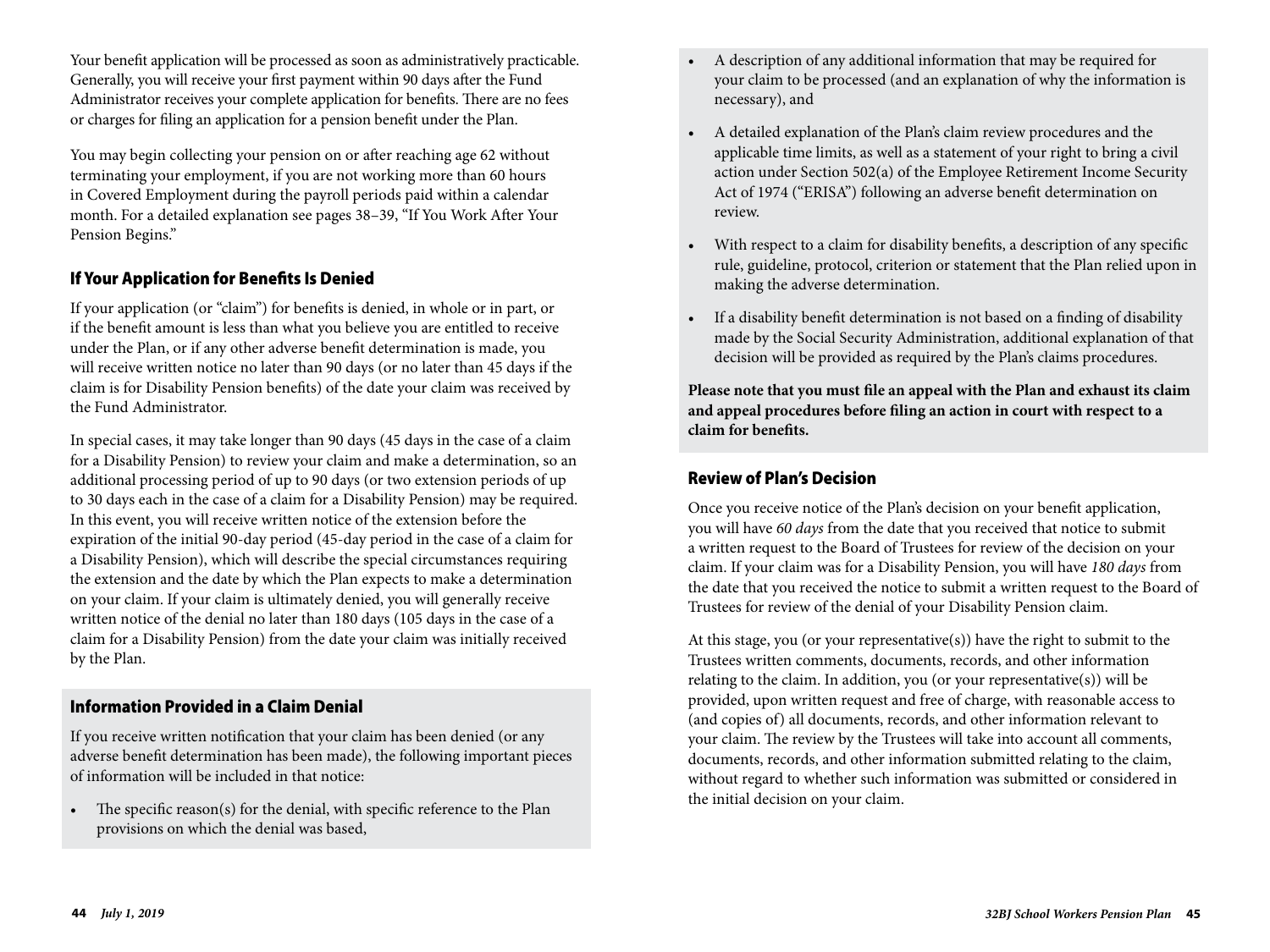The Trustees will make a decision according to the following schedule:

| If your Request                                                                           | The Trustees will                                                                                                                                                                                                                                                                                                               |
|-------------------------------------------------------------------------------------------|---------------------------------------------------------------------------------------------------------------------------------------------------------------------------------------------------------------------------------------------------------------------------------------------------------------------------------|
| Is received more than 30 days<br>before the next regularly<br>scheduled Trustees' meeting | Make their decision at the next regularly<br>scheduled meeting.                                                                                                                                                                                                                                                                 |
| Is received less than 30 days<br>before the next regularly<br>scheduled Trustees' meeting | Make their decision at the second regularly<br>scheduled meeting after your request is<br>received.                                                                                                                                                                                                                             |
| Requires a special extended<br>period of time to review                                   | Make their decision at the next regularly<br>scheduled meeting after your appeal would<br>otherwise have been heard. (If this is the case,<br>you will be notified in writing of the extension,<br>the special circumstances requiring the<br>extension, and the date by which the Trustees<br>expect to make a determination.) |

The Trustees' decision on review will be communicated to you in writing no later than five days after the determination is made. If an adverse benefit determination is made, this notice will include:

- The specific reason(s) for the adverse benefit determination, with references to the specific Plan provisions on which the determination is based;
- A statement that you (or your representative(s)) are entitled to receive, upon request and free of charge, reasonable access to (and copies of) all documents, records, and other information relevant to the claim;
- A statement of your right to bring a civil action under Section 502(a) of ERISA;
- With respect to a claim for disability benefits, the specific rule, guideline, protocol, criterion or statement that was relied upon in making the adverse determination; and
- If a disability benefit determination is not based on a finding of disability made by the Social Security Administration, additional explanation of that decision will be provided as required by the Plan's claims procedures.

All decisions made by the Trustees are final and legally binding.

## **Limitations on Time to Bring a Claim**

No legal or equitable action for benefits under the Plan, to enforce your rights under the Plan, to clarify your right to future benefits under the Plan, or against the Fund Administrator, the Plan Administrator or any other Plan fiduciary may be brought **more than one year** following the earlier of:

- the date that such one-year limitations period would commence under applicable law,
- the date you knew, or should have known, that you did not receive an amount due under the Plan, or
- the date on which you fully exhausted the Plan's administrative remedies.

As a reminder, you must file an appeal with the Plan and exhaust its claim and appeal procedures before filing an action in court with respect to a claim for benefits.

# Other Important Information

## Administering the Plan

The Plan is maintained and administered by a joint Board of Trustees on which labor and management are equally represented. The Fund Administrator, the Building Service 32BJ Health Plan, and its staff handle the day-to-day operations of the Plan. The Board of Trustees serves as the Plan Administrator.

If you need to communicate with the Board of Trustees, please submit your written comments or requests to:

**Board of Trustees 32BJ School Workers Pension Plan 25 West 18th Street New York, NY 10011-4676** 

All contributions to the Plan are made by Contributing Employers in accordance with the terms of the applicable Collective Bargaining Agreements. Upon written request, the Fund Administrator will provide Participants and beneficiaries with information as to whether a particular employer or employee organization is participating in the Plan and, if so, its address. A complete list of all the employers and employee organizations sponsoring the Plan may also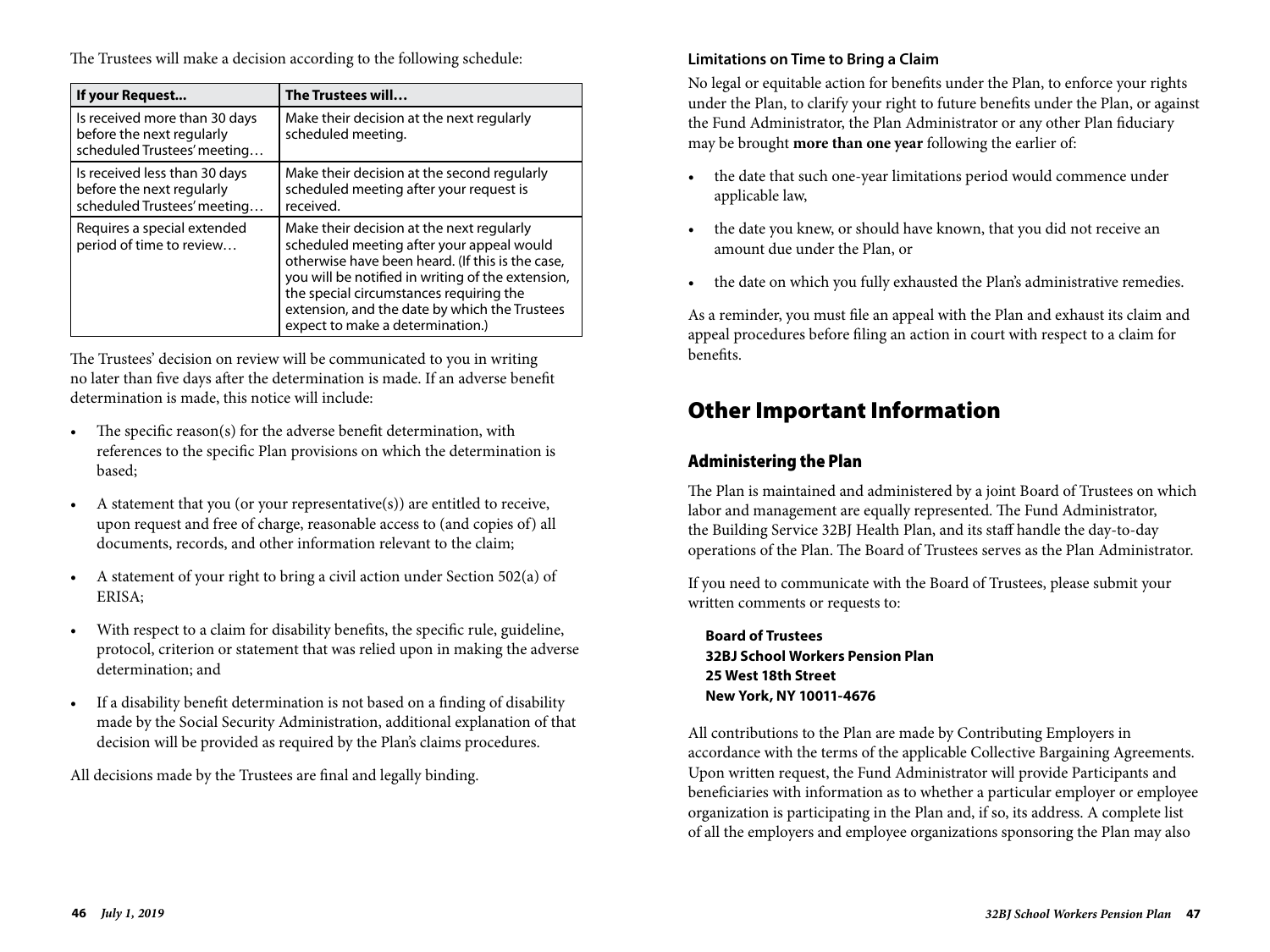be obtained by Participants and beneficiaries upon written request to the Board of Trustees, and is available for examination at the Fund Administrator's office.

## Type of Plan

The Plan is a defined benefit pension plan as defined by the Internal Revenue Code of 1986, as amended. The Plan is administered by the Plan Administrator, so the Plan Administrator is solely responsible for managing all aspects of the Plan's administration, such as maintaining records, collecting contributions, and paying out benefits.

## Plan Document(s) and Collective Bargaining Agreement(s)

The Plan is established and maintained according to the terms agreed to in Collective Bargaining Agreements. These agreements set forth the conditions under which employers are required to contribute toward the cost of the Plan, and the rates of contribution. The Plan document(s) contain the formal legal description of the Plan and its operations.

Plan Participants and beneficiaries may examine the Plan document(s) or Collective Bargaining Agreement(s) in person at the Fund Administrator's office during normal business hours, or can make a written request for copies from the Fund Administrator. As allowed by law, you will be charged a reasonable fee per page for the cost of copying.

## Source of Funds

Contributions from Contributing Employers are the primary source of financing for Plan benefits, operation costs, and taxes. The rate at which each employer must contribute is set out in the applicable Collective Bargaining Agreement(s). Additional income may also be generated by investment earnings on Plan assets.

The Plan does not require or permit Participants to contribute toward the cost of the Plan.

### Method for Accumulating Plan Assets

All contributions and investment earnings are accumulated in a separate trust fund that is held and invested by the Board of Trustees for the benefit of Participants and beneficiaries.

### Plan Records

All Plan records are kept on a Plan Year basis. The Plan Year runs from July 1 through June 30.

#### Plan Insurance

Your pension benefits under this multiemployer plan are insured by the Pension Benefit Guaranty Corporation (the "PBGC"), a federal insurance agency. A multiemployer plan is a collectively bargained pension arrangement involving two or more unrelated employers, usually in a common industry.

Under the multiemployer plan program, the PBGC provides financial assistance through loans to plans that are insolvent. A multiemployer plan is considered insolvent if the plan is unable to pay benefits (at least equal to the PBGC's guaranteed benefit limit) when due.

The maximum benefit that the PBGC guarantees is set by law. Under the multiemployer program, the PBGC guarantee equals a Participant's Years of Service multiplied by (1) 100% of the first \$11 of the monthly benefit accrual rate and (2) 75% of the next \$33. The PBGC's maximum guarantee limit is \$35.75 per month times a Participant's Years of Service. For example, the maximum annual guarantee for a retiree with 30 Years of Service would be \$12,870.

The PBGC guarantee generally covers:

- Normal and early retirement benefits,
- Disability benefits if you become disabled before the plan becomes insolvent, and
- Certain benefits for your survivors.

The PBGC guarantee generally does not cover:

- Benefits greater than the maximum guaranteed amount set by law,
- Benefit increases and new benefits based on plan provisions that have been in place for fewer than five years at the earlier of:
	- The date the plan terminates, or
	- The time the plan becomes insolvent.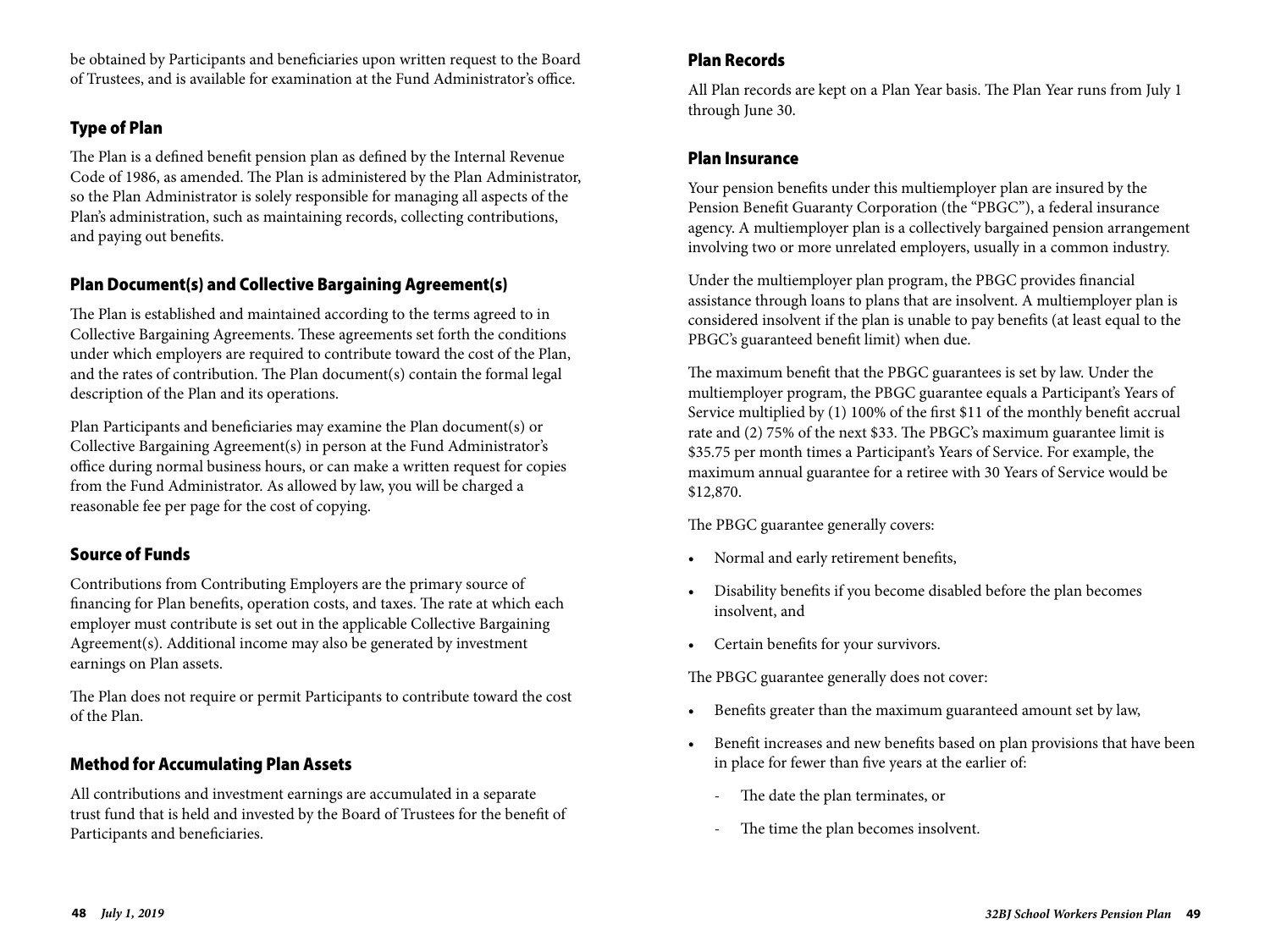- Benefits that are not Vested because you have not worked long enough,
- Benefits for which you have not met all of the requirements at the time the plan becomes insolvent, and
- Non-pension benefits (such as health insurance, life insurance, certain death benefits, vacation pay, and severance pay).

For more information about the PBGC and the benefits it guarantees, ask the Fund Administrator or contact the PBGC's Technical Assistance Division, 1200 K Street, N.W. Suite 930, Washington, D.C. 20005-4026, or call 1-800-400-7242 or 1-202-326-4000 (not a toll-free number).

TTY/TDD users may call the federal relay service toll-free at 1-800-877-8339 and ask to be connected to 1-800-400-7242. Additional information about the PBGC's pension insurance program is available through the PBGC's website on the Internet at http://www.pbgc.gov.

### Interpreting the Plan

The Board of Trustees (and/or its duly authorized designee(s)) has the exclusive right, power, and authority, in its sole and absolute discretion, to administer, apply, and interpret the Plan, this SPD, the Trust Agreement, and any other Plan documents, and to decide all matters arising in connection with the operation or administration of the Plan or trust. Without limiting the generality of the foregoing, the Board of Trustees (and/or its duly authorized designee(s)) shall have the sole and absolute discretionary authority to:

- Take all actions and make all determinations with respect to the eligibility for, and the amount of, benefits payable under the Plan,
- Decide questions, including legal or factual questions, relating to the calculation and payment of benefits under the Plan,
- Formulate, interpret, and apply rules, regulations, and policies necessary to administer the Plan in accordance with its terms,
- Interpret the provisions of all Plan documents, the SPD, any Collective Bargaining Agreement, the Trust Agreement, and any other Plan document or instrument,
- Resolve and/or clarify any ambiguities, inconsistencies, and omissions arising under the Plan, this SPD, the Trust Agreement, or other Plan documents,
- Process and approve or deny benefit claims and rule on any benefit exclusions, and
- Determine the standard of proof in any case.

All such determinations and interpretations made by the Trustees shall be final and binding upon any individual claiming benefits under the Plan, upon all employees, all Contributing Employers, and the Union, and shall be given deference in all courts of law, to the greatest extent allowable by applicable law.

The Board has retained the Building Service 32BJ Health Plan to perform the daily administrative and operational functions of the Plan. Most of your dayto-day questions about your pension benefits under the Plan can be answered by the Building Service 32BJ Health Plan and its staff.

## Future of the Plan

## Amending, Modifying, or Terminating the Plan

While the Board of Trustees hopes to be able to continue the Plan indefinitely, the Board of Trustees reserves the right, in its sole and absolute discretion, to amend, modify, or terminate the benefits provided under the Plan, in whole or in part, for any reason and at any time. If the Plan is amended, modified, or terminated, the ability of employees (including retirees) to participate in the Plan, receive benefits, or the type or amount of benefits received may be modified or terminated. However, the Trustees cannot make any amendments that would reduce the amount of your pension benefit that had accrued before the Plan is changed or terminated, except in limited circumstances permitted by law. Upon termination of the Plan, you will become fully Vested in your accrued benefit under the Plan, to the extent the Plan is funded.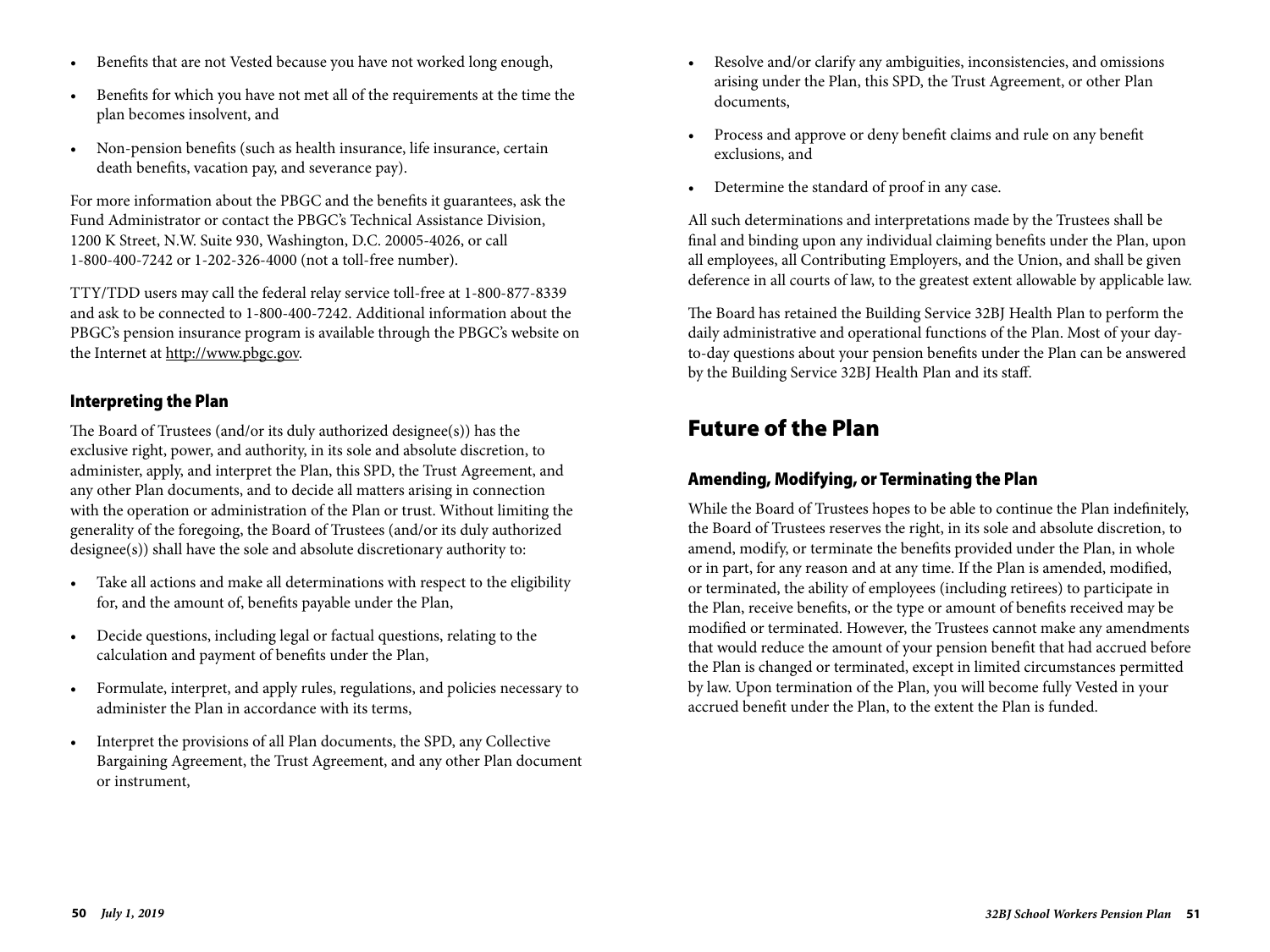## General Rules

## Non-Assignment of Benefits

Benefits cannot be assigned, sold, transferred, mortgaged, or pledged to anyone or used as a security for a loan. Under most circumstances, Plan benefits are not subject to attachment or execution under any decree of a court or otherwise. Accordingly, you cannot transfer or assign your right to receive any benefit or reimbursement under the Plan and your rights to benefits cannot be taken by your creditors. The Plan will not recognize any attempt to attach, transfer, or assign your benefit rights, except to such extent as may be required by law.

However, the law provides certain limited exceptions to this general rule. One exception is that a court may reduce your benefit as a result of a crime or fiduciary breach that you committed against the Plan, or to pay federal tax liens, levies, and judgments against you. Another is that the Plan Administrator may be required by law to assign your benefits pursuant to a QDRO. The rules regarding QDROs are described on page 42.

## Exclusive Procedure for Correcting Plan Records Relating to Covered Employment

Each year, if you are Vested or if you have been reported in Covered Employment in the previous five years, the Fund Administrator will mail to your last known address an individual statement listing your Covered Employment that was reported to the Plan by your Employer for the preceding Plan Year.

If you, your beneficiary, or an alternate payee under a QDRO, believe that the Plan's records of your Covered Employment are inaccurate, a written request for correction of the Plan's records must be made to the Fund Administrator. The person who requests a correction has the burden of providing proof of the additional Covered Employment. You should submit copies of any documents, such as paystubs and/or W-2 statements that you have, to prove your additional Covered Employment along with your written request.

The deadline for requesting correction of the Plan's records is the December 31st that is three years after the end of the Plan Year in which that Covered Employment occurred.

*So, for example, if you are asking for additional Pension Credit for work done in the Plan Year ending June 30, 2019, the Fund Administrator must receive your request for correction on or before December 31, 2022.* 

No request that the Fund Administrator receives after the deadline will be considered or granted.

This procedure is the exclusive means by which a Participant, beneficiary, or alternate payee under a QDRO may obtain correction of the Plan's records that pertain to the Participant's Covered Employment. If the Plan receives no request for correction of those records for any year, in accordance with this procedure and within the time limits provided, the information in the Plan's records for that year shall be final and binding on the Participant and on anyone claiming through the Participant (including a beneficiary or alternate payee under a QDRO) with regard to Covered Employment, Hours of Service, Pension Credit, and Years of Service for that year. The only exceptions are that if an Employer subsequently reports Covered Employment that was not included in your annual statement, or if the Fund Administrator determines that contributions from an Employer are due and unpaid, the Fund Administrator will correct the Plan's records to include additional credit based on those contributions.

When you send a request for correction of the Plan's records to the Fund Administrator, the Fund Administrator will notify you of the decision on your request, as described on pages 44–45. If you disagree with that decision, you have the right to ask the Board of Trustees to review it, following the procedures that are described on page 45.

### Incapacity

If any Participant or beneficiary is a minor or is determined to be unable to care for his or her affairs because of mental or physical incapacity, any benefit due may be applied, in the sole and absolute discretion of the Trustees, to the maintenance and support of such Participant or beneficiary, or paid to another individual on behalf of the Participant or beneficiary, such as the legal guardian, committee, or other legal representative of the Participant or beneficiary, as the Trustees deem in the best interest of the Participant or beneficiary.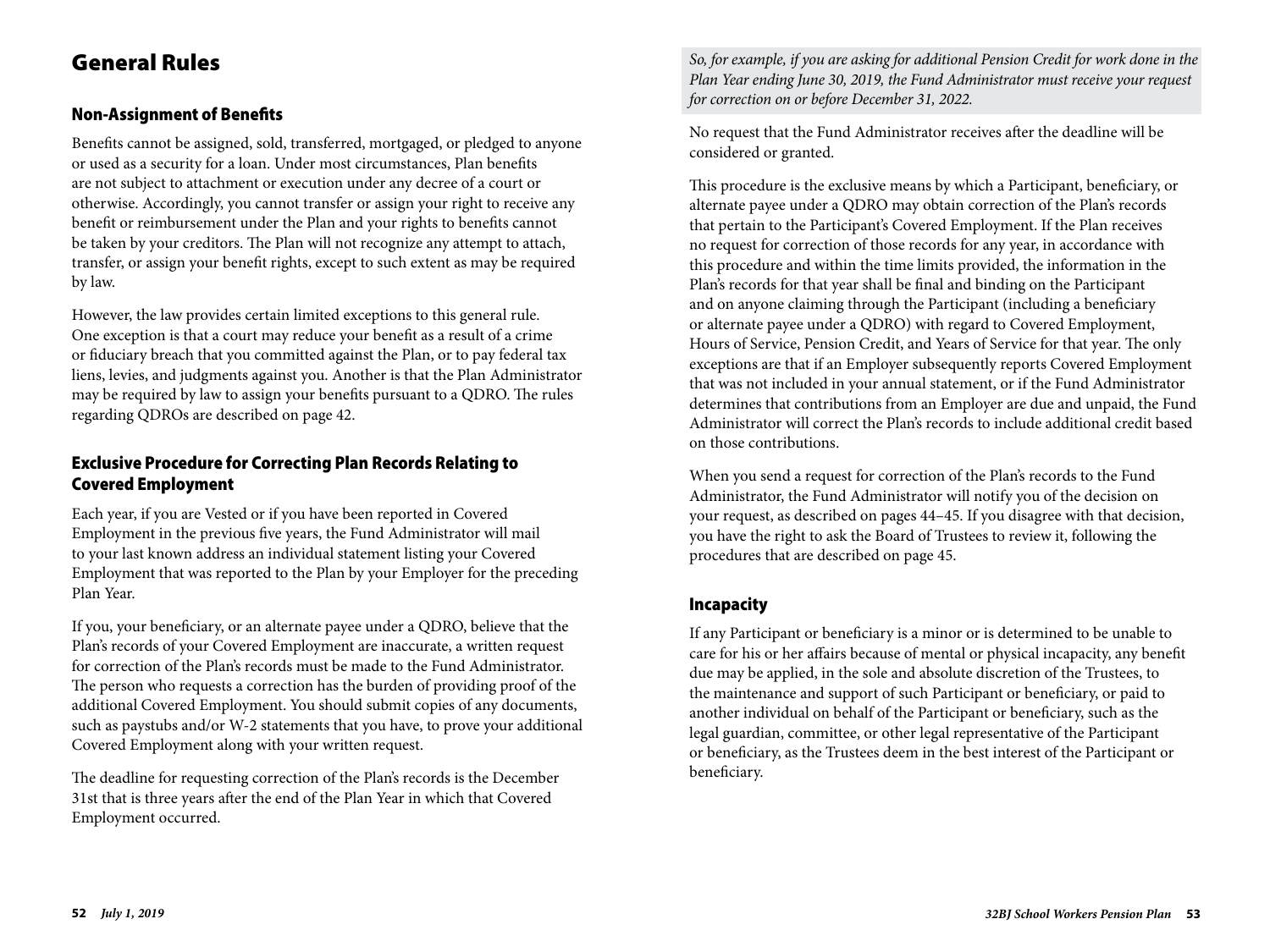## Information and Proof/Overpayment of Benefits

If requested by the Plan, you (or your beneficiary) must furnish any information or proof reasonably required to determine benefit rights under the Plan. Participants and beneficiaries must also furnish data and information required by the Plan for the purposes of its administration.

Please keep in mind that, when inaccurate information and/or proof are provided, this ultimately can result in the improper use of Plan assets, which adversely affects the ability of the Plan to provide benefits. Accordingly, if anyone makes a willfully false statement material to a claim or furnishes fraudulent information or proof material to a claim, benefits may be denied, suspended, or discontinued.

Of course, if the Plan makes any benefit payment exceeding the amount that should have been paid (regardless of the reason), the Trustees may take any appropriate action to recover the excess portion, plus interest and costs, from you or your beneficiary. Those actions may include:

- Reducing the amount of future benefit payments to the person receiving the overpayment,
- Reducing the amount of future benefit payments payable to the person's surviving Spouse (or other beneficiary), or
- Filing a lawsuit to recover any overpayment, plus interest and costs.

### Loss of Benefits Due to Violence or Crime

If the Trustees determine that a Participant or beneficiary's death was caused or contributed to by any act of violence initiated by any person who is or may be entitled to benefits under the Plan, or if a person is convicted of any crime that caused or contributed to the Participant's or beneficiary's death, the person who initiated the act of violence or who is convicted of the crime will not receive any benefits that would have been payable under this Plan.

If a beneficiary committed the act of violence or was convicted of the crime, the benefit will not be paid to the beneficiary. Instead, any benefits payable will be paid in the following order:

- to the Participant's Spouse, if living,
- to the Participant's living children (equally), and
- if none of the above, to the Participant's estate.

If a Participant causes the death of a Spouse, the Participant's benefit will not be increased under the "Pop-Up" provisions described on pages 33–34.

#### Severability

If any provision of this SPD is held invalid, unenforceable, or inconsistent with any law, regulation, or requirement, its invalidity, unenforceability, or inconsistency will not affect any other provision of the SPD, and the SPD shall be construed and enforced as if such provision were not a part of the SPD.

#### Construction of Terms

Words of gender shall include persons and entities of any gender, the plural shall include the singular, and the singular shall include the plural. Section headings exist for reference purposes only and shall not be construed as part of the SPD.

## Applicable Law

The Plan is governed by regulations and rulings of the Internal Revenue Service, the Department of Labor, and current federal tax law. The Plan will always be construed to comply with these regulations, rulings, and laws. Generally, federal law takes precedence over state law.

All questions related to the construction of the Plan and the Trust Agreement and the accounts and transactions of the parties will be determined, construed, and enforced pursuant to New York law to the extent not preempted or superseded by federal law.

#### No Vested Interest

Except for the right to receive any benefit payable under the Plan in accordance with the Plan's rules, no person shall have any right, title, or interest in, or to the assets of, the Trust Fund or of any Contributing Employer because of the Fund.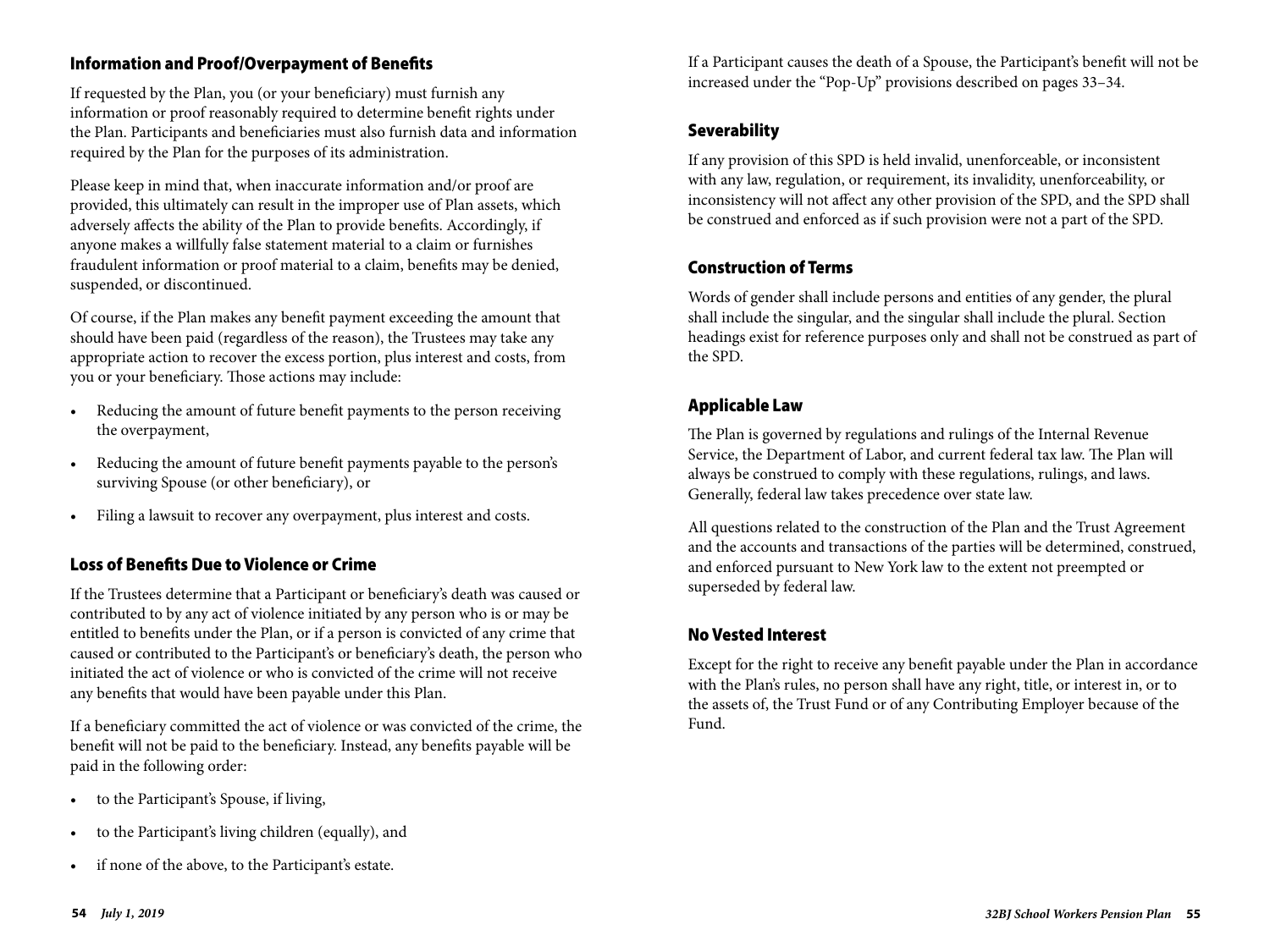## Your Rights Under ERISA

As a Participant in the Plan, you are entitled to certain rights and protections under the Employee Retirement Income Security Act of 1974, as amended ("ERISA"). ERISA provides that you are entitled to:

#### Receive Information About Your Plan Benefits

You have the right to:

- Examine, without charge, at the Fund Administrator's office (and at other specified locations) all documents governing the Plan, including insurance contracts and Collective Bargaining Agreements (if applicable), and a copy of the latest annual report (Form 5500 Series) filed by the Plan with the U.S. Department of Labor and available at the Public Disclosure Room of the Employee Benefits Security Administration.
- Obtain, upon written request to the Fund Administrator, copies of documents governing the operation of the Plan, including:
	- insurance contracts,
	- Collective Bargaining Agreements, and
	- copies of the latest annual report (Form 5500 Series) and updated summary plan description. The Fund Administrator may charge a reasonable fee for the copies.
- Receive an annual report on the funding of the Plan. The Fund Administrator is required by law to automatically furnish each Participant with a copy of this annual report.
- Obtain a statement telling you whether you have a right to receive a pension at Normal Retirement Age (age 65) and, if so, what your benefits would be at Normal Retirement Age if you stop working under the Plan now. If you do not have a right to a pension, the statement will tell you how many more years you have to work to secure a right to collect a pension. This statement must be requested in writing, and is not required to be given more than once every 12 months. The Plan must provide the statement free of charge.

## Prudent Action by Plan Fiduciaries

In addition to creating rights for Plan Participants, ERISA imposes duties upon the people who are responsible for the operation of an employee benefit plan. The people who operate your Plan, called "fiduciaries" of the Plan, have a duty to do so prudently and in the interest of you and other Plan Participants and beneficiaries. No one, including your employer, your Union, or any other person, may fire you or otherwise discriminate against you in any way to prevent you from obtaining a pension benefit or exercising your rights under ERISA.

## Enforce Your Rights

If your claim for a pension benefit is denied or ignored (in whole or in part), you have a right to know why this was done, to obtain copies of documents relating to the decision without charge, and to appeal any denial, all within certain time schedules.

Under ERISA, there are steps you can take to enforce the above rights. For instance, if you make a written request for a copy of Plan documents or the latest annual report from the Plan and do not receive them within 30 days, you may file suit in a federal court. In such a case, the court may require the Plan Administrator to provide materials and pay you up to \$110 a day until you receive the materials, unless the materials were not sent for reasons beyond the control of the Plan Administrator. In addition:

- If you have a claim for benefits that is denied or ignored, in whole or in part, you may file suit in a state or federal court.
- If you disagree with the Plan's decision, or lack thereof, concerning the qualified status of a domestic relations order, you may file suit in a federal court.

In either case you must first file an appeal with the Board, following the procedures described earlier in this SPD, and you must comply with the time limit described on pages 45–47.

If it should happen that Plan fiduciaries misuse the Plan's money, or if you are discriminated against for asserting your rights, you may seek assistance from the U.S. Department of Labor, or you may file suit in a federal court after you have completed the procedures for review by the Trustees, as described on pages 45–47.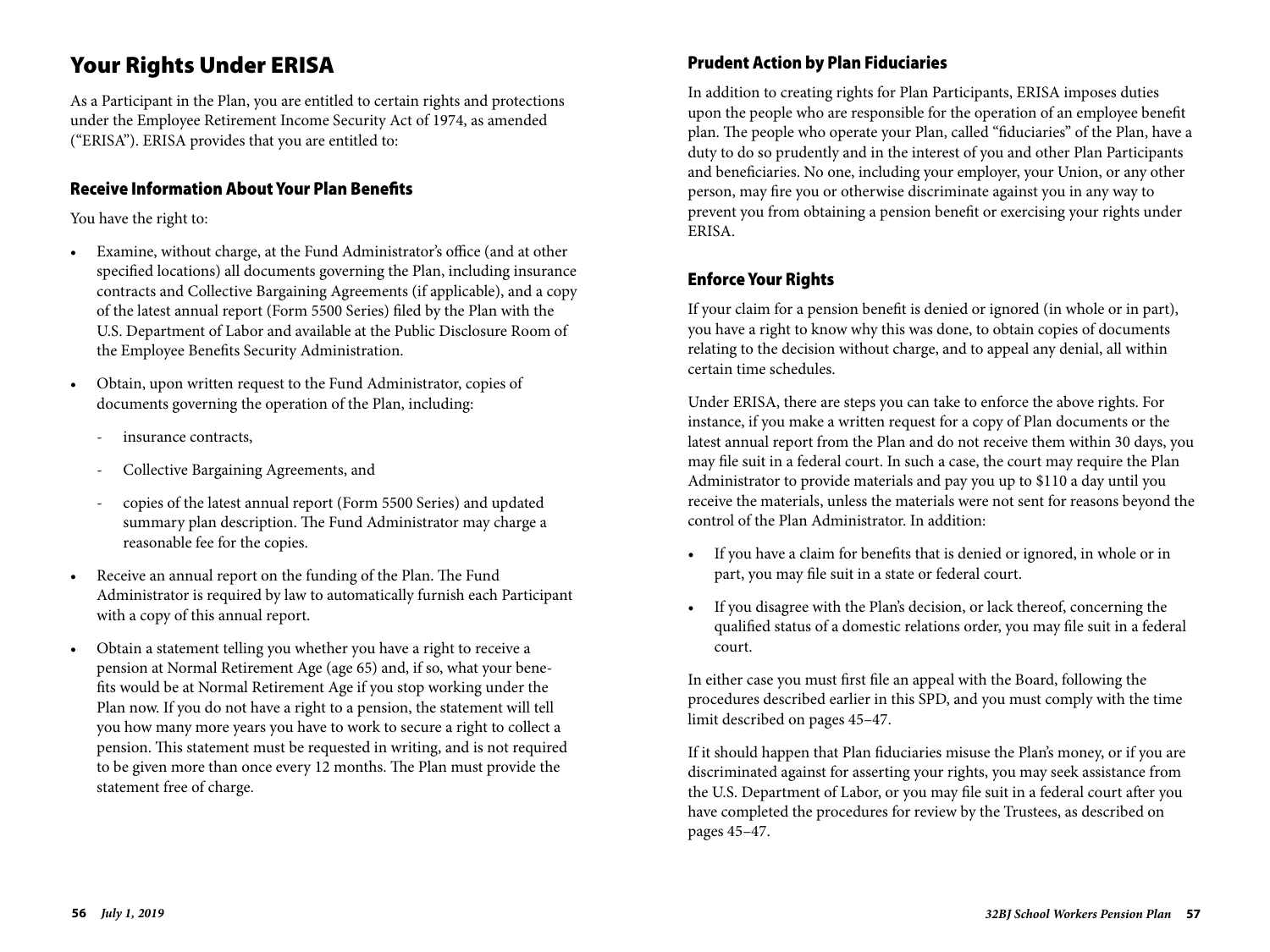The court will decide who should pay court costs and legal fees. If you are successful, the court may order the person you have sued to pay these costs and fees. If you lose, the court may order you to pay the costs and fees; for example, if it finds your claim is frivolous.

## Get Answers to Your Questions

If you have questions about the Plan, you should contact the Fund Administrator. If you have any questions about this statement or about your rights under ERISA, or if you need assistance in obtaining documents from the Fund Administrator, you should contact the nearest office of the Employee Benefits Security Administration, U.S. Department of Labor, listed in your telephone directory, or the Division of Technical Assistance and Inquiries, Employee Benefits Security Administration, U.S. Department of Labor, 200 Constitution Avenue N.W., Washington, D.C. 20210. You may also obtain certain publications about your rights and responsibilities under ERISA by calling the publications hotline of the Employee Benefits Security Administration.

## Important Names, Numbers, and Other Information

**Plan Name** 32BJ School Workers Pension Plan

**Effective Date of Plan** July 1, 1976; amended and restated as of July 1, 2018 (and subsequently amended thereafter).

**Plan Number** The Plan Number is 001.

**Employer Identification Number**  13-1957585

**Plan Sponsor** Board of Trustees of the 32BJ School Workers Pension Plan 25 West 18th Street New York, NY 10011-4676 Phone: 1-800-551-3225

### **Plan Year**

July 1–June 30

#### **Plan Administrator**

Board of Trustees of the 32BJ School Workers Pension Plan 25 West 18th Street New York, NY 10011-4676 Phone: 1-800-551-3225

#### **Fund Administrator**

Building Service 32BJ Health Plan 25 West 18th Street New York, NY 10011-4676 Phone: 1-800-551-3225

#### **Plan Board of Trustees**

Shirley Aldebol (Union Trustee) Elizabeth Baker (Union Trustee) Stephen J. Brennan (Employer Trustee) Jeffrey J. Bilek (Employer Trustee)

#### **Agent for Service of Legal Process**

The Board of Trustees has been designated as the agent for service of legal process. Legal process may be served at the Compliance Office of the Fund Administrator at the address noted above.

**Legal Counsel** Proskauer Rose LLP Bredhoff & Kaiser, P.L.L.C.

**Consultants and Actuaries** The Segal Company

**Independent Auditor** Withum Smith + Brown, PC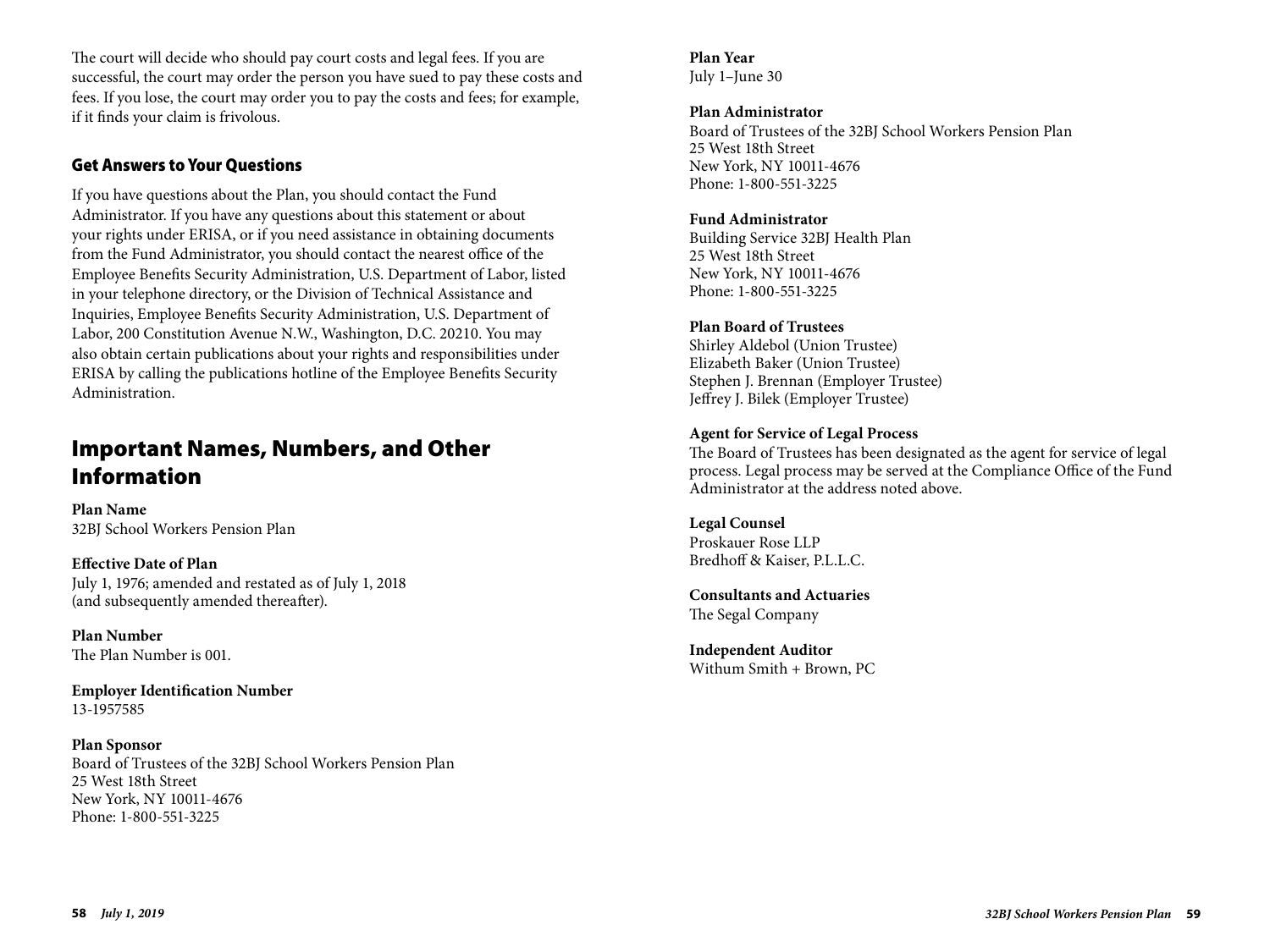### Important Reminder on Keeping Plan Records Up to Date

In order for you to receive the benefits to which you may be entitled under the Plan, you should keep your Plan records up to date. We also encourage you to retain and safeguard your records of Covered Employment (such as W-2s, or detailed earnings reports that you receive from the Social Security Administration) and to routinely verify your pension or vesting credits as reported by the Fund Administrator from time-to-time. If you detect any potential omissions of pension or vesting credits, you should immediately notify the Fund Administrator to confirm that the Plan's records appropriately reflect your Covered Employment in accordance with the terms of the Plan. In addition, you should notify the Fund Administrator immediately if, among other things, you:

- Have a change of address or telephone number,
- Have a change in marital status, or
- Wish to change your beneficiary.

## Glossary of Terms

- **Break-in-Service.** Completing fewer than 400 Hours of Service in a given Eligibility Period or Plan Year. Incurring a Break-in-Service may adversely affect your eligibility to participate in the Plan, your rate of benefit accrual, and your vesting in the benefit amount you have accrued.
- **Collective Bargaining Agreement**. Any collective bargaining, participation, or other written agreement between an employer and the Service Employees International Union Local 32BJ ("Local 32BJ"), the National Organization of Industrial Trade Unions ("NOITU"), or the United Service Workers Union, Joint Council 1217 (formerly Local 74, United Service Workers of America) ("Local 74") that requires an employer to make contributions to the Plan's trust fund on behalf of its employees engaged in Covered Employment, which is in force and effect and is acceptable to the Board of Trustees. Collective Bargaining Agreement also means any participation or other written agreement requiring Local 74, the Local 74 Welfare Fund, the Local 74 Supplemental Benefit Fund, or the Local 74 Defined Contribution Fund to make contributions to the Plan's trust fund on behalf of its employees engaged in Covered Employment, which is in force and effect and is acceptable to the Board.
- **Contributing Employer**. An employer who contributes to the cost of the Plan as required by a Collective Bargaining Agreement.
- **Covered Employment or Covered Job**. Employment with an employer in a category of employment that is covered by a Collective Bargaining Agreement, and for which contributions are required to be made to the Plan.
- **Disability Pension**. The pension benefit you are entitled to receive if you become totally and permanently disabled while in Covered Employment, provided you have earned at least five Pension Credits and have completed five or more years of Vesting Service.
- **Earliest Retirement Age**. The earliest age at which you can begin collecting a Normal Retirement, any Early Retirement, or Vested Pension benefit.
- **Eligibility Period**. A 12-month period during which you qualify to participate in the Plan by completing 1,000 or more Hours of Service. Your first Eligibility Period begins on the first day you perform an Hour of Service for a Contributing Employer.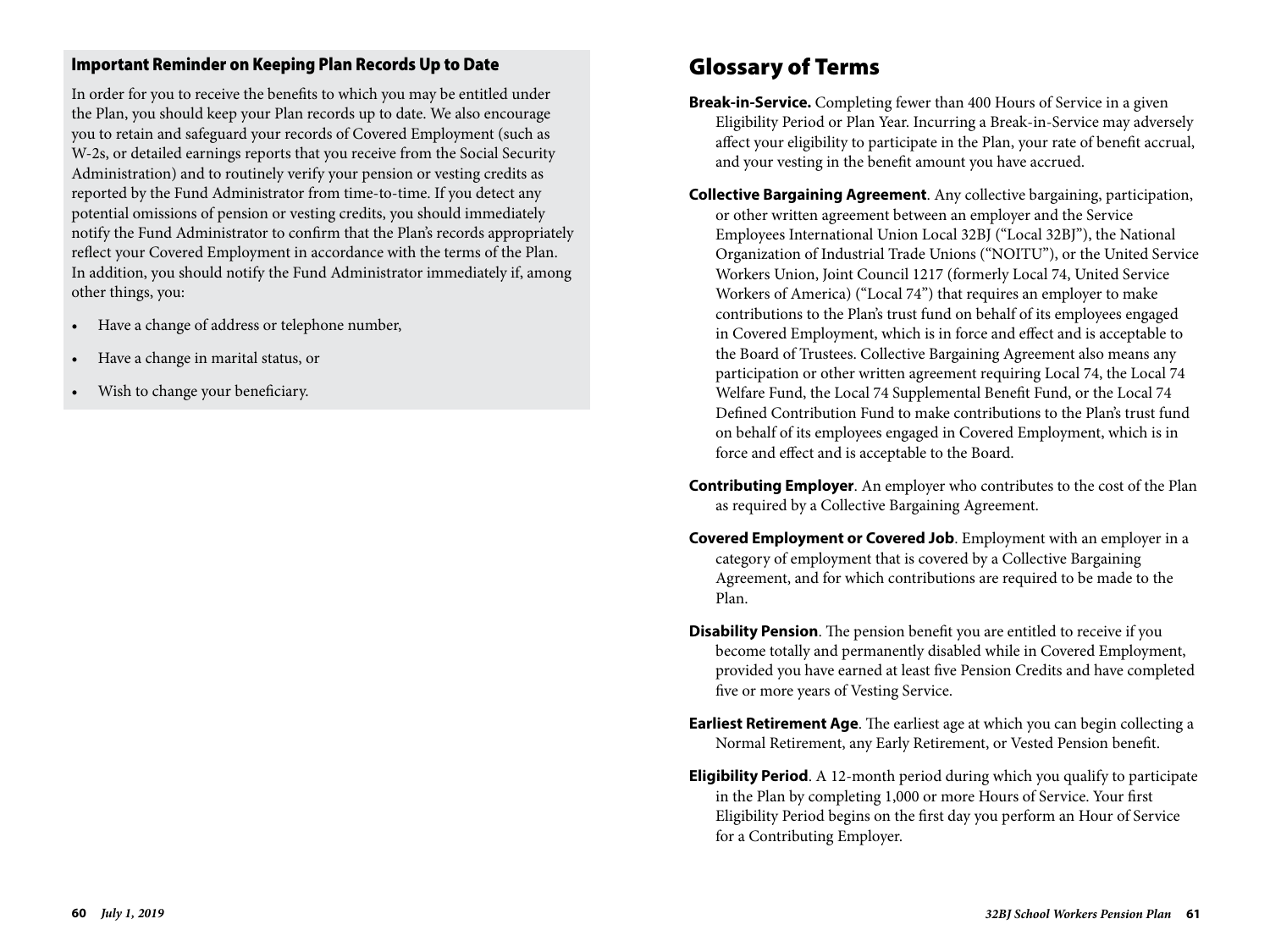- **Hours of Service**. Generally, each hour for which you are paid, or are entitled to be paid, by a Contributing Employer in Covered Employment.
- **JMA**. The Jewelry Manufacturers Association S.E.I.U. Local 74 Pension Fund (formerly known as the Jewelry Manufacturers Association Local 1-J Pension Fund), which merged with the Plan on January 1, 1999.
- **Non-Covered Job**. Employment for a Contributing Employer that is not covered by a Collective Bargaining Agreement requiring contributions into the Fund.
- **Normal Form of Payment**. The form of payment you or your surviving Spouse is automatically entitled to receive from the Plan, assuming that you and your Spouse do not choose an Optional Form of Payment. If you are married when you retire, your Normal Form of Payment is a 50% Joint and Survivor Pension. If you are single when you retire, your Normal Form of Payment is a 36-Month Certain and Life Pension. See page 22 and page 24 for the rules affecting JMA Participants.
- **Normal Retirement Age**. Your Normal Retirement Age is the date you reach age 65 or the fifth anniversary of the date you began participating in the Plan, whichever is later.
- **Normal Retirement Date**. The first day of the month following the month in which you reach your Normal Retirement Age.
- **Normal Retirement Pension**. The pension benefit you are entitled to receive on your Normal Retirement Date after having reached your Normal Retirement Age.
- **Optional Form of Payment**. Forms of payment including: 100% Joint and Survivor Pension, 50% Joint and Survivor Pop-Up Pension, 100% Joint and Survivor Pop-Up Pension, and 10-Year Certain and Life Pension, which can be chosen instead of the Normal Forms of Payment for married or single Participants.
- **Participant**. You become a Participant in the Plan once you meet the Plan's eligibility requirements. Individuals currently receiving a pension, and former employees who have acquired a right to a future pension under the Plan, are also Participants.
- **Pension Credit**. You earn a whole or fraction of a Pension Credit based on the number of Hours of Service you complete in a Plan Year. Your monthly pension benefit is determined by multiplying the number of Pension Credits you earn during your career by the Pension Rate in effect when you last earn a partial Pension Credit.
- **Pension Rate.** A dollar amount used in calculating your monthly pension benefit. The dollar amount will vary with the year in which you earn your last partial Pension Credit. Your monthly pension benefit is determined by multiplying the Pension Rate effective on the date you earned your last partial Pension Credit by the number of Pension Credits you earn during your career.
- **Pension Reduction Factor**. A percentage by which your pension benefit is reduced during your lifetime either (i) because you begin to receive it early, (ii) in order to provide a survivor benefit to your surviving Spouse after your death, or (iii) to provide for an optional form of benefit.
- **Plan Entry Date.** The January 1 or July 1 next following the date on which you have one Year of Service.
- **Plan Year**. The Plan Year is July 1 to June 30 of every year. So, July 1st marks the beginning of another Plan Year and June 30th marks the end.
- **Qualified Domestic Relations Order**. A decree or order issued pursuant to state domestic relations law that requires distribution of all, or a portion of, your benefits under the Plan to provide child support, alimony, or spousal rights to a Spouse, former Spouse, child, or other dependent, and that satisfies certain other requirements of federal law.
- **Qualified Military Service**. As defined in Section 414(u) of the Internal Revenue Code of 1986, amended, Qualified Military Service means any service in the uniformed services by any individual if such individual is entitled to reemployment rights with respect to such service.
- **Reduced Early Retirement Pension**. The benefit you are entitled to receive if you do not meet the requirements for an Unreduced Early Retirement Pension but you have attained age 55 and you have earned at least five Pension Credits and completed at least five years of Vesting Service.
- **Special Early Retirement Pension**. The benefit you are entitled to receive if you are not eligible for an Unreduced Early Retirement Pension but you retire directly from Covered Employment after attaining age 62 and earning at least 25 Pension Credits.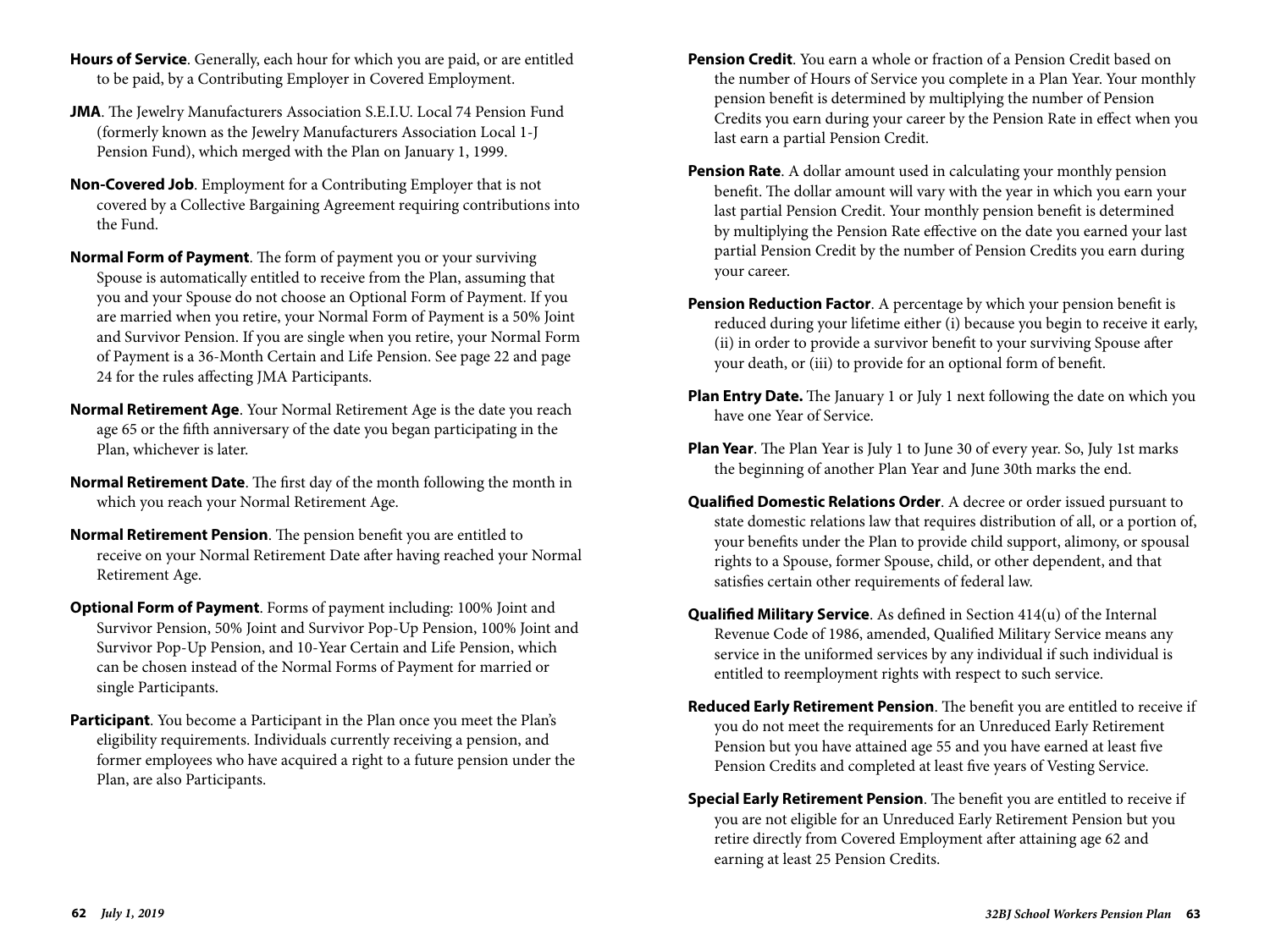- **Unreduced Early Retirement Pension**. For a Participant with a Plan Entry Date before July 1, 2018, the pension benefit you are entitled to receive upon reaching age 55, provided that you earned at least five Pension Credits and completed five or more years of Vesting Service.  $\mathcal{I}$
- Vested. You become Vested in the pension benefits you have accrued to date after completing five years of Vesting Service. and completing live years of vesting Service.
- **Vested Pension Benefit**. A pension benefit that you have a nonforfeitable right to receive at some point in the future.
- **Vesting Service**. You earn a year of Vesting Service for any Plan Year in which you complete at least 1,000 Hours of Service with your Contributing you complete at least 1,000 Hours of Service with your Contributing Employer. you
- Year of Service. You complete a Year of Service for every Eligibility Period in which you complete 1,000 or more Hours of Service in Covered Employment (or, for certain purposes, in other jobs with a Contributing Employer).  $\mathbb{Z}$  is  $\mathbb{Z}$  or  $\mathbb{Z}$  .

# **Contact Information \_ Member Services**

For information about 332BJ School Workers Pension Plan, call Member Services at 1-800-551-3225, log on to www.32bjfunds.org or write to Member Services at:

**Member Services 32BJ School Workers Pension Plan 25 West 18th Street New York, NY 10011-4676**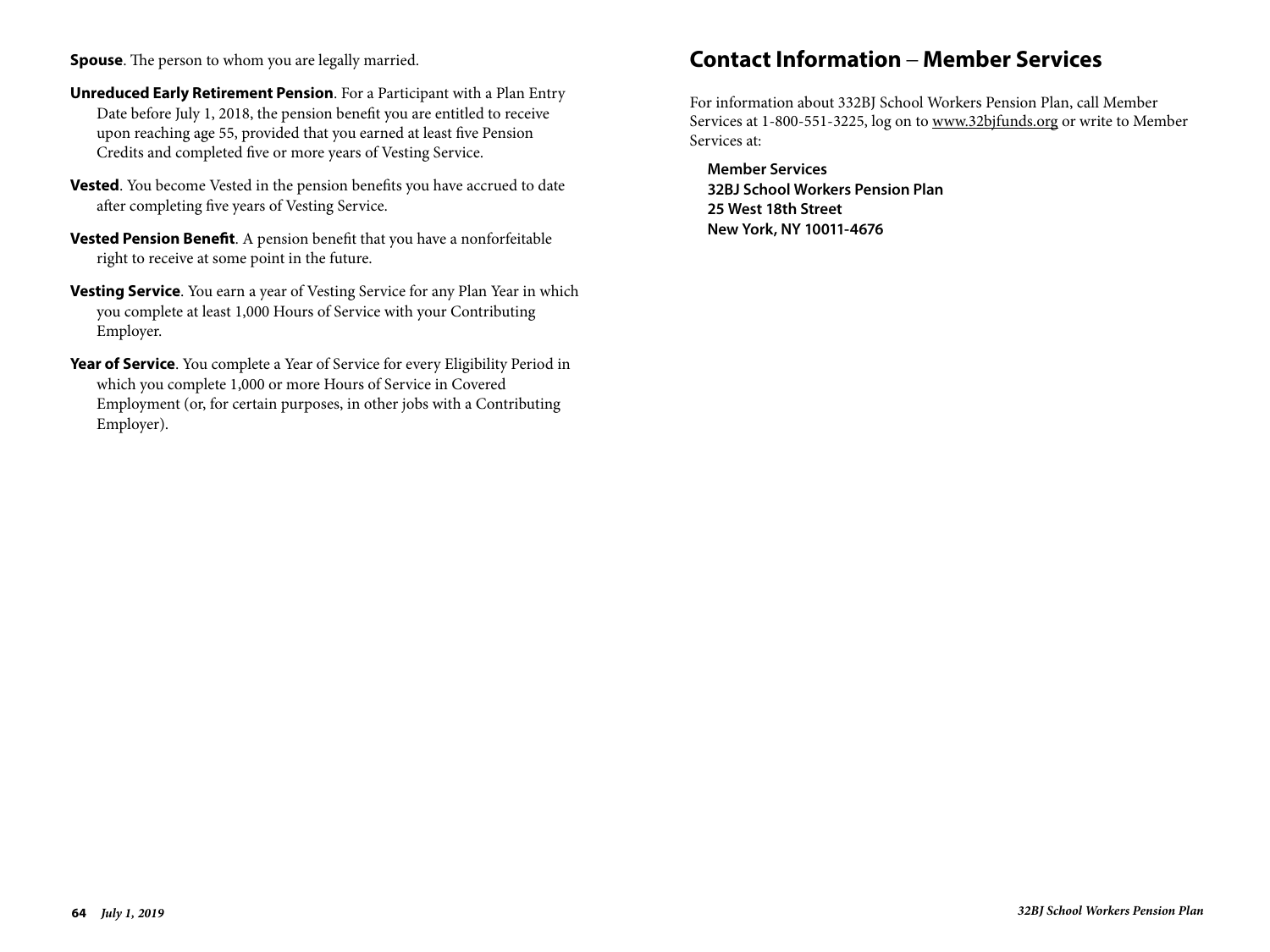**32BJ School Workers Pension Plan 25 West 18th Street, New York, New York 10011-4676 Telephone 1-800-551-3225 www.32bjfunds.org**